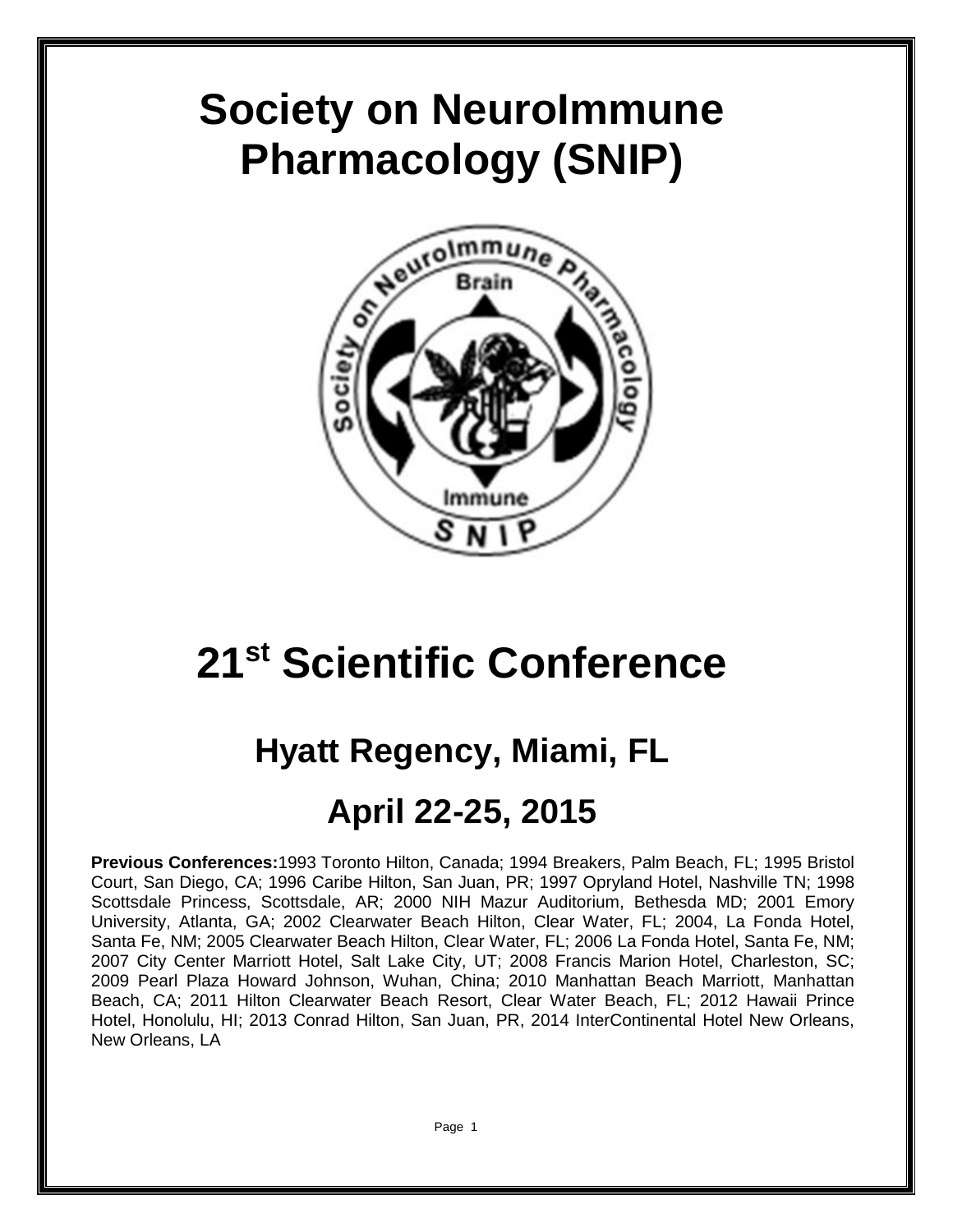## **TABLE OF CONTENTS**

| <b>Title Page</b><br><b>Table of Contents</b><br>Acknowledgement of Special Contributors and Sponsors<br>The SNIP Council, Officials, and Committees<br><b>Annual Society Awards</b><br>2015 Early Career Investigator Travel Awardees<br>2015 Bill Narayan Lecturer & Plenary Speakers<br><b>SNIP Administrative Meetings</b> |                                                                                                                                                                          |                                                                                                                                                                                                                                                                                   | 1<br>$\overline{\mathbf{c}}$<br>3<br>$4 - 5$<br>6<br>$7 - 8$<br>9<br>10 |
|--------------------------------------------------------------------------------------------------------------------------------------------------------------------------------------------------------------------------------------------------------------------------------------------------------------------------------|--------------------------------------------------------------------------------------------------------------------------------------------------------------------------|-----------------------------------------------------------------------------------------------------------------------------------------------------------------------------------------------------------------------------------------------------------------------------------|-------------------------------------------------------------------------|
| <b>Conference Agenda</b>                                                                                                                                                                                                                                                                                                       |                                                                                                                                                                          |                                                                                                                                                                                                                                                                                   | $10 - 14$                                                               |
| Wednesday                                                                                                                                                                                                                                                                                                                      | <b>April 22, 2015</b><br><b>Opening Reception</b><br><b>Poster Session 1</b>                                                                                             | <b>ECI/Pre-Doctoral Session</b><br><b>Abstract listing</b>                                                                                                                                                                                                                        | 10<br>10<br>$15 - 19$                                                   |
| <b>Thursday</b>                                                                                                                                                                                                                                                                                                                | April 23, 2015<br><b>Bill Narayan Lecture</b><br><b>Meet the Mentors</b><br><b>SNIP Council Meeting</b><br>Symposium 2<br>Symposium 3<br><b>Poster Session 2</b>         | Barry T. Rouse, PhD, DSc<br>Presidential Symposium HIV Eradication and Cure<br>Luncheon<br>Neurodegenerative Responses to Viral<br><b>Infections and Therapeutics</b><br><b>SNIP Member Research</b><br><b>ECI/Post-Doctoral &amp; General Session</b><br><b>Abstract listing</b> | 10<br>10<br>10<br>10<br>11<br>11<br>11<br>19-25                         |
| <b>Friday</b>                                                                                                                                                                                                                                                                                                                  | <b>April 24, 2015</b><br>Symposium 4<br><b>Plenary Lecture</b><br>Early Career Investigator Training Session<br>Symposium 5                                              | Therapeutic Challenges in HIV Infection and<br><b>Drug Addiction</b><br>Thomas Hope, PhD<br>Getting from Here to There<br>Aging and Alzheimer's in the HIV Infected<br>Population                                                                                                 | 12 <sub>2</sub><br>12<br>12<br>12                                       |
| <b>Saturday</b><br><b>List of Conference Participants</b><br><b>Hotel Floorplan</b>                                                                                                                                                                                                                                            | April 25, 2015<br><b>Plenary Lecture</b><br>Symposium 6<br><b>Special Symposium</b><br><b>SNIP Business Meeting</b><br>Symposium 7<br><b>Banquet and Awards Ceremony</b> | Glen Hanson, DDS, PhD<br>Stress at the Crossroads between Immune<br>Function and Neuropsychiatric Dysfunction<br><b>Early Career Investigator Session</b><br>Innate Immunity and HIV/HCV Co-infection                                                                             | 13<br>13<br>13<br>14<br>14<br>14<br>26-33<br>33                         |
|                                                                                                                                                                                                                                                                                                                                |                                                                                                                                                                          |                                                                                                                                                                                                                                                                                   |                                                                         |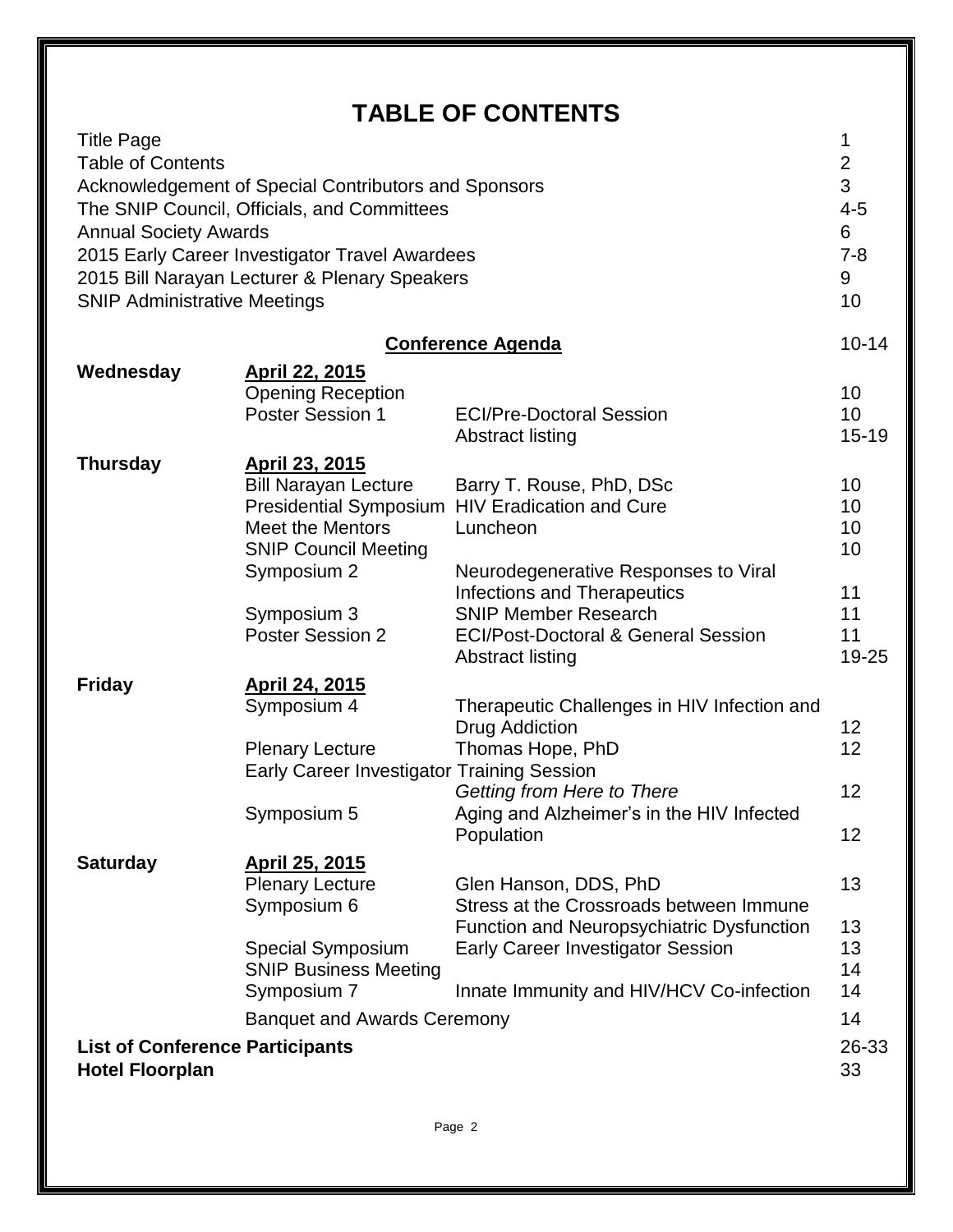## **Acknowledgements**

The Society on NeuroImmune Pharmacology expresses its deep appreciation for the contributions made by so many individuals and institutions in support of this 21<sup>st</sup> SNIP Scientific Conference in Miami, Florida. The scientific program and symposia were developed by the Meetings Committee and Symposia Chairs. Other aspects of the conference agenda were organized by the Executive Committee and local team. Special thanks go to the local SNIP-member hosts, Dr. Madhavan Nair, Dr. Michal Toborek, and Ms. Karla Munoz who were involved in every step of the planning and coordination of the meeting. We also recognize Mr. Jason Cross for his efforts in support of the 21<sup>st</sup> SNIP Conference.

### **Sponsors and Contributors**

The Society on NeuroImmune Pharmacology (SNIP) sincerely thanks following sponsors who have generously contributed to different activities during 21<sup>st</sup> Society of Neurolmmune Pharmacology Meeting.

| National Institute on Drug Abuse R13 DA023184* to Sulie Lin Chang, Seton Hall University<br>Support of SNIP Early Career Investigators                                                                                                                      |        |  |
|-------------------------------------------------------------------------------------------------------------------------------------------------------------------------------------------------------------------------------------------------------------|--------|--|
| Miami Center for AIDS Research P30AI073961<br>Savita Pahwa, MD, Director, University of Miami, Miller School of Medicine<br>General meeting support                                                                                                         |        |  |
| Institute of Neuroimmune Pharmacology, Herbert Wertheim College of Medicine,<br><b>Florida International University</b><br>Graduate trainee associated expenses, support for Early Career Investigator lunch                                                | \$5000 |  |
| Society for Personalized Nanomedicine (SPNM), 820 Tangier Street,<br><b>Coral Gables Florida</b><br>General meeting support                                                                                                                                 | \$500  |  |
| University of North Dakota School of Medicine and Health Sciences<br>Joshua Wynne, MD, MBA, MPH<br>Vice President for Health Affairs and Dean, Professor of Medicine<br>Sponsorship of Symposium 5 – Aging and Alzheimer's in the HIV-1 Infected Population | \$2500 |  |
| <b>Ponce Research Institute, Ponce Health Sciences University</b><br>Kenira Thompson, PhD, President of Ponce Research Institute<br>Sponsorship of Symposium 2 - Neurodegenerative Responses to Viral Infections & Therapeutics                             | \$3000 |  |

\*Funding for this conference was made possible [in part] by R13 DA023184 from the National Institute on Drug Abuse. The views expressed in written conference materials or publications and by speakers and moderators do not necessarily reflect the official policies of the Department of Health and Human Services; nor does mention of trade names, commercial practices, or organizations imply endorsement by the U.S. Government.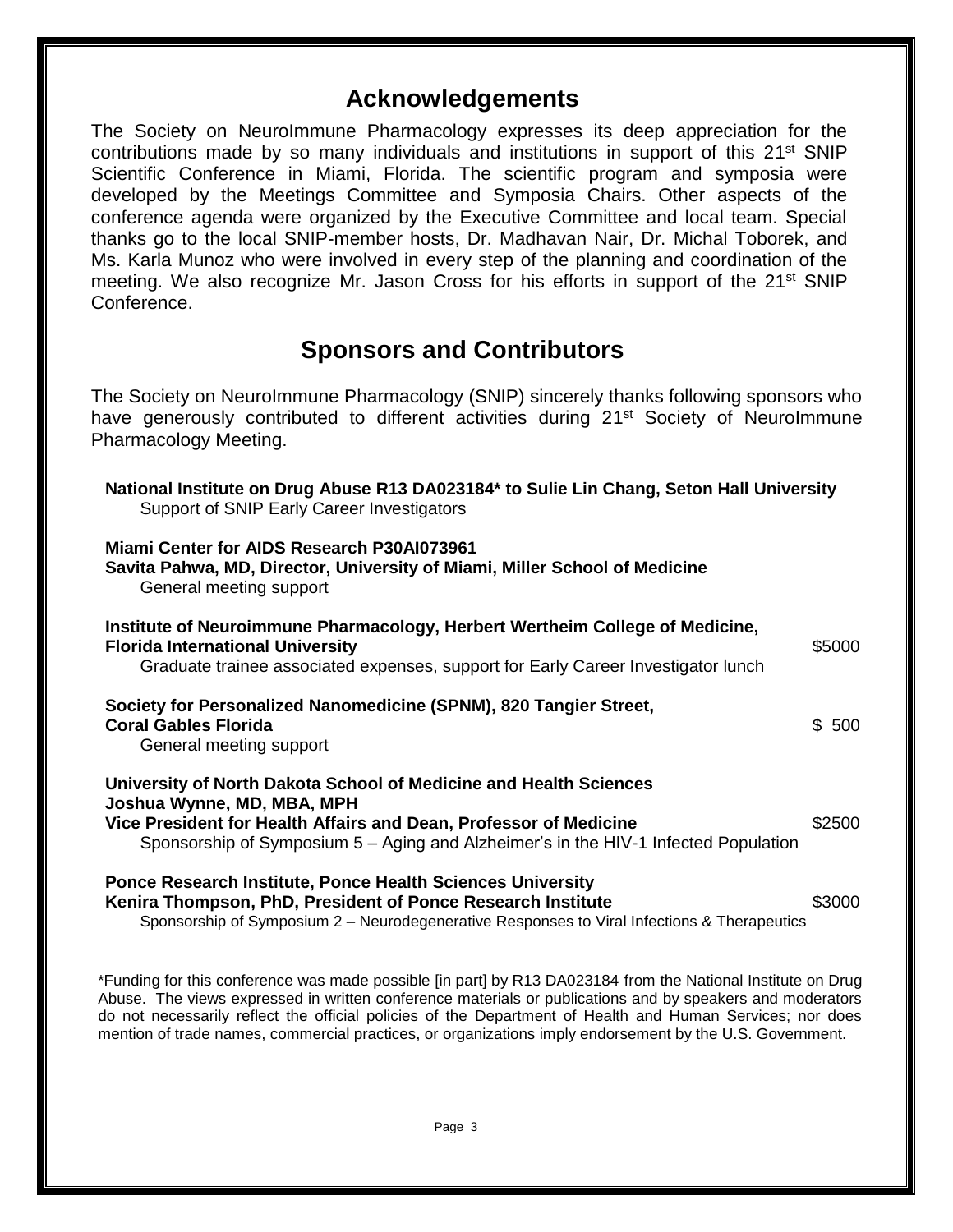## **2012-2013 Council, Officials & Committees**

#### **Anil Kumar Ph.D. President**

Chair and Professor Pharmacology & Toxicology University of Missouri - Kansas City - School of Pharmacy Kansas City, MO 64108

**Howard S. Fox, MD, Ph.D. Past President**  Professor University of Nebraska Medical Center Omaha, NE 68198-5800

**Sanjay Maggirwar, MBA, Ph.D. President Elected** Professor and Vice Chair Microbiology and Immunology University of Rochester Medical Center Rochester, NY 14642

#### **Michal Toborek, MD, Ph.D. Secretary**

Professor and Vice-Chair for Research, Dept of Biochemistry and Molecular Biology University of Miami School of Medicine

**Rosemarie Booze, Ph.D. Interim Treasurer**

Professor and Bicentennial Endowed Chair Behavioral Neuroscience University of South Carolina Columbia, SC 29208

**Richard J. Noel Jr., Ph.D. Council Member, Meetings Committee Chair** Chair Basic Sciences Department Associate Professor of Biochemistry Ponce Health Sciences University – Ponce Research Institute Ponce, PR 00717

#### **Pravin C. Singhal, MD Council Member, Membership Committee Chair**

Director, Renal Research Molecular Laboratory Professor of Medicine, Hofstra North Shore LIJ Medical School Great Neck, NY 11021

**Santosh Kumar, Ph.D. Council Member, Early Career Investigator Committee Chair** Assistant Professor, Pharmacology & Toxicology School of Pharmacy University of Missouri - Kansas City Kansas City, MO 64108

**Maureen H. Richards, Ph.D. Early Stage Councilor** Post-doctoral Fellow Rush University Medical Center Chicago, IL 60612



#### **Jialin Zheng, MD**

**Council Member, Communications Committee Chair** Professor & Associate Vice Chancellor Academic Affairs University of Nebraska Omaha, NE 68198-5880

#### **Kurt F. Hauser, Ph.D. Council Member** Professor, Dept of Pharmacology & Toxicology Virginia Commonwealth University – School of Medicine Richmond, Virginia 23298-0613



**Wenzhe Ho, MD, M.Ph. Council Member** Professor, Dept. Pathology & Laboratory Medicine, Dept. Anatomy and Cell Biology Temple University School of Medicine Philadelphia, PA 19140

**Peter J. Gaskill, PhD Ad-hoc Council Member** Instructor, Department of Pathlogy Albert Einstein College of Medicine Bronx, NY 10461

**Madhavan Nair, Ph.D. Council Member** Professor and Chair Department of Immunology Florida International University

**Christoph Stein, MD Council Member, International** Direktor, Klinik für Anaesthesiologie und Operative Intensivmedizin Freie Universität Berlin, Benjamin Franklin, Hindenburgdam 30 D-12200 Berlin

**Sarman Singh, MD Council Member, International** Professor and Head, Division of Clinical Microbiology & Molecular Medicine Professor, Department of Laboratory Medicine All India Institute of Medical Sciences New Delhi 110029, India

**Howard E. Gendelman, MD Ex Officio, Editor-in-Chief, JNIP**  Chair, Department of Pharmacology and Experimental Neuroscience University of Nebraska Medical Center Omaha, NE 68198-5880





















Miami, FL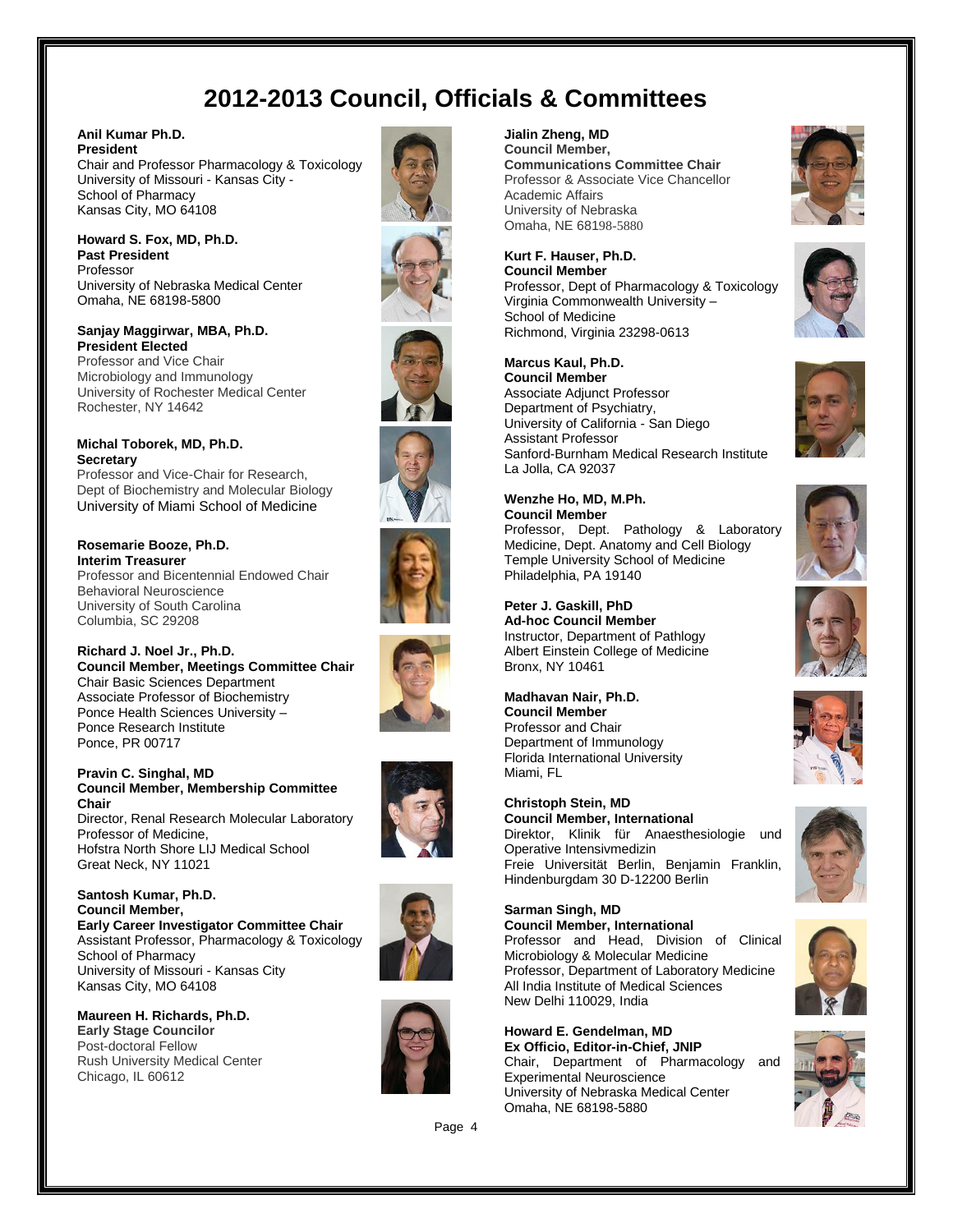### **SNIP COMMITTEES**

#### **Executive Committee**

President: Anil Kumar President elect: Sanjay Maggirwar Secretary: Michal Toborek Treasurer: Rosemarie Booze Past President: Howard Fox

#### **Meetings Committee**

Richard J. Noel Jr., Chair; Marcus Kaul, Vice-chair; Celeste Napier, Peter Silverstein, Kelly Jordan-Sciutto, Sulie Chang, Madhavan Nair, Peter Gaskill, Sanjay Maggirwar, Michelle Kiebala, Anil Kumar, Santosh Kumar

#### **Early Career Investigator Committee**

Santosh Kumar, Chair; Michael Nonnemacher, Vanessa Rivera Amill, Prasun K Datta, James Haorah, Samikkannu Thangavel, Servio Ramirez, Rosemarie Booze, Xu Wang, Shao-Jun Tang, Walter Royal, Loyda Melendez, Pooja Jain, Zafar Khan, Xiqian Lan, Maureen Richards, Vir Singh, Marisela Agudelo, CV Dash, Peter Silverstein, Angela Amedee, Nazira El-Hage

#### **Communications Committee**

Jialin Zheng, Chair; Rosemarie Booze, Shilpa Buch, Anil Kumar, Larisa Poluektova, Mohan Sopori, Oksana Polesskaya

#### **Membership Committee**

Pravin C. Singhal, Chair; Prasun Datta, Ashwani Malhotra, Xiqian Lan

#### **Finance and Audit Committee**

Rosemarie Booze, Chair;

#### **Election Nominating Committee**

Michal Toborek, Chair; Anil Kumar, Howard Fox, Sanjay Maggirwar

#### **Society Awards Committee**

Sanjay Maggirwar, Chair; Guy Cabral, Kurt Hauser, Michelle Kiebala, Michal Toborek

#### **Journal Publications Committee**

Anil Kumar, Chair; Sanjay Maggirwar, Howard Fox

#### **Public Relations Committee**

Sabita Roy, Chair; Phil Peterson, Clair Gaveriaux-Ruff, Howard Fox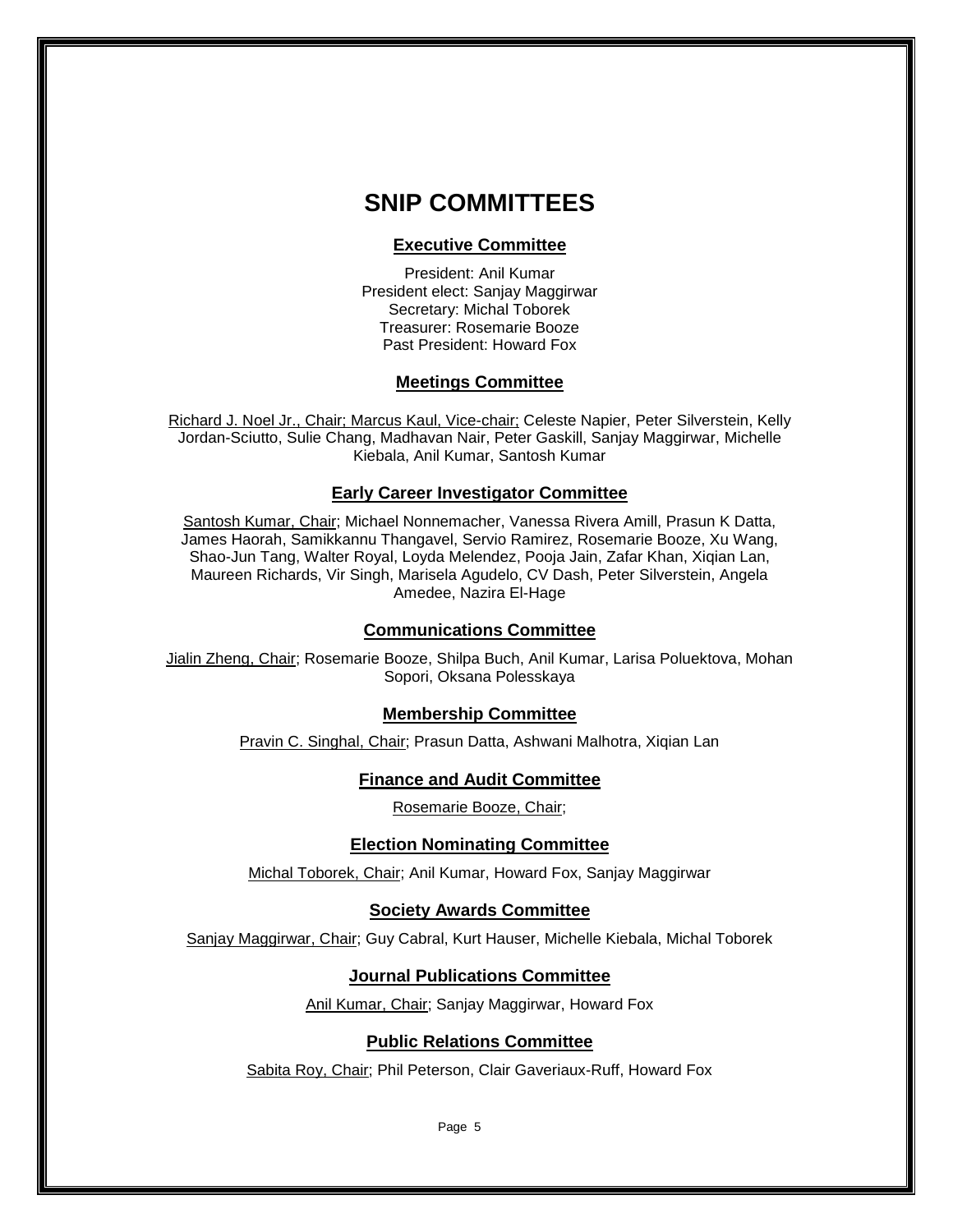## **Annual Society Awards**

Each year the Society recognizes a few of its members who have exemplified unique qualities of leadership, service and/or scholarship on behalf of the Society and its mission. The following awards are bestowed annually.

#### **Herman Friedman Founders Award**

*For Visionary Contributions in the Establishment and Continued Development of the Society* This award is named in honor of Herman Friedman, PhD, a man who promoted the study of drugs of abuse, infections, and immunity, promoted meetings among scientists based on this theme, and was a founding member of the Society. He passed away in 2007. This award recognizes individuals whose contribution to SNIP was visionary and served as a key to the founding of the Society and/or its continued development and perpetuation.

#### **Distinguished Services Award**

*For Extraordinary Service to Society and to the Accomplishment of its Mission* The Distinguished Services Award recognizes an individual whose efforts and commitment to the society has been both consistent and exemplary over protracted years of service.

#### **Outstanding Service And Support Award**

*For Extraordinary Service to Society and to the Accomplishment of its Mission* This award is given in recognition of individuals who are not necessarily investigators or members, but who have provided extraordinary service in facilitating the operation of Society initiatives. Examples would include individuals who often work "behind the scenes" to facilitate the Society by work on its publications, fundraising, and/or in the organization or conduct of meetings and symposia.

#### **Wybran Award**

### *For Extraordinary Contributions that Help to Integrate the Fields of NeuroImmunology, Drugs Of Abuse, and Immunity to Infection*

Joseph Wybran, MD, was trained in Immunology and worked for some time in the USA before returning to his Brussels home. He was a seminal contributor through the 1970s and into the 1980s to the integration of the fields of neuroimmunology, drugs of abuse and immunity to infection. As a measure of the impact that his science had on the field of neuroimmune pharmacology, his seminal paper published in the Journal of Immunology 1979 regarding the ability of endogenous and exogenous opioids to modulate T cell rosette formation in a naloxone reversible way was the most cited research article through the early 1980s. He was killed, presumably, by terrorists reacting to his leadership and participation in Jewish causes. He was shot in his car in the parking lot of his work, October 3, 1989 in Brussels. Sadly, this tragedy occurred at the peak of Joe's career. The Wybran Award was created to memorialize Joe's scientific prestige in the area of neuroimmune pharmacology. It is meant, most particularly, to serve as a remembrance of his leading contributions that underpin SNIP. The Wybran Award is the highest honor bestowed by SNIP in recognition of the very best scientific contributions that have resulted in the preservation and expansion of the field of Neuroimmune Pharmacology.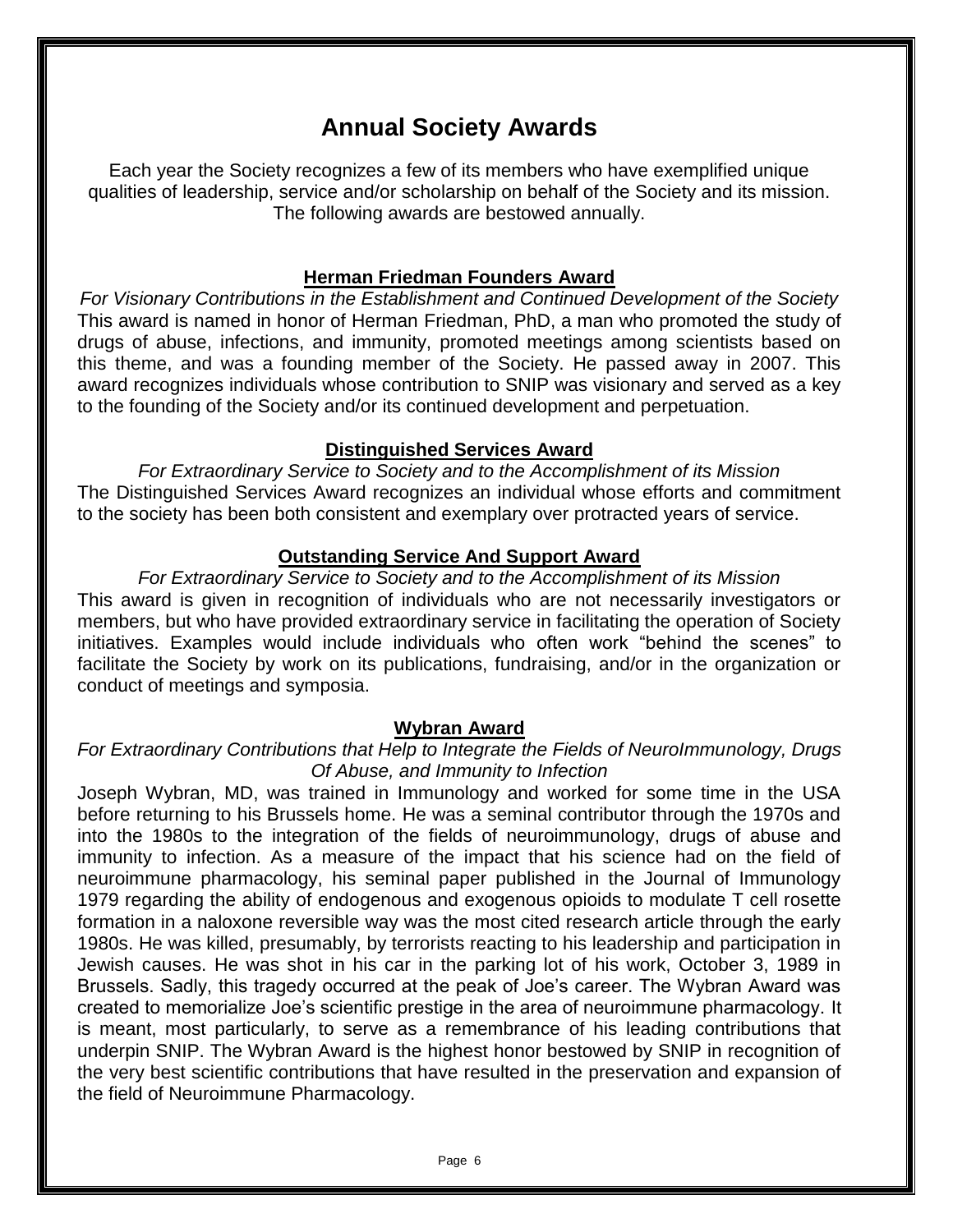### **Early Career Investigator Travel Award Winners 2015**

In order to promote interest in the field of Neuroimmune Pharmacology and to recognize the excellent work being done by Early Career Investigators in this field, the Society provides Early Career Investigator Travel Awards (ECITA) to graduate students and post-doctorate trainees (within 5 years of Ph.D.) working with a SNIP member and seeking funds to attend the annual conference of the Society on NeuroImmune Pharmacology. For the 2015 SNIP Scientific Conference, a total of 59 abstracts were submitted. Of which 34 graduate students and 17 postdoctorate fellows were awarded. The ECITA awards were made in 4 categories: \$750+registration waiver, \$500+registration waiver, only registration waiver, and "certificate of excellence". The certificate of excellence was given to the  $3<sup>rd</sup>$  candidate of the same PI. In addition, the top 3 from each graduate student and post-doctorate fellow categories were selected for symposium presentation. It is worth noting that this is the highest number of awards given to Early Career Investigators, which suggests a growing trend of the society. The ECITA committee thanks the SNIP leadership for this.

| <b>ECITA Awardees*</b>              | <b>Mentor</b>            | <b>University</b>                                                              |
|-------------------------------------|--------------------------|--------------------------------------------------------------------------------|
| <b>Pre-doctoral</b>                 |                          |                                                                                |
| Addai, AB                           | Dash, CV                 | Meharry Medical College, TN                                                    |
| Ande, A<br>Bertrand, SJ             | Kumar, S<br>Booze, RM    | University of Missouri-Kansas City<br>University of South Carolina-Columbia    |
| Cai, Y                              | Buch, S                  | University of Nebraska-Medical center                                          |
| Cao, L                              | Kumar, A                 | University of Missouri-Kansas City                                             |
| Cisneros, IE                        | Ghorpade, A              | Univ. of North Texas-Health Sciences Center                                    |
| Cranston, MC                        | Booze, RM                | University of South Carolina-Columbia                                          |
| Elliott, DM                         | Nagarkatti, M            | University of South Carolina-Columbia                                          |
| Fernandes, N                        | Potula, R                | Temple University School of Medicine                                           |
| Gangwani, MR                        | Kumar, A                 | University of Missouri-Kansas City                                             |
| Ginwala, R                          | Jain, P                  | Drexel University College of Medicine                                          |
| Harrison, EB                        | Fox, H                   | University of Nebraska-Medical center                                          |
| Hill, JD                            | Persidsky, Y             | Temple University School of Medicine                                           |
| Jaureguiberry-Bravo                 | Berman, JW               | Albert Einstein College of Medicine                                            |
| Jones, ME                           | Lysle, DT                | University of North Carolina-Chapel Hill                                       |
| Kadri, F                            | Peruzzi, F               | Virginia Commonwealth University                                               |
| Li, W                               | Gendelman, HE            | University of Nebraska-Medical center<br>Universidad Central del Caribe        |
| Lopez, SN<br>Ma, TC                 | Boukli, NM<br>Ho, WZ     | <b>Temple University School of Medicine</b>                                    |
| Martínez-Orengo, N                  | Noel, R                  | Ponce Health Sciences University                                               |
|                                     |                          |                                                                                |
| Maubert, ME                         | Nonnemacher, MR          | <b>Drexel University College of Medicine</b>                                   |
| McTish, E                           | Jain, P                  | Drexel University College of Medicine                                          |
| Merkel, SF                          | Ramirez, SH              | Temple University School of Medicine                                           |
| Nash, BS                            | Meucci, O                | <b>Drexel University College of Medicine</b>                                   |
| Nookala, A<br>Rodriguez-Valentin, M | Kumar, A<br>Boukli, NM   | University of Missouri-Kansas City<br>Universidad Central del Caribe           |
| Rozzi, SJ                           | Mocchetti, I             | Georgetown University                                                          |
|                                     |                          |                                                                                |
| Sagar, D<br>Sido, JM                | Jain, P<br>Nagarkatti, M | Drexel university college of medicine<br>University of South Carolina-Columbia |
|                                     |                          |                                                                                |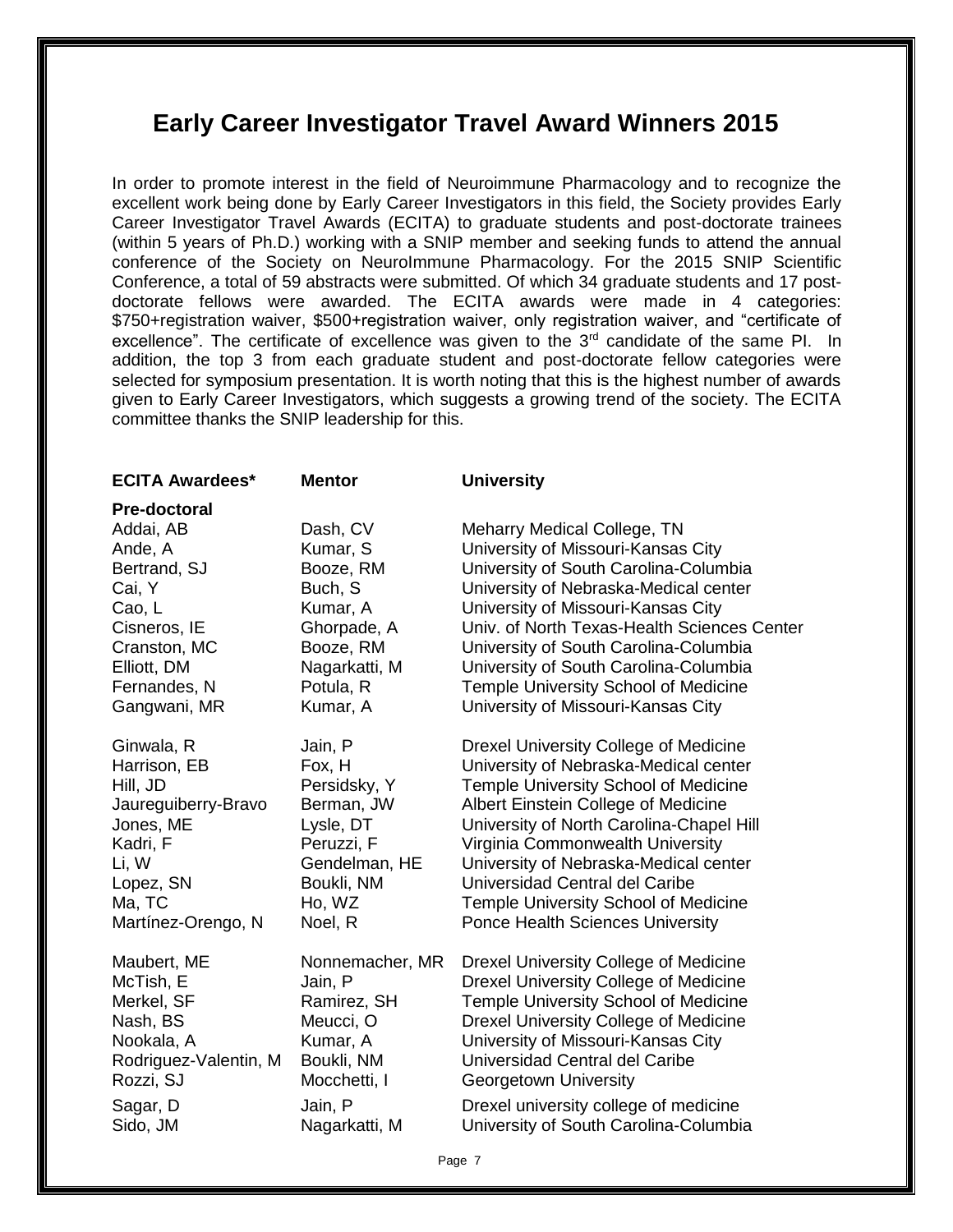| Sullivan, NT                                                                                                                              | Wigdahl, B                                                                                                                       | Drexel university college of medicine                                                                                                                                                                                                                                                                                                                                             |
|-------------------------------------------------------------------------------------------------------------------------------------------|----------------------------------------------------------------------------------------------------------------------------------|-----------------------------------------------------------------------------------------------------------------------------------------------------------------------------------------------------------------------------------------------------------------------------------------------------------------------------------------------------------------------------------|
| Wang, F                                                                                                                                   | Roy, S                                                                                                                           | University of Minnesota                                                                                                                                                                                                                                                                                                                                                           |
| Wang, Y                                                                                                                                   | Zheng, J                                                                                                                         | University of Nebraska-Medical center                                                                                                                                                                                                                                                                                                                                             |
| Wu, B                                                                                                                                     | Zheng, J                                                                                                                         | University of Nebraska-Medical center                                                                                                                                                                                                                                                                                                                                             |
| Xu, E                                                                                                                                     | Xiong, H                                                                                                                         | University of Nebraska-Medical center                                                                                                                                                                                                                                                                                                                                             |
| <b>ECITA Awardees*</b>                                                                                                                    | <b>Mentor</b>                                                                                                                    | <b>University</b>                                                                                                                                                                                                                                                                                                                                                                 |
| Post-doctoral<br>Andrews, AM<br>Bam, M<br>Dalvi, P<br>Dave, S<br>Hui, L<br>Jayant, RD<br>Meng, J<br>Midde, NM<br>Moidunny, S<br>Moran, LM | Ramirez, SH<br>Nagarkatti, M<br>Dhillon, NK<br>Hu, XT<br>Geiger, JD<br>Nair, M<br>Roy, S<br>Kumar, S<br>Roy, S<br>Booze/Mactutus | <b>Temple University School of Medicine</b><br>University of South Carolina<br>University of Kansas Medical center<br>Rush university Medical center<br>University of North Dakota<br>Florida International University<br>University of Minnesota, St. Paul<br>University of Tennessee Health Science Center<br>University of Minnesota, St. Paul<br>University of South Carolina |
| Pandey, RP                                                                                                                                | Ghorpade, A                                                                                                                      | Univ. of North Texas-Health Science Center                                                                                                                                                                                                                                                                                                                                        |
| Periyasamy, P                                                                                                                             | Buch, S                                                                                                                          | University of Nebraska-Medical center                                                                                                                                                                                                                                                                                                                                             |
| Rao, PSS                                                                                                                                  | Kumar, S                                                                                                                         | University of Tennessee Health Science Center                                                                                                                                                                                                                                                                                                                                     |
| Shah, A                                                                                                                                   | Kumar, A                                                                                                                         | University of Missouri-Kansas City                                                                                                                                                                                                                                                                                                                                                |
| Sharma, U                                                                                                                                 | Roy, S                                                                                                                           | University of Minnesota, St. Paul                                                                                                                                                                                                                                                                                                                                                 |
| Soliman, ML                                                                                                                               | Chen, X                                                                                                                          | University of North Dakota                                                                                                                                                                                                                                                                                                                                                        |
| Zhou, Y                                                                                                                                   | Ho, WZ                                                                                                                           | <b>Temple University School of Medicine</b>                                                                                                                                                                                                                                                                                                                                       |

The SNIP recognizes the service of ECITA committee members (Drs. Kumar (Chair), Nonnemacher, Rivera, Datta, Haorah, Thangavel, Ramirez, Booze, Wang, Tang, Royal, Meléndez, Jain, Khan, Lan, Richards, Singh, Agudelo, Dash, Silverstein, Amedee, and El-Hage), and thanks them for their wonderful job in reviewing the ECITA applications.

**\*ECITA Awardees are expected to attend all sessions of the conference.**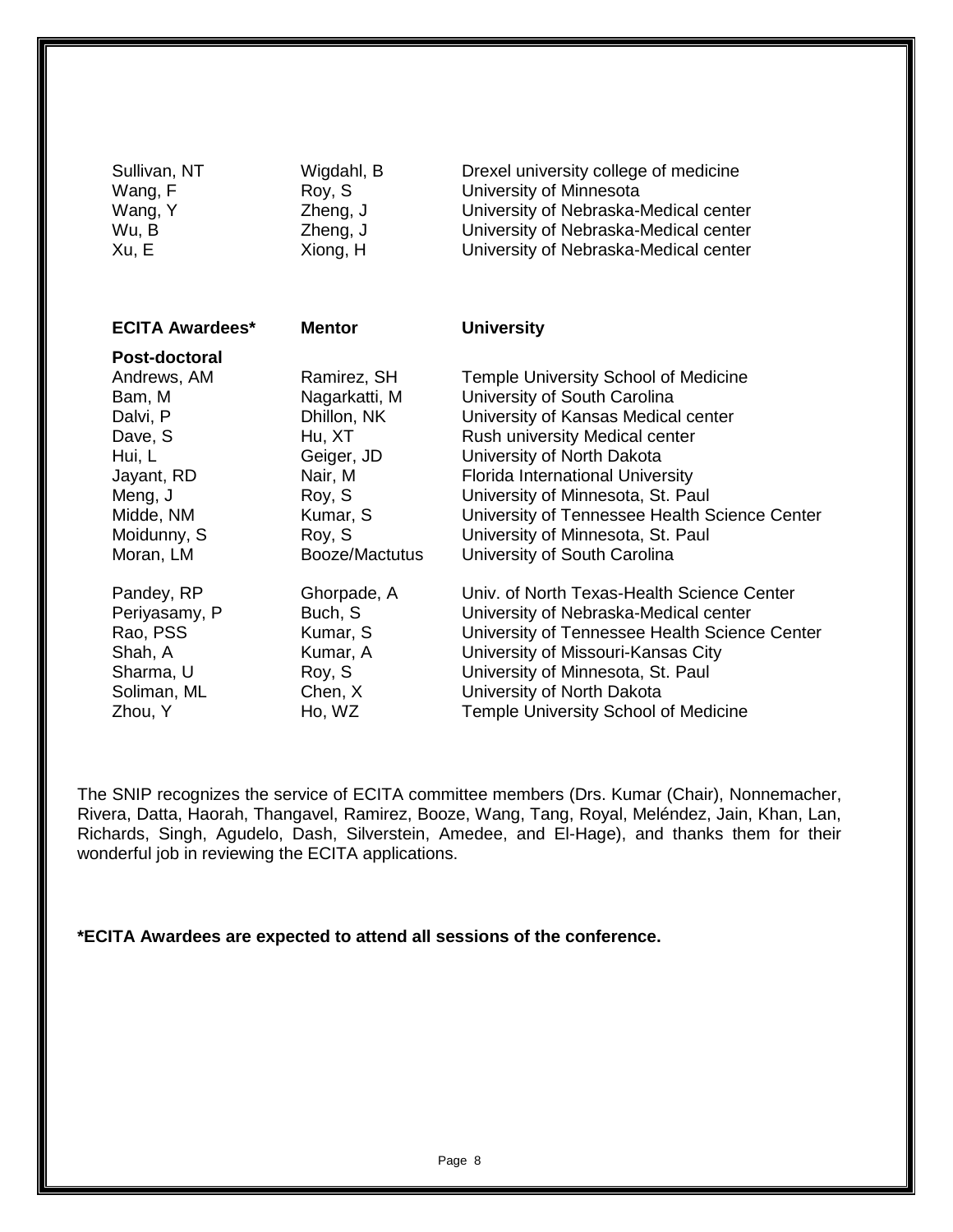## BILL NARAYAN LECTURE



**Barry T. Rouse, PhD, DSc** is a Distinguished Professor in Biomedical and Diagnostic Sciences at the University of Tennessee. Dr. Rouse's research in the field of infectious disease has focused on viral immunology and immunopathology with a major emphasis on herpes simplex virus (HSV) infection in mice. In addition to devising successful vaccines, much of his his work is directed at determining how HSV causes damage in critical tissues such as the eye and nervous system. His work host innate and adaptive immune mechanisms, particularly the T cells responsible for immunity as well as those involved in orchestrating tissue damage have led to breakthroughs in defining the role of several subtypes of proinflammatory T cells as well as numerous cytokines and chemokines. His group was the first to show a role of regulatory T cells (Treg) in the host response to a virus infection, including demonstration that

Treg responses could act to inhibit the efficiency of immunity, but that Treg were valuable to modulate the severity of immunopathological responses, such as those that occur in the corneal stroma after HSV infection of the eye. For over 30 years, his group has has studied the important blinding lesion herpes stromal keratitis (SK) and shown how multiple events set off by ocular HSV infection culminate in SK. He has trained over 50 graduate students and post-doctoral fellows and published greater than 400 articles.



## PLENARY LECTURERS

**Thomas J. Hope, PhD** is a Professor in Cellular and Molecular Biology in the Feinberg School of Medicine at Northwestern University. For more than a decade his laboratory has studied various aspects of HIV science taking a cell biology approach. The centerpiece of the approach is microscopic imaging, which provides important information relating to context and dynamics of biological functions. To study HIV, the Hope lab has developed a series of techniques and tools that allow the fluorescent labeling of HIV particles or viral proteins and the identification of infected cells. They can now follow virions and infected cells from the tissue culture dish to whole animal models. His group has used this cell biology approach, supplemented with molecular biology, biochemistry, and genetics to study various aspects of HIV from virus entry and assembly, to defining the earliest steps of the sexual transmission of HIV. The studies to define the mechanisms of transmission have recently redirected a large aspect of the lab to HIV prevention science,

including vaccine and microbicide research.



**Glen R. Hanson, DDS, PhD** is a Professor of Pharmacology and Toxicology in the Interdepartmental Program in Neuroscience at the University of Utah. Dr. Hanson conducts research concerning the relationship between CNS transmitter systems such as the monoamines (e.g., dopamine and serotonin), neuropeptides (e.g., neurotensin, substance P, dynorphin, and enkephalins) and the amino acid (e.g., glutamate and GABA) transmitters. His research particularly focuses on the areas of the brain involved in addiction, goal seeking, compulsive behavior, the control of mental states, and locomotion. This research helps elucidate the cause, consequences and treatment of substance abuse, psychiatric disorders and CNS

degenerative diseases. In his studies he investigates psychoactive drugs such as the amphetamines, cocaine, nicotine, the antidepressants and the antipsychotic agents to help elucidate these transmitter interactions. A variety of analytical procedures are routinely employed in Dr. Hanson's laboratory including: radioimmunoassays (RIA); radioenzymatic assays; in situ hybridization for analysis of mRNA expression; receptor binding techniques; transporter activity assays; microdialysis for measuring transmitter release; and behavioral analysis employing self-administration and operant training strategies in rats.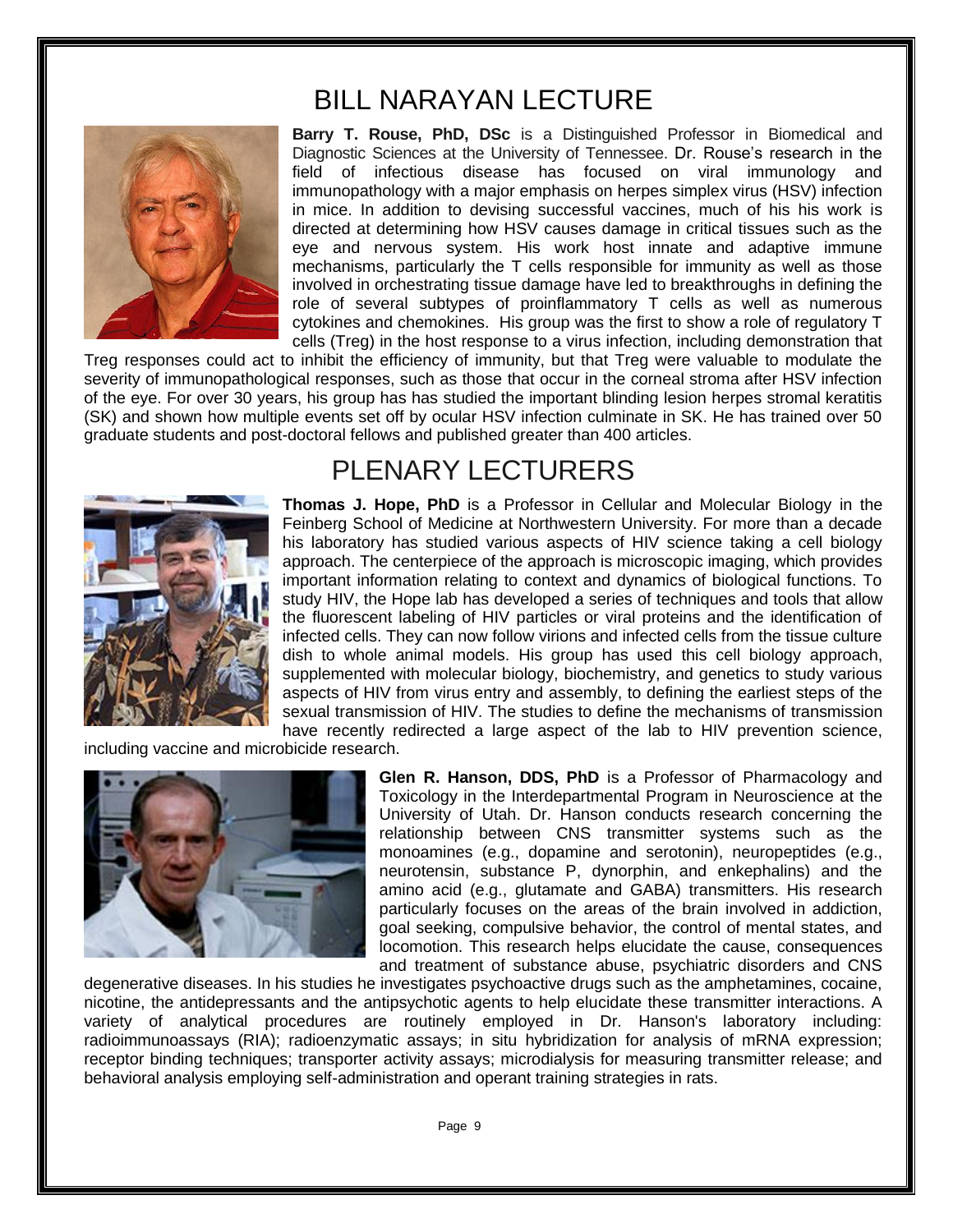## **CONFERENCE AGENDA 21st Annual Scientific Converence April 22-25, 2015 Wednesday April 22, 2015** SNIP committee meetings by arrangement with chairs **8am-3pm** 8am-3pm Registration opens 3:00pm Opening Reception and Poster Session 1 Pre-doctoral Poster Session 6-8pm **Location:** *UPPER AND LOWER PROMENADE List of Wednesday Poster Assignments Starts on Page 15.* **Thursday April 23, 2015** *Continental Breakfast, Riverfront South – Lobby Level 7:00-8:00* **Location:** *JASMINE/HIBISCUS* **Welcome** 7:55 Anil Kumar, PhD, University of Missouri-Kansas City (SNIP President) **Bill Narayan Lecture** 8:05 Barry T. Rouse, PhD, DSc, University of Tennessee *Immunity or Tissue Damage to Virus Infections: Can We Exploit What We Know? (Introduction by Howard Fox, MD, PhD)* **Presidential Symposium** 9:00 *HIV Eradication and Cure*  Chairs: Dr. Anil Kumar, University of Missouri-Kansas City Dr. Michal Toborek, University of Miami, Milller School of Medicine Mario Stevenson, PhD, University of Miami, Miller School of Medicine *Obstacles to HIV-1 Eradication* 6 and 2000 **9:00** 9:00 Jacob Estes, PhD, Frederick National Laboratory *Utilizing Nonhuman Primate Models and Novel in vivo Tools to Understand Viral Persistence During cART* 8:25 **Break** 9:50 Tae-Wook Chun, PhD, NIH, NIAID *HIV Reservoirs: Implications for Pathogenesis and Viral Eradication* 10:05 Susana Valente, PhD, Scripps Research Institute, Florida *Targeting HIV-1 Latent Infection with a Potent Tat Inhibitor* 10:30 Michal Toborek, MD, PhD, University of Miami Miller School of Medicine *HIV Trafficking into the Brain: The Blood-Brain Barrier Story* 10:55 **Meet the Mentors Luncheon (Location:** *RIVERFRONT SOUTH – LOBBY LEVEL***)** 11:20 **SNIP Council Meeting (Location:** *GARDENIA)* 11:20

Page 10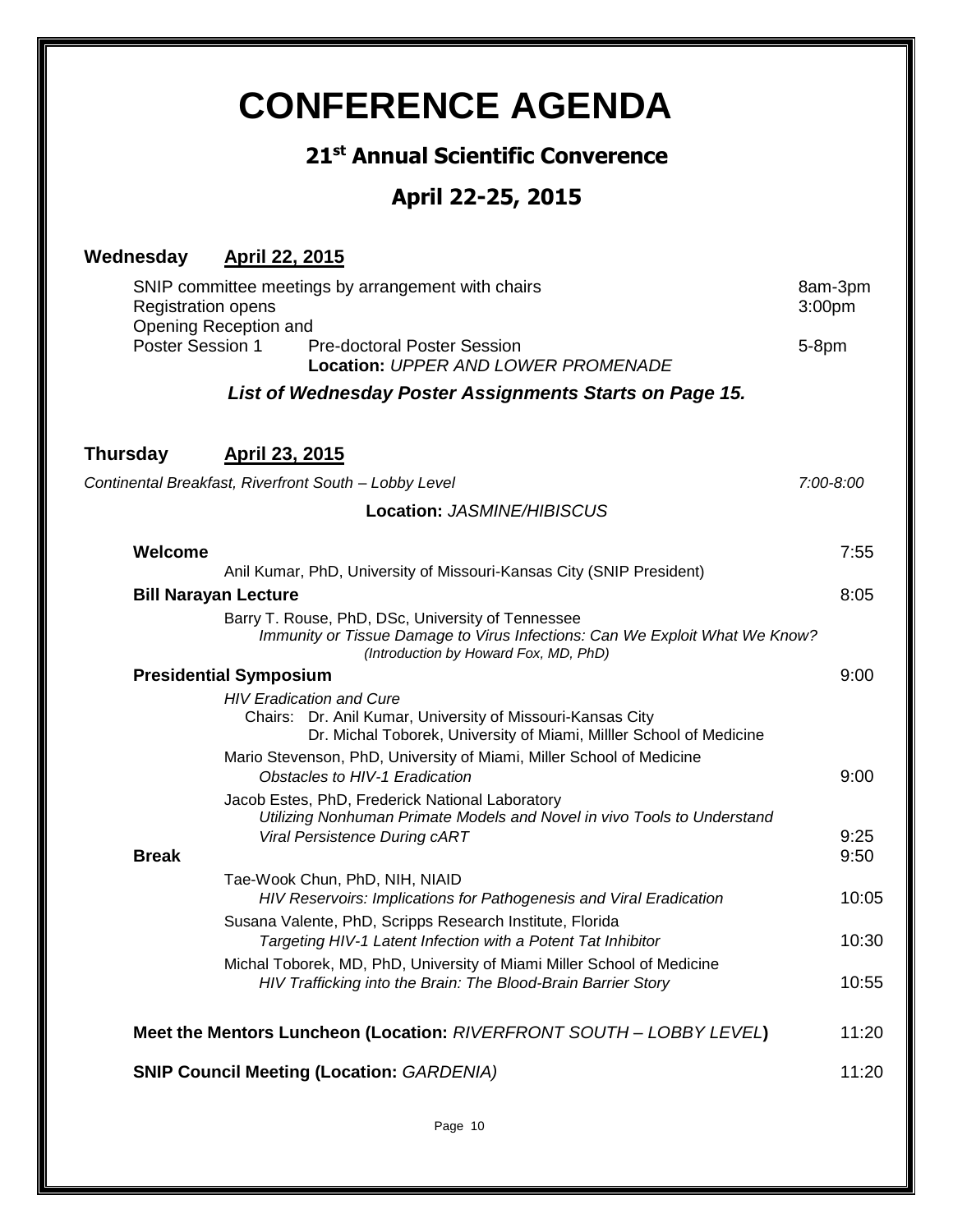| <b>Symposium 2</b>                                                                                                                                                                                                                                                         | 1:30 |  |
|----------------------------------------------------------------------------------------------------------------------------------------------------------------------------------------------------------------------------------------------------------------------------|------|--|
| Neurodegenerative Responses to Viral Infections and Therapeutics<br>Vaness Rivera Amill, PhD, Ponce Health Sciences University<br>Chair:                                                                                                                                   |      |  |
| David Mock, MD, University of Rochester Medical Center<br>Human Herpesvirus-6 Latency Transcript U94 Disrupts Key Human<br><b>Neural Progenitor Functions</b>                                                                                                              | 1:30 |  |
| Monahan Valiya Veettil, PhD, Rosalind Franklin University<br>Glutamate Secretion and Metabotropic Glutamate Receptor 1 Expression During<br>Kaposi's Sarcoma-Associated Herpesvirus Infection Promotes Cell Proliferation                                                  | 1:55 |  |
| Paul B. Fisher, PhD, Virginia Commonwealth University<br>The Path to Novel Therapeutics for Neurodegeneration: Targeting the Excitatory<br>Amino Acid Transporter-2 (EAAT2) Promoter to Regulate Glutamate Transport                                                       | 2:20 |  |
| Vickram Ramkumar, PhD, Southern Illinois School of Medicine<br>Targeting Cochlear Inflammation for the Treatment of Cisplatin-Induced Hearing Loss                                                                                                                         | 2:45 |  |
| <b>Break</b>                                                                                                                                                                                                                                                               | 3:10 |  |
| Symposium 3 SNIP Member Research<br>Raul Gonzalez, PhD, Florida International University<br>Chairs:<br>Marcus Kaul, PhD, Sanford Burnham Medical Research Institute                                                                                                        | 3:30 |  |
| Vir B. Singh, PhD, University of Rochester Medical Center<br>Sonic Hedgehog Signaling Confers Neuroprotection in HIV-1 Infected Humanized Mice                                                                                                                             | 3:30 |  |
| Shaunglin Hao, PhD, University of Miami Miller School of Medicine<br>HSV Vector-Mediated GAD67 Suppresses Neuropathic Pain Induced by HIV                                                                                                                                  |      |  |
| gp120 Combined with ddC Through Reducing ROS in Rats                                                                                                                                                                                                                       | 3:50 |  |
| Tina Calderon, PhD, Albert Einstein College of Medicine<br>Dopamine Increases CD14+CD16+ Monocyte Transmigration across the Blood Brain<br>Barrier: Implications for Substance Abuse and HIV Neuropathogenesis                                                             | 4:10 |  |
| Liana Asatryan, PhD, University of Southern California<br>Potential Role of Purinergic P2X7 Receptors in the Progression of Alcohol Induced                                                                                                                                |      |  |
| <b>Brain and Liver Damage</b>                                                                                                                                                                                                                                              | 4:30 |  |
| Maria Jose Miguez, MD, PhD, Florida International University<br>Cytokines and Alcohol Use as Possible Underlying Biological Mechanisms Associated<br>with Racial Disparities in Cognitive Status Among HIV Infected Individuals Receiving<br><b>Antiretroviral Therapy</b> | 4:50 |  |
| Poster Session 2/Reception ECI Post-doc and General Session<br>$5:30-8$ pm<br><b>Location: UPPER AND LOWER PROMENADE</b>                                                                                                                                                   |      |  |
| List of Thursday Poster Assignments Starts on Page 19.                                                                                                                                                                                                                     |      |  |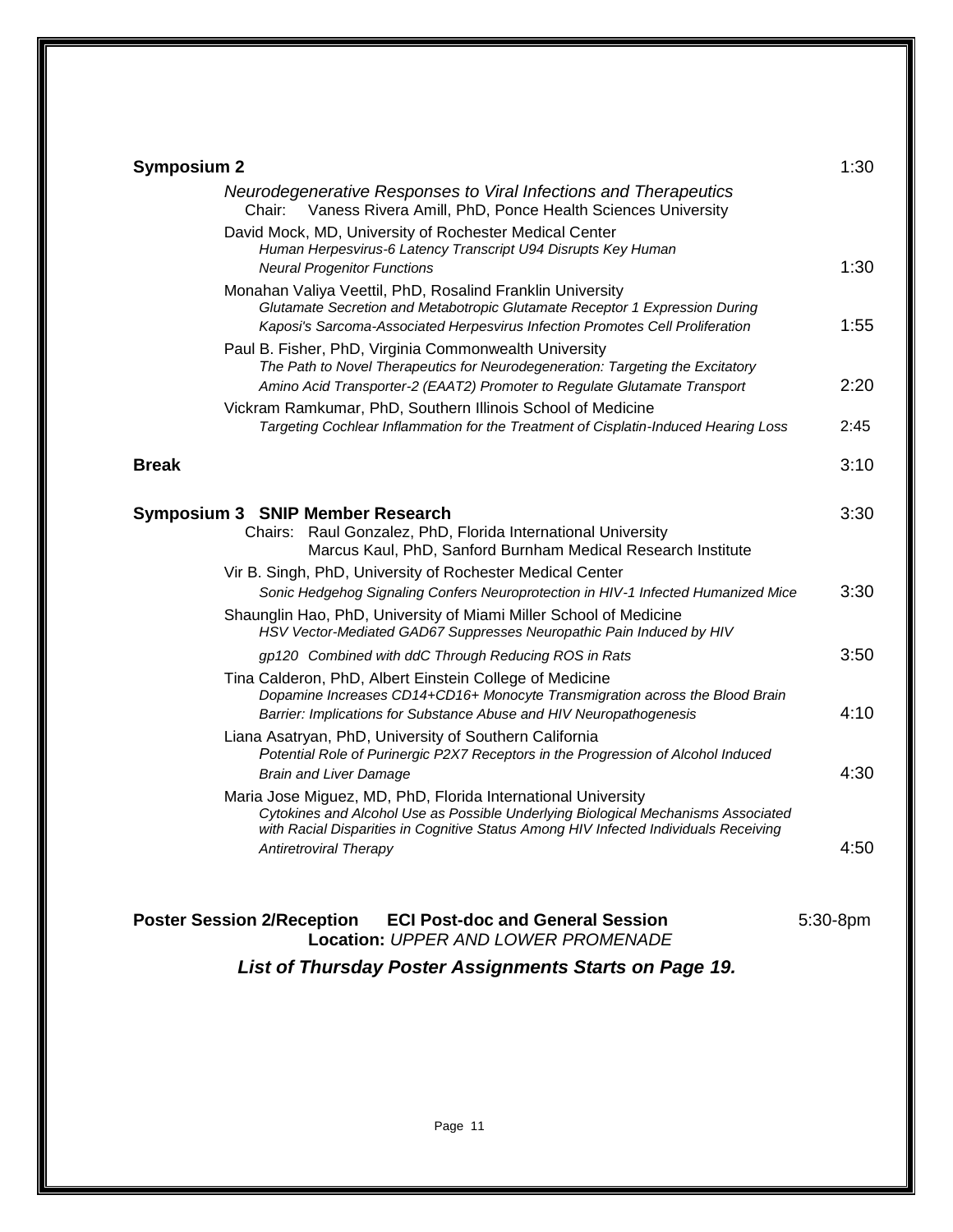| Friday                 | April 24, 2015                                                                                                                                                                                                                                                                                                                                                                      |               |
|------------------------|-------------------------------------------------------------------------------------------------------------------------------------------------------------------------------------------------------------------------------------------------------------------------------------------------------------------------------------------------------------------------------------|---------------|
|                        | Continental Breakfast, Riverfront South - Lobby Level                                                                                                                                                                                                                                                                                                                               | $7:00 - 8:00$ |
|                        | Location: JASMINE/HIBISCUS                                                                                                                                                                                                                                                                                                                                                          |               |
| <b>Symposium 4</b>     | Therapeutic Challenges in HIV Infection and Drug Addiction<br>Chairs: Madhavan Nair, PhD, FIU, Herbert Wertheim School of Medicine<br>Savita Pahwa, MD, University of Miami Milller School of Medicine                                                                                                                                                                              | 8:00          |
|                        | Savita Pahwa, MD, University of Miami Miller Schoolof Medicine<br>Cocaine Abuse and HIV Infection-Double Trouble for the Immune System<br>Courtney Miller, PhD, Scripps Research Institute, Florida                                                                                                                                                                                 | 8:10          |
|                        | Developing New Treatments to Prevent Relapse to Drug Use<br>Rahul Jayant, PhD, Florida International University                                                                                                                                                                                                                                                                     | 8:35          |
|                        | Nanoengineered Sustained Drug Release to Eradicate HIV in CNS<br>Wolfgang Streit, PhD, University of Florida College of Medicine                                                                                                                                                                                                                                                    | 9:00          |
|                        | Microglial Senescence in Normal and Pathological Aging<br>Rafick-Pierre Sekaly, PhD, Vaccine and Gene Therapy Institute of Florida<br>Systems Approaches to Exploration of the Immune Response to<br>Vaccines and Pathogens                                                                                                                                                         | 9:25<br>9:50  |
| <b>Break</b>           |                                                                                                                                                                                                                                                                                                                                                                                     | 10:15         |
| <b>Plenary Lecture</b> |                                                                                                                                                                                                                                                                                                                                                                                     | 10:30         |
|                        | Thomas Hope, PhD, Northwestern University Feinberg School of Medicine<br>Characterization of the Earliest Events of Mucosal Transmission in Macaque Models<br>(Introduction by Anil Kumar, PhD)                                                                                                                                                                                     |               |
|                        | <b>Early Career Investigator &amp; Trainee Training session</b><br>Getting from Here to There:<br>Making the transition from post-doc to assistant professor and beyond.<br>Organized by: Maureen Richards, PhD, Rush University<br>Peter J. Gaskill, PhD, Albert Einstein College of Medicine<br>(bag lunch for participants)<br>For all others, lunch on your own, return by 1pm. | 11:30         |
| <b>Symposium 5</b>     |                                                                                                                                                                                                                                                                                                                                                                                     | 1:00          |
|                        | Aging and Alzheimer's in the HIV-1 Infected Population<br>Jonathan Geiger, PhD, University of North Dakota<br>Chair:                                                                                                                                                                                                                                                                |               |
|                        | Ned Sacktor, MD Johns Hopkins<br>HIV-Associated Neurocognitive Disorders Among Older HIV+ Individuals                                                                                                                                                                                                                                                                               | 1:00          |
|                        | Christian Achim, MD, PhD, University of California, San Diego<br>Brain Amyloid and HAND in the CART Era                                                                                                                                                                                                                                                                             | 1:25          |
|                        | Xuesong Chen, PhD, University of North Dakota<br>Endolysosome Involvement of HIV-1 Tat-Induced Neuronal<br><b>Amyloid Beta Production</b>                                                                                                                                                                                                                                           | 1:50          |
| <b>End</b>             | Kelly Jordan-Sciutto, PhD, University of Pennsylvania<br>Mechanisms of Antiretroviral Drug-Induced Changes in Amyloid Precursor<br>Protein Processing: Implications for HAND<br>Afternoon free                                                                                                                                                                                      | 2:15<br>2:40  |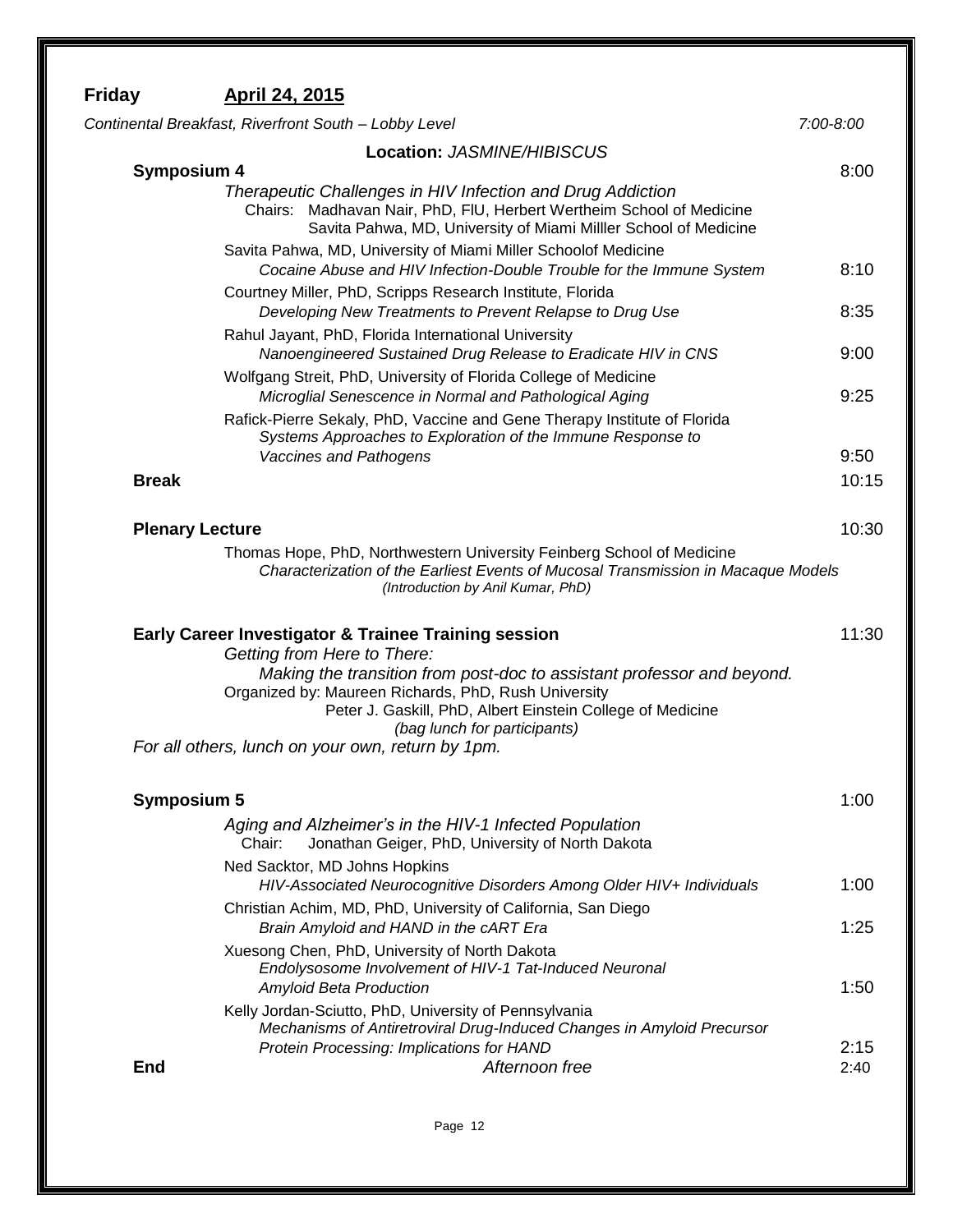| Continental Breakfast, Riverfront South - Lobby Level                                                                                                                                                                                                         | $7:00 - 8:00$ |
|---------------------------------------------------------------------------------------------------------------------------------------------------------------------------------------------------------------------------------------------------------------|---------------|
| Location: JASMINE/HIBISCUS                                                                                                                                                                                                                                    |               |
| <b>Plenary Lecture 2</b><br>Glen Hanson, DDS, PhD, University of Utah<br>Broadening the Dimension of Methamphetamine Preclinical Studies<br>(Introduction by Sanjay Maggirwar, PhD)                                                                           | 8:00          |
| Symposium 6                                                                                                                                                                                                                                                   | 8:55          |
| Stress at the Crossroads between Immune Function and Neuropsychiatric Dysfunction<br>Chair: Gretchen Neigh, PhD, Emory University                                                                                                                             |               |
| Bonnie Blomberg, PhD, University of Miami Miller School of Medicine<br>Positive Effects of Cognitive Behavioral Stress Management on Immunity<br>Jennifer Felger, PhD, Emory University<br>Inflammatory Cytokine Effects on Neurotransmitters, Neurocircuits, | 8:55          |
| and Behavior in Depression<br><b>Break</b>                                                                                                                                                                                                                    | 9:20<br>9:45  |
| Gretchen Neigh, PhD, Emory University<br>Striking a Balance: Neural and Behavioral Implications of the Interplay<br>of Stress and Immunity in Health and Disease<br>Erick Tatro, PhD, University of California San Diego                                      | 9:55          |
| Depressive Symptoms Point to New Therapeutic Targets in HIV Infection                                                                                                                                                                                         | 10:20         |
| Leah Rubin, PhD, University of Illinois at Chicago<br>Effects of Stress and Stress Hormones on Cognition and Brain Function in Women with HIV                                                                                                                 | 10:45         |
| Special Symposium Early Career Investigator Session<br>Chair: Santosh Kumar, PhD, University of Tennessee Health Science Center                                                                                                                               | 11:10         |
| Pre-doctoral                                                                                                                                                                                                                                                  |               |
| Anantha R. Nookala, B. Pharm., University of Missouri-Kansas City<br>HIV-1 Tat and Methamphetamine Mediated Synergistic Expression of IL-6 in Astrocytes<br>Involves PI3KT/AKT and NF <sub>K</sub> B Signaling Pathways                                       | 11:15         |
| Fuyyan Wang, MPH, University of Minnesota<br>Morphine Disrupts Gut Homeostasis and Induces Distinct Signatures of Gut Microbiome<br>and Metabolome Partially Through the TLR2 Pathway                                                                         | 11:30         |
| Summer J. Rozzi, BA, Georgetown University<br>HIV-1 Tat Induces Mitochondrial Dysfunction in Neurons                                                                                                                                                          | 11:45         |
| Post-doctoral                                                                                                                                                                                                                                                 |               |
| Yu Zhou, PhD, Temple University School of Medicine<br>Exosomes Mediate Cell-to-Cell Transmission of TLR3-Induced Antiviral Activity and<br>the Involvement of Micro RNAs                                                                                      | 12:00         |
| Palsamy Periyasamy, PhD, University of Nebraska Medical Center<br>Cocaine Induces Endoplasmic Reticulum Stress-Mediated Activation of Autophagy in<br>Astrocytes: Implications for Astrogliosis                                                               | 12:15         |
| PSS Rao, PhD, University of Tennessee Health Science Center<br>Chronic Effects of Alcohol and/or Antiretroviral Drugs on Monocytes/Macrophages: Potential<br>Role of Cytochrome P450, Efflux Transporter, and Antioxidant Enzymes                             | 12:30         |

Page 13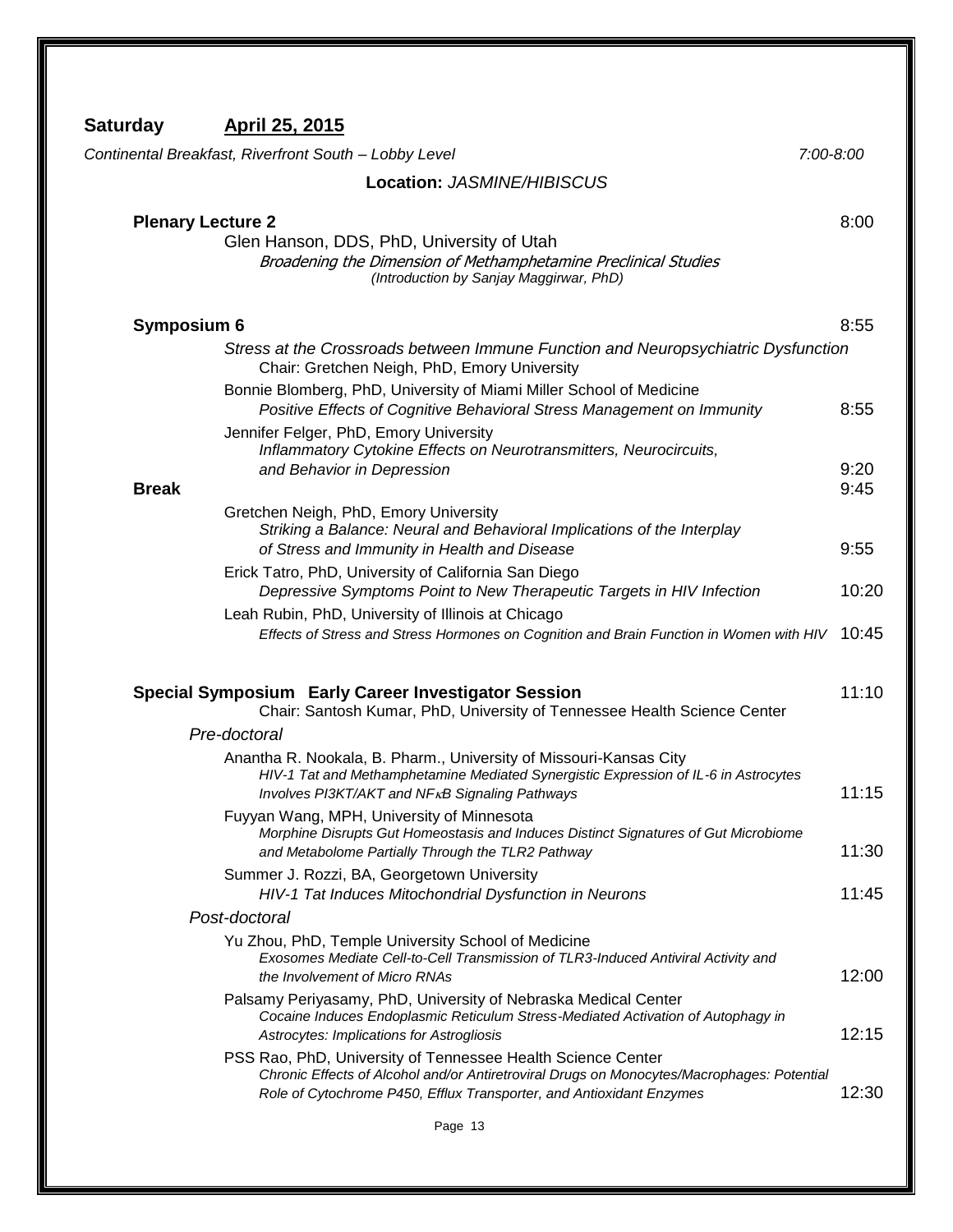|             | <b>SNIP Business Meeting (bag lunch for Regular SNIP members)</b><br>For all others, lunch on your own, return by 2:30pm.                                                                    | 12:45        |
|-------------|----------------------------------------------------------------------------------------------------------------------------------------------------------------------------------------------|--------------|
| Symposium 7 |                                                                                                                                                                                              | 2:30         |
|             | Innate Immunity and HIV/HCV co-infection<br>Johnny He, PhD, University of North Texas Health Science Center<br>Chairs:<br>Mahendra Kumar, PhD, University of Miami Miller School of Medicine |              |
|             | Andrea Cox, MD, PhD, Johns Hopkins School of Medicine<br>HIV/HCV Co-infection: Pathogenesis and Treatment                                                                                    | 2:30         |
|             | April Thames, PhD, University of California Los Angeles<br>Neuroimaging and Neurobehavioral Correlates of HIV/HCV Co-Infection                                                               | 3:00         |
|             | Wenzhe Ho, MD, MPH, Temple University<br>Innate Immunity and HIV/HCV Co-Infection                                                                                                            | 3:20         |
|             | Marianna Baum, PhD, Florida International University                                                                                                                                         |              |
| End         | <b>HIV/HCV Co-Infection and Substance Abuse</b>                                                                                                                                              | 3:40<br>4:00 |

**Banquet & Awards Ceremony** 7-10

## **Meeting Adjourned!**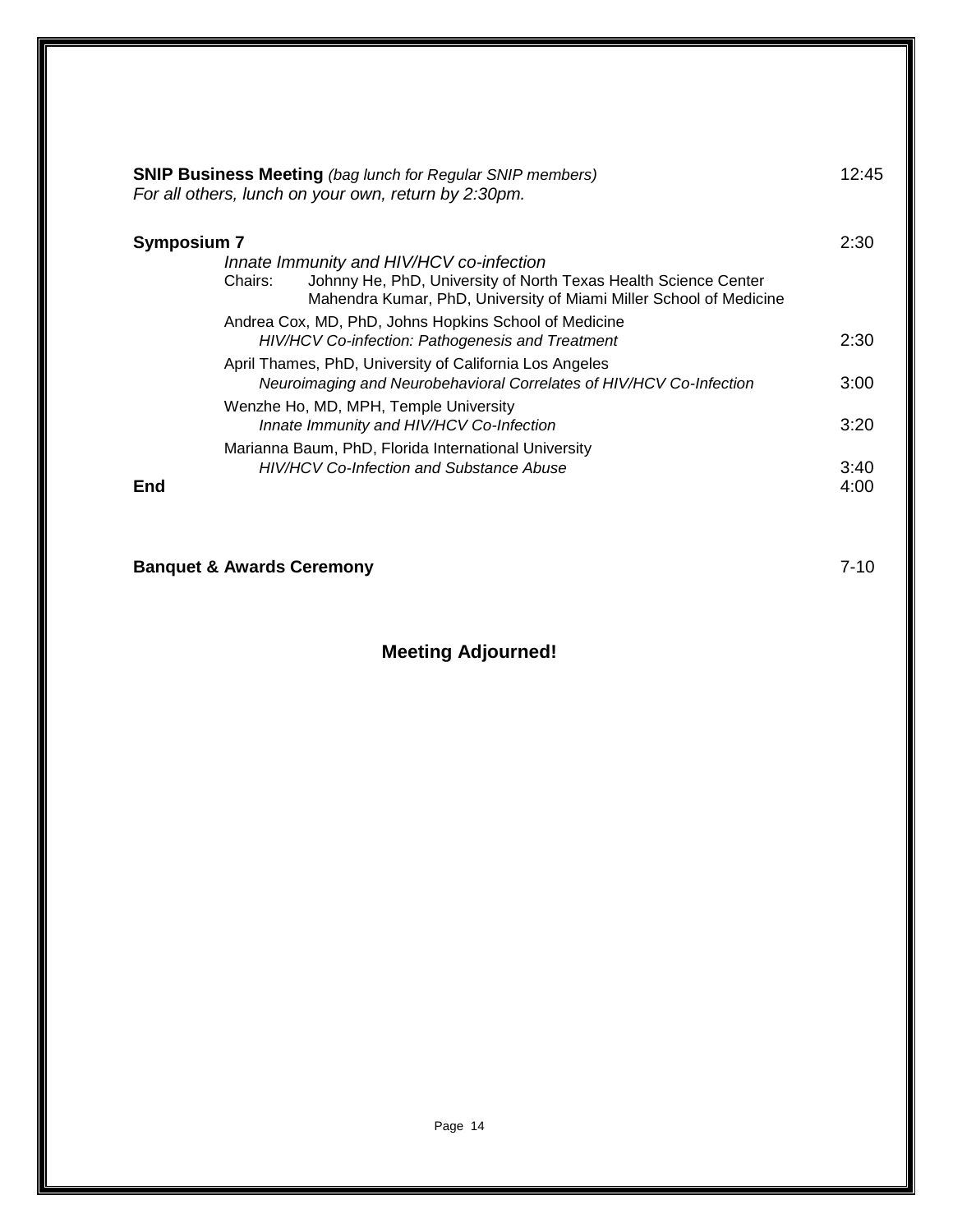#### **LIST OF POSTER ASSIGMENTS WEDNESDAY, APRIL 22 List in Alphabetical Order**

- **W1 ENHANCEMENT OF HIV-1 INTEGRATION IN CD4+ T CELLS BY COCAINE** Addai, Amma, Pandhare, J, Ph.D., Dash, CV, Ph.D.
- **W2 EFFECT OF METHAMPHETAMINE ON SPECTRAL BINDING AND LIGAND DOCKING OF ANTI-HIV DRUGS WITH CYP3A4** Ande, Anusha, BS, Nookala, Anantha Ra, BS, Kumar, Santosh, Ph.D., Kumar, Anil, Ph.D.
- **W3 A POTENTIAL GUT MICROBIOME THERAPEUTIC APPROACH FOR HIV-1+ DRUG ABUSERS** Bertrand, SJ, BS, Moran, LM, Ph.D., Harrod, SB, Ph.D., Mactutus, CF, Ph.D., Booze, RM, Ph.D.
- **W4 MORPHINE INDUCES SYNAPTODENDRITIC IMPAIRMENT IN CULTURED HIPPOCAMPAL NEURONS: REVERSAL WITH PLATELET-DERIVED GROWTH FACTOR** Cai, Yu, MD, Arikkath, Jyothi, Ph.D., Buch, Shilpa, Ph.D.
- **W5 CATHEPSIN B AND SERUM AMYLOID P COMPONENT CONTRIBUTE TO HIV-INDUCED NEURONAL APOPTOSIS** Cantres-Rosario, YM, BS, Hernandez, N, Negron, K, Plaud, M, MS, Melendez, LM, Ph.D.
- **W6 EFFECT OF METHAMPHETAMINE AND HIV-1 GP120 ON AUTOPHAGY IN SVGA ASTROCYTES** Cao, L, Kumar, S, Kumar, A
- **W7 MARIJUANA UP-REGULATES HIV REPLICATION IN MICROGLIA-LIKE CELLS AND RESTRICTS EXNEF- MODULATION OF GLIA IMMUNE FUNCTION.** Chevelon, S, BS, Diaz, P, Raymond, A, Ph.D., Yndart-Arias, A, BS, Agudelo, M, Ph.D., Nair, M, Ph.D.
- **W8 METH-INDUCED, TAAR1-ASSOCIATED CREB SIGNALING SERVES AS A MASTER REGULATOR FOR ASTROCYTE EAAT-2** Cisneros, IE, BS, Ghorpade, A, Ph.D.
- **W9 GLUTHATIONE REDUCES LYSOSOMAL DISRUPTION IN HIV INFECTED MACROPHAGES** Colon, K, BS, Cruz, E, Zenon, C, BS, Melendez, LM, Ph.D.
- **W10 HIV-1 TG RAT: SELECTIVE ALTERATIONS IN LOCOMOTOR ACTIVITY IN THE OPEN FIELD VS. VOLUNTARY WHEEL RUNNING** Cranston, MC, Booze, RM, Harrod, SB, Mactutus, CF
- **W11 ASTROCYTIC HIV-1 NEF EXPRESSION CAUSES LEARNING IMPAIRMENT AND INFLAMMATION** Cruz, M.L., BS, Cintrón, K, Isidro, R.A., BS, Hernández, S, BS, Maldonado, A, Isidro, A.A, MD, Noel, R.J., Ph.D.
- **W12 MARIJUANA PROMOTES HIV REPLICATION IN GLIA CELLS BUT INHIBITS HIV-EXNEF MEDIATED NEUROPATHOLOGY** Diaz, P, Chevelon, S, BS, Raymond, A, Ph.D., Yndart-Arias, A, BS, Agudelo, M, Ph.D., Nair, M, Ph.D.
- **W13 MARIJUANA UPREGULATES HIV REPLICATION IN ASTROCYTES AND MODULATES HIV-EXNEF ASSOCIATED NEUROPATHOLOGY** Diaz, P, Chevelon, S, BS, Raymond, A, Ph.D., Yndart-Arias, A, BS, Agudelo, M, Ph.D., Nair, M, Ph.D.
- **W14 USING THE LIP SCARIFICATION MODEL TO STUDY HSV-1 REPLICATION KINETICS AND THE CD8+ T-CELL RESPONSE** Egan, KPE, BS, Turner, PET, BS, Wigdahl, BW, Ph.D., Jennings, SRJ, Ph.D.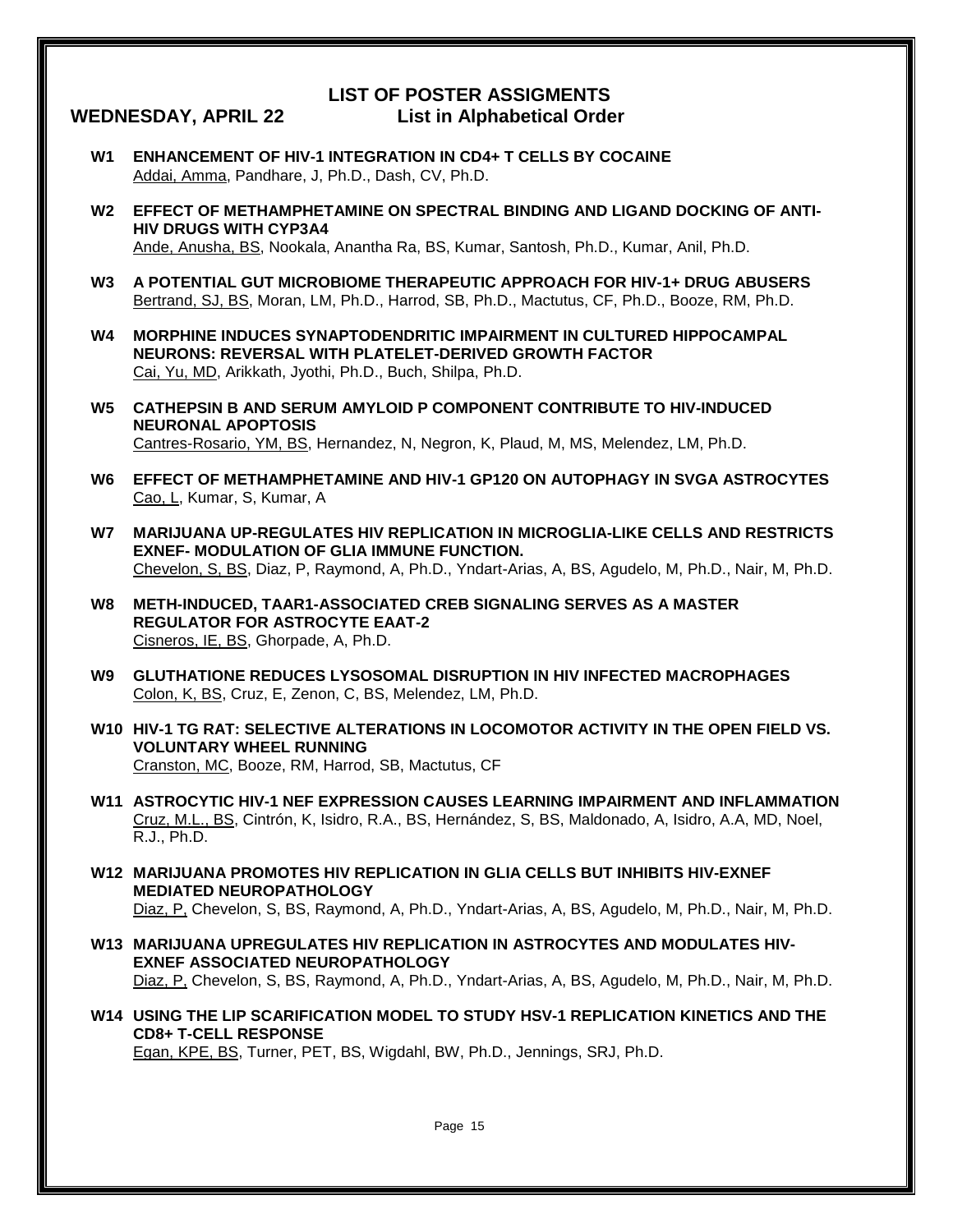- **W15 CANNABIDIOL-INDUCED MYELOID-DERIVED SUPPRESSOR CELLS AMELIORATE EXPERIMENTAL AUTOIMMUNE ENCEPHALOMYELITIS THROUGH MICRORNA REGULATION** Elliott, DM, Nagarkatti, P, Ph.D., Nagarkatti, M, Ph.D.
- **W16 THE ROLE OF P2X7R ANTAGONISM IN METH-INDUCED CPP** Fernandes, N, BS, Potula, R, Ph.D.
- **W17 SYNAPTODENDRITIC INJURY IN HAND: ROLE OF IL1-BETA MEDIATED INDUCTION OF THE PROTEIN FERRITIN HEAVY CHAIN IN CORTICAL NEURONS** Festa, L, MS, Meucci, O, MD, Ph.D.
- **W18 INTERFERON-GAMMA PRODUCING IMMUNE CELLS PLAY A ROLE DURING NEONATAL CENTRAL NERVOUS SYSTEM INFECTIONS** Ganesan, PG, BS, O'Donnell, LOD, Ph.D.
- **W19 METHAMPHETAMINE SYNERGISTICALLY INTERACTS WITH HIV-1 VPR IN THE INDUCTION OF IL-6 IN ASTROCYTES** Gangwani, Mohitkumar, BS, Kumar, Anil, Ph.D.
- **W20 PRE-CHIASMATIC SUBARACHNOID HEMORRHAGE LEADS TO TIGHT JUNCTIONS DISASSEMBLANCE IN ACUTE PHASE OF EARLY BRAIN INJURY** Gendosz, D, MS, Debska, K, BS, Jedrzejowska-Szypulka, H, Ph.D., Lewin-Kowalik, J, MD, Ph.D.
- **W21 POTENTIATING DENDRITIC CELLS TO TARGET HYPOXIC ENVIRONMENT OF BRAIN TUMOR** Ginwala, R., MS, Sagar, D., MS, Betesh, L., MS, Huang, X., Ph.D., Foss, C., Ph.D., Karakashev, S., MS, Mehta, A., Ph.D., Philip, R., Ph.D., Pomper, M., MD, Ph.D., Reginato, M., Ph.D., Khan, Z.K., Ph.D., Jain, P., Ph.D.
- **W22 DEVISING A GLYCOANTIGEN SPECIFIC DC IMMUNOTHERAPY TO DEVELOP AN EFFICIENT ANTI-TUMOR RESPONSE IN THE HYPOXIC ENVIRONMENT OF GLIOBLASTOMA.** Ginwala, R., MS, Sagar, D., MS, Huang, X., Ph.D., Foss, C., Ph.D., Karakashev, S., MS, Khan, Z.K., Ph.D., Philip, R., Ph.D., Pomper, M., MD, Ph.D., Reginato, M., Ph.D., Jain, P., Ph.D.
- **W23 HTLV-1 INFECTION AND T-CELL EXHAUSTION IN RAG1-/-γC-/- (RAG1) MOUSE MODEL** Ginwala, R., MS, Sagar, D., MS, Akkina, R., Ph.D., Jacobson, S., Ph.D.
- **W24 INFLAMMATION-ASSOCIATED MICRORNAS INCREASE IN HIPPOCAMPAL NEURONS IN A CONTROLLED CORTICAL IMPACT MOUSE MODEL OF TRAUMATIC BRAIN INJURY** Harrison, E. B., Kelso, M. L., Fox, H. S.
- **W25 EFFECTS OF CB2R/GPR55 AGONIST TREATMENT ON NEURAL PROGENITOR CELL IMMUNE RESPONSES TO CHRONIC INFLAMMATION** Hill, JD, Zuluaga, V, Winfield, M, Persidsky, Y, MD, Ph.D.
- **W26 PHYTOESTROGEN EQUOL PREVENTS HIV-1+COCAINE INDUCED SYNAPTODENDRITIC INJURY VIA ESTROGEN RECEPTOR BETA MEDIATED MECHANISM** Hu, C, Bertrand, SJ, BS, Askenova, MV, Ph.D., Mactutus, CF, Ph.D., Booze, RM, Ph.D.
- **W27 NOVEL ANTIPLATELET ACTIVITY OF MINOCYCLINE INVOLVES INHIBITION OF P38 MAPK** Jackson, JW, Singh, MV, Ph.D., Davidson, GA, Schifitto, G, MD, Maggirwar, SB, Ph.D.
- **W28 EFFECTS OF BUPRENORPHINE ON CCL2 MEDIATED HIV INFECTED AND UNINFECTED CD14+CD16+ MONOCYTE MIGRATION IN THE CONTEXT OF NEUROAIDS** Jaureguiberry-Bravo, MB, MS, Carvallo, L, Ph.D., Wilson , R, MD, Williams , D, Ph.D., Berman , JW, Ph.D.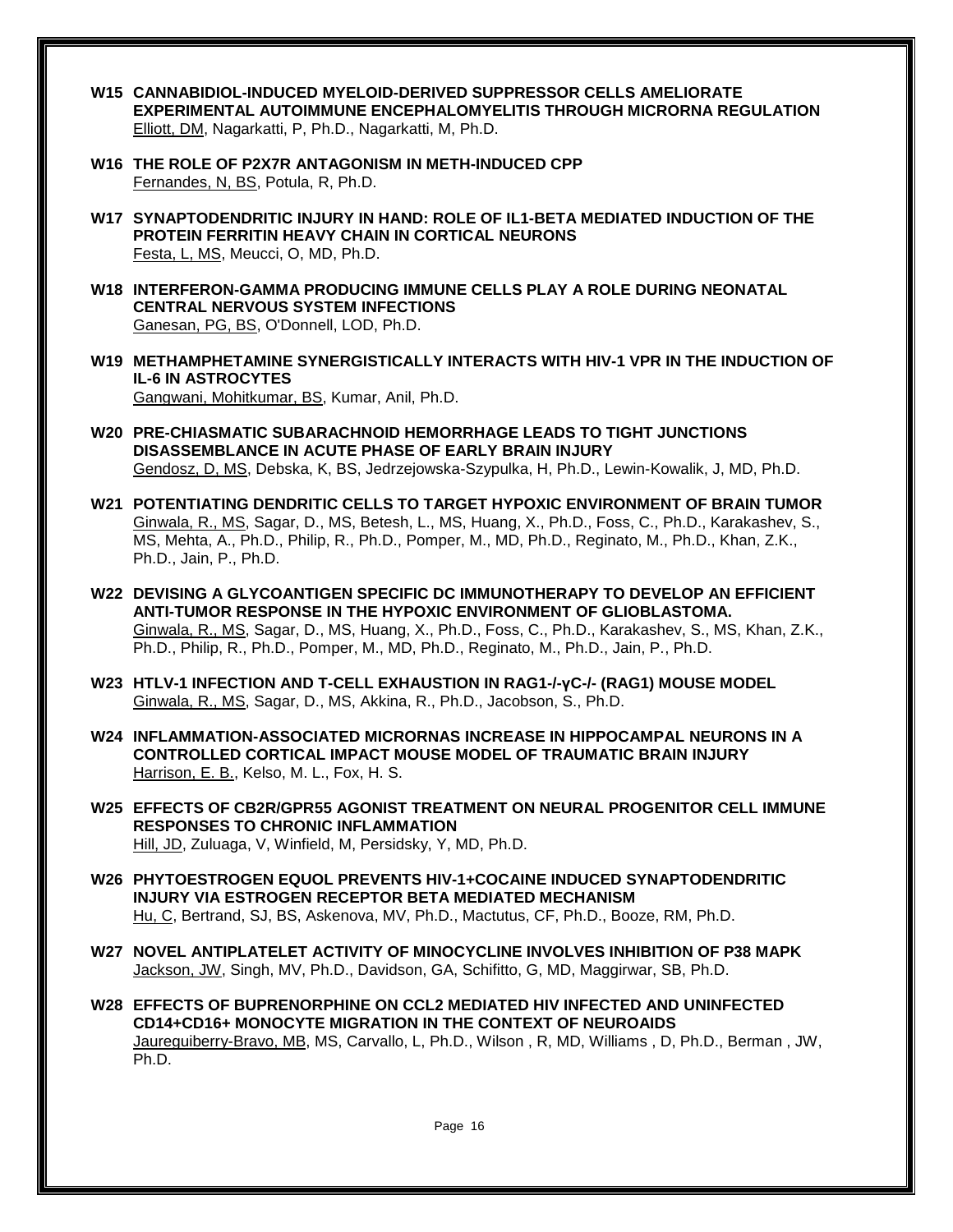**W29 DREADD ACTIVATION OF HIPPOCAMPAL ASTROCYTES INFLUENCES CONTEXTUAL FEAR CONDITIONING**

Jones, M.E., Barrus, D, Lebonville, C.L., Lysle, D.T.

- **W30 HIV-1 TAT AND GP120 REGULATE ASTROCYTE TISSUE INHIBITOR OF MATRIX METALLOPROTEINASES-1 (TIMP-1)** Joshi, C, MS, Ghorpade, A, Ph.D.
- **W31 HIV-TAT ALTERS TAU EXON 10 SPLICING THROUGH DYSREGULATION OF SC35** Kadri, F, MS, Pacifici, M, Ph.D., Parker-Struckhoff, A, Ph.D., Hauser, K, Ph.D., Knapp, P, Ph.D., Peruzzi, F, Ph.D.
- **W32 COMBINATORIAL PERIPHERAL AND BRAIN HUMANIZATION IN IMMUNODEFICIENT MICE** Li, W, MD, Knibbe, J, MS, Makarov, E, BS, Wu, L, MD, Gorantla, S, Ph.D., Gendelman, HE, MD, Poluektova, L, MD, Ph.D.
- **W33 ACTIVITY OF MITOCHONDRIAL FISSION PROTEIN IS INVOLVED IN HIV GP120-INDUCED NEUROPATHIC PAIN IN RATS THROUGH SPINAL MITOCHONDRIAL SUPEROXIDE** Liu, S, BS, Kanda, H, MD, Huang, W, MD, Ph.D., Levitt, RC, MD, Candiotti, KA, MD, Lubarsky, DA, MD, Hao, S, MD, Ph.D.
- **W34 ROLE OF ER-STRESS AND NEUROINFLAMMATION IN HUMAN ASTROCYTES TREATED WITH HIV-1 TAT AND GP120**

López, SN, Rodríguez, M, Rivera, M, Cubano, LA, Ph.D., Rios, E, Ph.D., Boukli, NM, Ph.D.

- **W35 SOYBEAN-DERIVED BOWMAN-BIRK INHIBITOR (BBI) INHIBITS HIV INFECTION OF HUMAN MACROPHAGES** Ma, T-C, Wang, X, Li, J-L, Zhou, L, Zhuang, K, Liu, J-B, Zhou, Y, Ho, W-Z
- **W36 TGF-BETAR1 BLOCKER DECREASES INFLAMMATORY CYTOKINES EXPRESSION IN NEURONS EXPOSED TO ASTROCYTES EXPRESSING NEF** Martínez-Orengo, N, BS, Chompre, G, Ph.D., Velázquez, B, BS, Noel, R, Ph.D.
- **W37 TIGHT JUNCTION PROTEIN EXPRESSION IN A BLOOD-BRAIN BARRIER MODEL UPON EXPOSURE TO HIV-1 TAT AND/OR MORPHINE** Maubert, M, BS, Strazza, M, Ph.D., Pirrone, V, Ph.D., Lin, W, Ph.D., Feng, R, Ph.D., Wigdahl, B, Ph.D., Nonnemacher, MR, Ph.D.
- **W38 PLANT-BASED PRODUCT APIGENIN ATTENUATES EAE SEVERITY THROUGH MODULATION OF IMMUNE CELL FUNCTION.** McTish, E, BS, Ginwala, R., MS, Sagar, D., MS, Raman, C., Ph.D., Khan, Z.K., Ph.D., Jain, P., Ph.D.
- **W39 BRAIN INJURY INDUCES NEUROINFLAMMATION IN THE NUCLEUS ACCUMBENS THAT COINCIDES WITH ENHANCED ADDICTION-LIKE BEHAVIOR IN ADOLESCENT MICE** Merkel, SF, MS, Tallarida, CS, BS, Razmpour, R, BS, Lutton, EM, BS, Persidsky, Y, MD, Ph.D., Rawls, SM, Ph.D., Ramirez, SH, Ph.D.
- **W40 MORPHINE UPREGULATES FERRITIN HEAVY CHAIN IN PRIMARY INHIBITORY NEURONS IN A µOR/G PROTEIN DEPENDENT MANNER** Nash, B. S., BS, Pitcher, J. H., MD, Ph.D., Meucci, O., MD, Ph.D.
- **W41 TRAFFICKING OF CONVENTIONAL DENDRITIC CELLS (DCS) INTO THE CENTRAL NERVOUS SYSTEM IN RESPONSE TO SIV AND MORPHINE CREATING VIRAL RESERVOIR IN FOLLICULAR DCs WITHIN CERVICAL LYMPH NODES OF RHESUS MACAQUES** Nehra, AP., Hollenbach, R., Sagar, D., Ph.D., Callen, S., Ph.D., Honghong, Y., Ph.D., Buch, S., Ph.D., Khan, ZK., Ph.D., Byrareddy, S., Ph.D., Jain, P., Ph.D.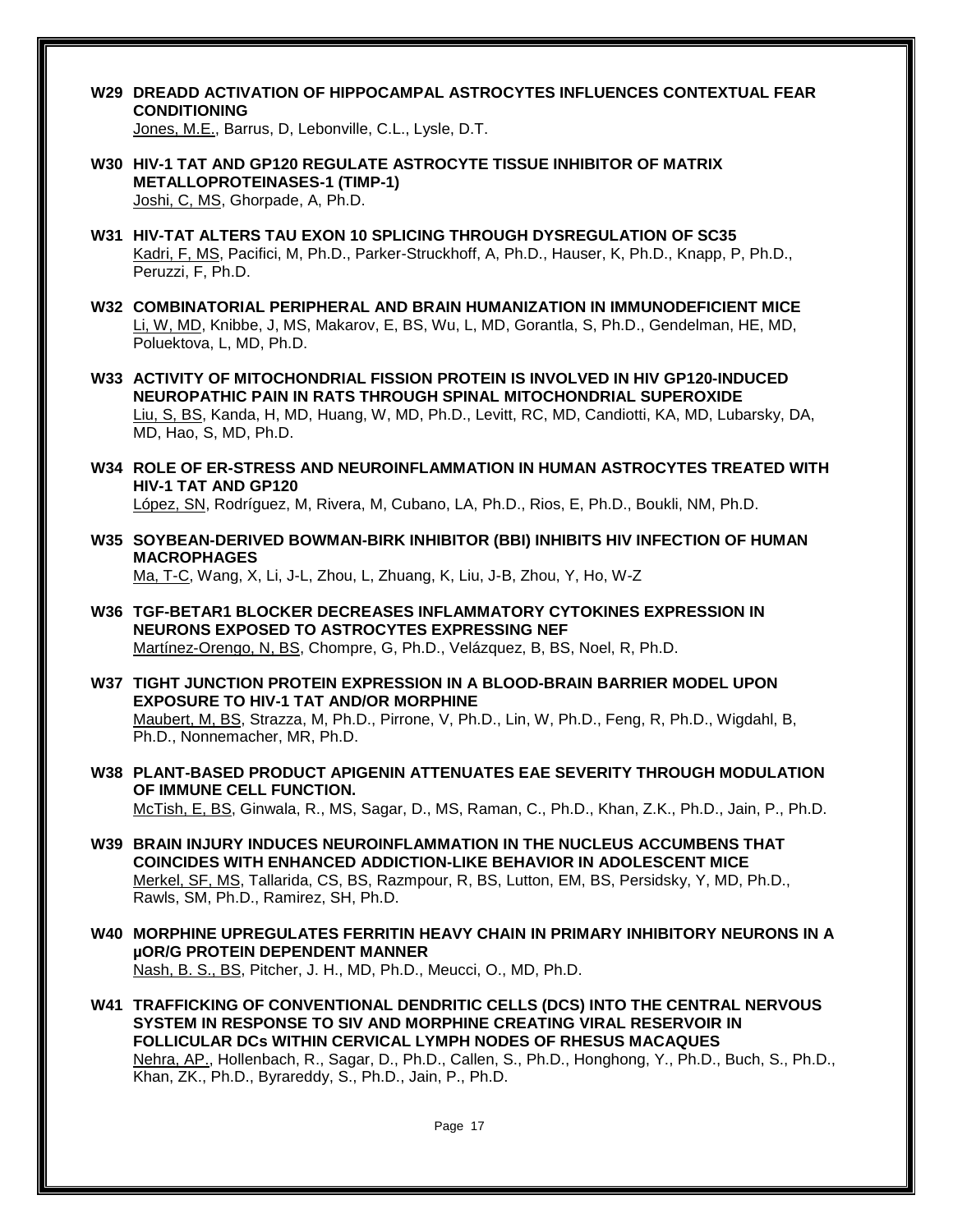- **W42 HIV-1 TAT AND METHAMPHETAMINE MEDIATED SYNERGISTIC EXPRESSION OF IL-6 IN ASTROCYTES INVOLVES PI3K/AKT AND NF-?B SIGNALING PATHWAYS** Nookala, Anantha Ra, BS, Kumar, Anil, Ph.D.
- **W43 DIFFERENTIAL EFFECT OF HUMAN DOPAMINE TRANSPORTER SITE-DIRECTED MUTATIONS ON HIV-1 TAT-INDUCED INHIBITION OF DOPAMINE TRANSPORT** Quizon, PM, Sun, WL, Yuan, Y, Midde, NM, Huang, X, Zhan, CG, Zhu, J
- **W44 EFFECT OF NAPHTHALENE, AN IMPORTANT CIGARETTE SMOKE CONSTITUENT, ON CYTOCHROME P450 AND OXIDATIVE STRESS PATHWAYS IN U937 MONOCYTIC CELLS: IMPLICATIONS WITH HIV PATHOGENESIS**

Rahman, MA, MS, Midde, NM, Ph.D., Rao, PSS, Ph.D., Kumar, S, Ph.D.

**W45 EXPOSURE TO PHENANTHRENE, AN IMPORTANT CONSTITUENT OF TOBACCO, AND POSSIBLE ROLE OF CYTOCHROME P450 AND OXIDATIVE STRESS IN MONOCYTIC CELLS: IMPLICATIONS FOR HIV PATHOGENESIS**

Ranjit, S, MS, Midde, NM, Ph.D., Rao, PSS, Ph.D., Kumar, S, Ph.D.

- **W46 ASTROCYTIC HIV-1 TAT PROTEIN CAUSES INFLAMMATION IN PERIPHERAL ORGANS** Rivera, J, MS, Cruz, M.L., BS, Chompré, G, Ph.D., Isidro, A.A., MD, Noel, R.J., Ph.D.
- **W47 GRP78 POTENTIAL MARKER OF NEUROCOGNITIVE IMPAIRMENT IN HIV INFECTED POLYDRUG USERS** Rodriguez-Valentin, M, Lopez, SN, Rivera, M, Narvaez, K, Cubano, LA, Rios-Olivares, E, Boukli, NM
- **W48 HIV-1 TAT INDUCES MITOCHONDRIAL DYSFUNCTION IN NEURONS** Rozzi, S.J., BS, Avdoshina, V, MD, Ph.D., Mocchetti, I, Ph.D.
- **W49 ANTIBODY BLOCKING OF CLEC12A DELAYS THE COURSE AND ATTENUATES EAE SEVERITY BY IMPAIRING MYELOID CELL CNS INFILTRATION: A POTENTIAL NEW THERAPY FOR MULTIPLE SCLEROSIS**

Sagar, D, MS, Singh, NP, Ph.D., Huang, X, Ph.D., Ginwala, R, MS, Philip, R, Ph.D., Nagarkatti, M, Ph.D., Nagarkatti, P, Ph.D., Khan, ZK, Ph.D., Jain, P, Ph.D.

- **W50 IN VIVO IMMUNOGENICITY OF TAX (11-19) EPITOPE IN HLA-A2/DTR TRANSGENIC MICE: IMPLICATION FOR DENDRITIC CELL-BASED ANTI-HTLV-1 VACCINE.** Sagar, D., MS, Masih, Shet, Ph.D., Schell, T., Ph.D., Jacobson, S., Ph.D., Comber, J.D., Ph.D., Philip, R., Ph.D., Wigdahl, B., Ph.D., Jain, P., Ph.D., Khan, Z.K., Ph.D.
- **W51 MARIJUANA THC ATTENUATES ALLOGENEIC HOST-VERSUS-GRAFT RESPONSE AND SKIN ALLOGRAFT TRANSPLANTS THROUGH INDUCTION OF MDSCS** Sido, JM, BS, Nagarkatti, PS, Ph.D., Nagarkatti, M, Ph.D.
- **W52 POTENTIAL ROLE OF CYTOCHROME P450 AND OXIDATIVE STRESS PATHWAYS IN ALCOHOL-MEDIATED HIV PATHOGENESIS: OBSERVED EFFECTS IN PLASMA, MONOCYTES, AND EXOSOMES.**

Sinha, N, BS, Ande, A, BS, Rao, PSS, Ph.D., McArthur, C, MD, Ph.D., Kumar, A, Ph.D., Kumar, S, Ph.D.

**W53 SINGLE NUCLEOTIDE POLYMORPHISMS (SNPS) IN THE HIV-1 LTR CORRELATE WITH CLINICAL DISEASE PARAMETERS**

Sullivan, NT, BS, Pirrone, V, Ph.D., Nonnemacher, MR, Ph.D., Dampier, W, Ph.D., Aiamkitsumrit, B, Ph.D., Williams, J, BS, Shah, S, Ph.D., Passic, S, MS, Blakey, B, BS, Zhong, W, BS, Moldover, B, Ph.D., Feng, R, Ph.D., Jacobson, JM, MD, Wigdahl, B, Ph.D.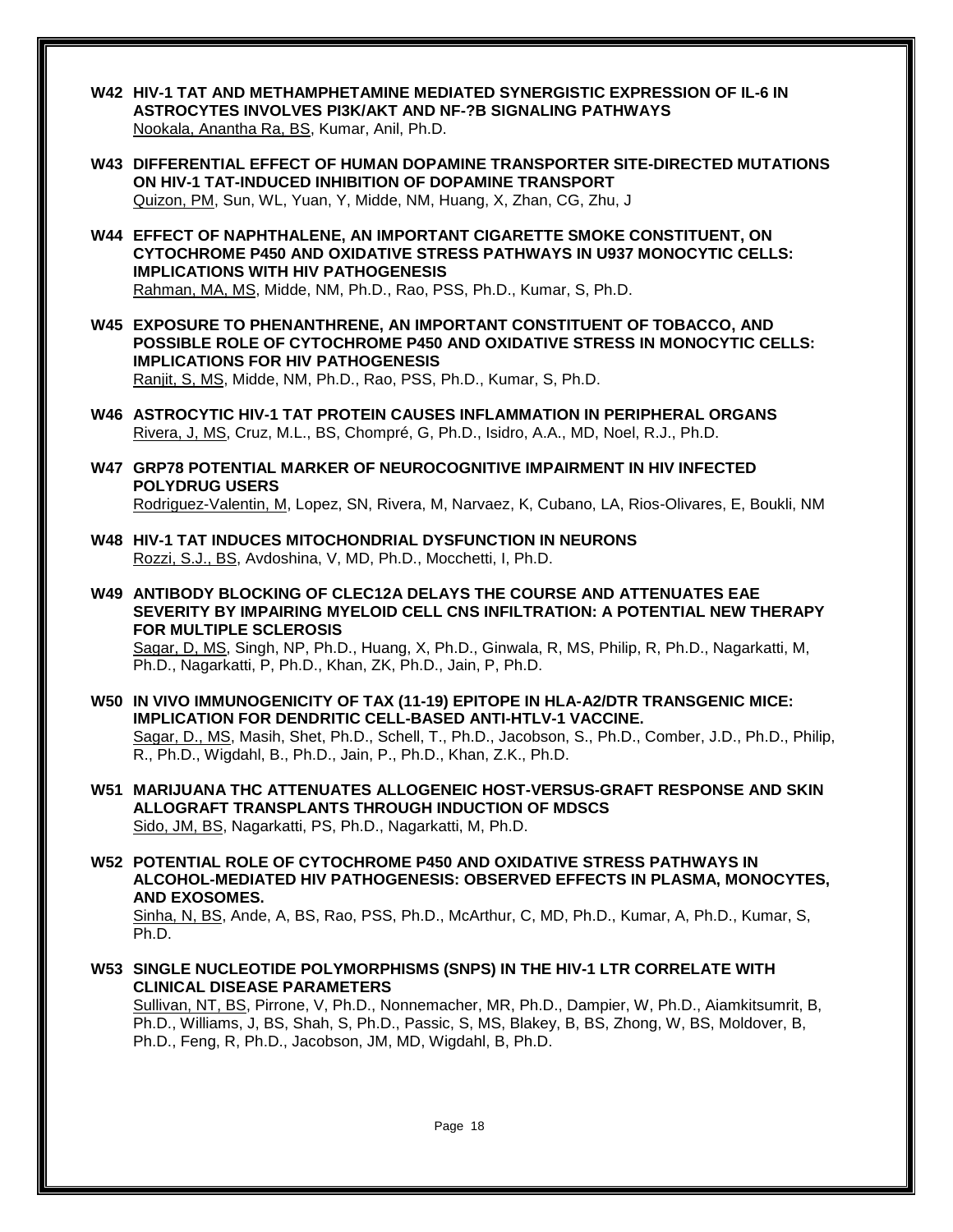**W54 HIV INFECTION AND/OR HEROIN USE DYSREGULATE THE PLASMA EXOSOME MIRNA EXPRESSION**

Sun, L, MS, Zhou, Y, Ph.D., Wang, X, Ph.D., Li, JL, Ph.D., Zhou, L, Ph.D., Sang, M, Ph.D., Zhuang, K, Ph.D., Xiao, QH, BS, Ho, WZ, MD

- **W55 POST-TRANSCRIPTIONAL REGULATION OF ASTROCYTE-TISSUE INHIBITOR METALLOPROTEINASE-1 (TIMP-1) IN HAND** Thete, M, MS, Ghorpade, A. PhD
- **W56 ROLE OF AUTOPHAGY PATHWAYS IN THE NEUROPATHOGENESIS OF HIV-1 CLADE B/C AND THE EXACERBATING EFFECTS OF DRUG OF ABUSE** Tiwari, S, MS, Nair, M, Ph.D., El-Hage, N, Ph.D.
- **W57 MORPHINE DISRUPTS GUT HOMEOSTASIS AND INDUCES DISTINCT SIGNATURES OF GUT MICROBIOME AND METABOLOME PARTIALLY THROUGH THE TLR2 PATHWAY** Wang, Fuyuan, Meng, J, Chen, C, Roy, S
- **W58 BRAIN-SPECIFIC GLUTAMINASE C OVEREXPRESSION INDUCES NEUROINFLAMMATION AND LEARNING IMPAIRMENT IN MICE** Wang, Y, Li, Y, Huang, Y, Zheng, J
- **W59 CORTICAL DYSFUNCTION IN HIV-1 TRANSGENIC RATS: EFFECTS OF COCAINE SELF-ADMINISTRATION** Wayman, W.N., BS, Chen, L, Ph.D., Hu, X.T., MD, Ph.D., Napier, T.C., Ph.D.
- **W60 SELENIUM SUPPLEMENTATION ATTENUATES EARLY EVENTS INVOLVED IN TUMOR CELL EXTRAVASATION INTO THE BRAIN BY MODULATING ADHESIVE PROPERTIES OF THE BRAIN VASCULAR ENDOTHELIUM**

Wrobel, JK, MS, Wolff, G, Ph.D., Xiao, R, Ph.D., Power, R, Ph.D., Toborek, M, MD, Ph.D.

- **W61 MICROVESICLES MEDIATE GLUTAMINASE RELEASE IN HIV-1-INFECTED MACROPHAGES: IMPLICATION FOR HIV-1-ASSOCIATED NEUROCOGNITIVE DISORDERS (HAND)** Wu, B, MD, Huang, Y, MD, Ph.D., Braun, A, BS, Zhao, L, Ph.D., Zheng, J, MD, Ph.D.
- **W62 ACTIVATION OF MICROGLIA NLRP3 INFLAMMASOME UNDERLIES METHAMPHETAMINE-INDUCED NEUROINFLAMMATION** Xu, E, MD, Liu, J, MD, Ph.D., Liu, H, MD, Xiong, H, MD, Ph.D.
- **W63 TNFα INDUCES PAIN-LIKE BEHAVIOR AND INCREASES SPINAL P-CREB AND P-CEBP? IN RATS** Yi, HY, BS, Huang, W, MD, Ph.D., Liu, C-H, Ph.D., Kanda, H, MD, Liu, S, BS, Levitt, RC, MD, Candiotti, KA, MD, Lubarsky, DA, MD, Hao, S, Ph.D.
- **W64 EFFECTS OF 3-N-BUTYLPHTHALIDE (NBP) ON THE EXPRESSION OF BAX, CASPASE-8 AND TH IN THE SUBSTANTIA NIGRA OF PD RATS** Zhao, J, MD, Liu, YL, Zhang, XP, Liang, YC

#### **THURSDAY, APRIL 23 List in Alphabetical Order**

**\*abstract will be presented as talk in Symposium 3, April 23, 3:30pm**

- **T1 EX-VIVO AND IN-VITRO EVIDENCE OF EPIGENETIC MECHANISMS OF ALCOHOL ABUSE** Agudelo, M., Ph.D., Figueroa, G., BS, Muñoz , K., MS, Casteleiro, G., Nair, M.P., Ph.D.
- **T2 GENE EXPRESSION CHANGES ASSOCIATED WITH HIV-INDUCED NUCLEAR TRANSLOCATION OF AMYLOID BETA IN BRAIN ENDOTHELIUM** Andras, IE, Rampersaud, E, Eum, SY, Toborek, M

Page 19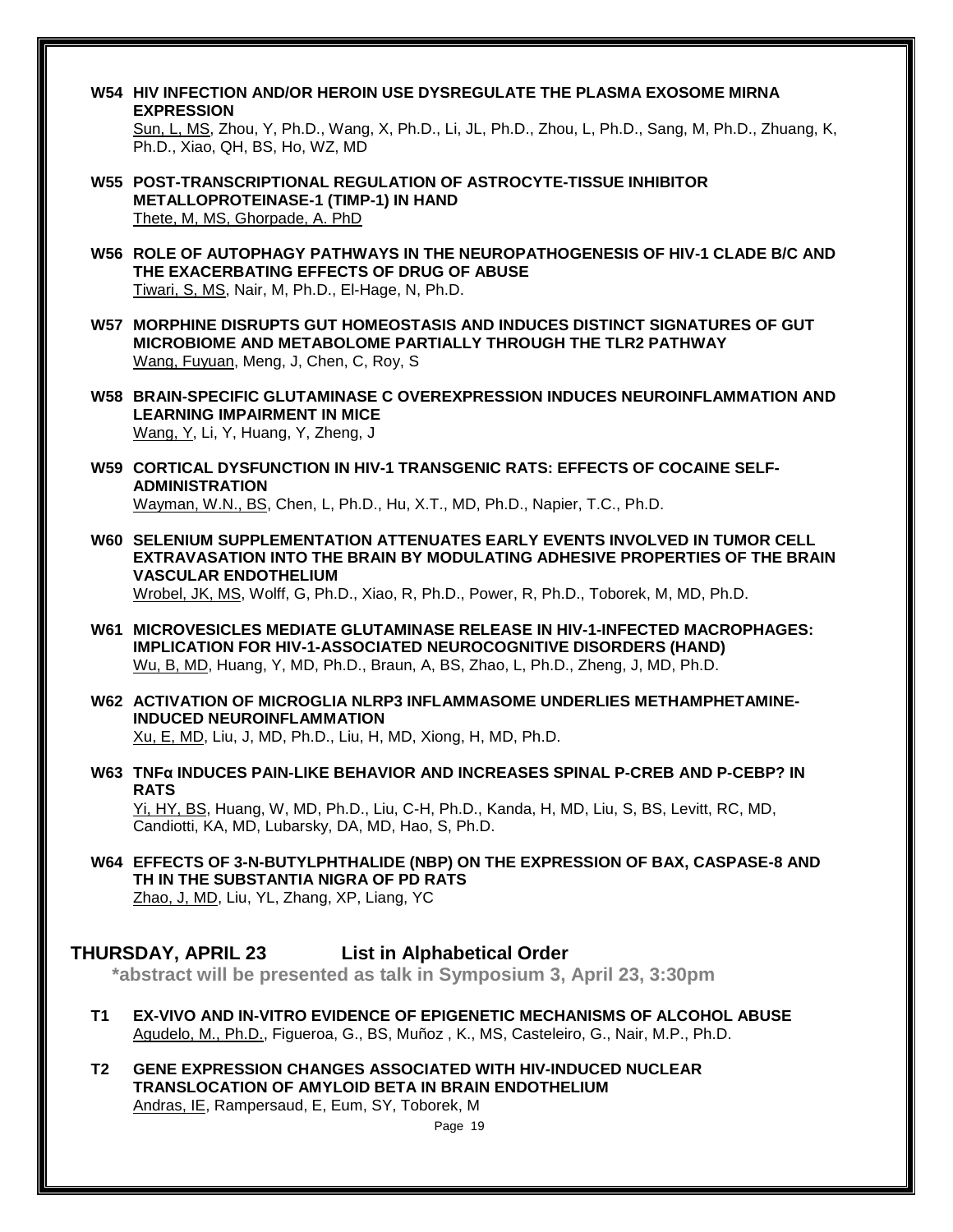Page 20 **T3 BRAIN ENDOTHELIAL DERIVED EXTRACELLULAR MICROVESICLES (EMVS) AS BIOMARKERS OF BBB REMODELING DURING NEUROINFLAMMATION: IMPLICATIONS FOR CEREBROVASCULAR INJURY IN SUBSTANCE ABUSE** Andrews, AM, Ph.D., Merkel, SF, MS, Lutton, EM, BS, Razmpour, R, BS, Ramirez, SH, Ph.D. **\* POTENTIAL ROLE OF PURINERGIC P2X7 RECEPTORS IN THE PROGRESSION OF ALCOHOL INDUCED BRAIN AND LIVER DAMAGE** Asatryan, L, Ph.D., Freire, D, BS, Jayne, J, BS, Tsukamoto, H, Ph.D., Davies, DL, Ph.D., Asatryan, L, Ph.D. **T4 METHAMPHETAMINE TREATMENT AND HIV-1 INFECTION DYSREGULATE SYNAPTIC PLASTICITY IN SKNMC NEURONAL CELLS** Atluri, VSR, Ph.D., Hernandez, O, BS, Hidalgo, M, BS, Kurapati, KRV, Ph.D., Thangavel, S, Ph.D., Pilakka-Kanthikeel, S, Ph.D., Sagar, V, Ph.D., Yndart, A, BS, Nair, M, Ph.D. **T5 DYSREGULATED IL12 EXPRESSION IN THE PERIPHERAL CIRCULATION OF ISCHEMIC STROKE PATIENTS IS REGULATED BY MULTIPLE EPIGENETIC MECHANISMS.** Bam, M, Ph.D., Yang, X, Ph.D., Nagarkatti, P, Ph.D., Nagarkatti, M, Ph.D. **T6 MORPHINE INDUCED BILE ACID IMBALANCE LEADS TO GUT BARRIER COMPROMISE AND SYSTEMIC INFLAMMATION.DESPITE BEING PREDOMINANT DRUGS OF CHOICE FOR ANTI-NOCICEPTION, MORPHINE AND ITS PHARMACOLOGICAL DERIVATIVES RESULT IN SEVERE CO-MORBIDITIES STUDIED IN NUMEROUS** Banerjee, S, Ph.D., Sindberg, G, Ph.D., Wang, F, MS, Meng, J, Ph.D., Sharma, U, Ph.D., Dalluge, J, Ph.D., Roy, S, Ph.D. **T7 DYSREGULATION OF ER STRESS AND AUTOPHAGIC RESPONSES BY THE ANTI-RETROVIRAL DRUG EFAVIRENZ.** Bertrand, L, Ph.D., Toborek, M.J., MD, Ph.D. **T8 HIV+ APOE4 CARRIERS ARE AT RISK FOR NEUROCOGNITIVE IMPAIRMENT DUE TO GREATER DISEASE SEVERITY AND CSF INFLAMMATION** Briones, MS, Ph.D., Thames, AD, Ph.D., Panos, SE, Magpantay, L, Singer, EJ, Martinez-Maza, O, Hinkin, CH, Levine, AJ **\* DOPAMINE INCREASES CD14+CD16+ MONOCYTE TRANSMIGRATION ACROSS THE BLOOD BRAIN BARRIER: IMPLICATIONS FOR SUBSTANCE ABUSE AND HIV NEUROPATHOGENESIS** Calderon, TM, Ph.D., Williams, DW, Ph.D., Lopez, L, Eugenin, EA, Ph.D., Gaskill, PJ, Ph.D., Anastos, K, MD, Morgello, S, MD, Berman, JW, Ph.D. **T9 OCCLUDIN REGULATES GLUCOSE UPTAKE AND EPIGENETICALLY REGULATES INFLAMMATORY RESPONSE IN BBB PERICYTES** Castro, V, MD, Ph.D., Lombardi, J, He, J, Luethen, M, BS, Toborek, M, MD, Ph.D. **T10 COCAINE SELF-ADMINISTRATION BY HIV-1 TRANSGENIC RATS POTENTIATES THE PATHOPHYSIOLOGY IN THE NUCLEUS ACCUMBENS CORE INDUCED BY COCAINE OR THE GENOTYPE ALONE** Chen, L, Ph.D., Wayman, W.N., BS, Hu, X.T., MD, Ph.D., Napier, T.C., Ph.D. **T11 ENHANCED AUTOPHAGY OF PULMONARY ENDOTHELIAL CELLS ON EXPOSURE TO HIV-TAT AND MORPHINE: ROLE IN HRPAH ASSOCIATED PULMONARY VASCULAR REMODELING** Dalvi, P, Ph.D., Allen, J, BS, O'Brien Ladner, A, MD, Dhillon, NK, Ph.D. **T12 LONGITUDINAL SURVEILLANCE SEQUENCING REVEALS VARIABILITY DESPITE UNDETECTABLE VIRAL LOADS**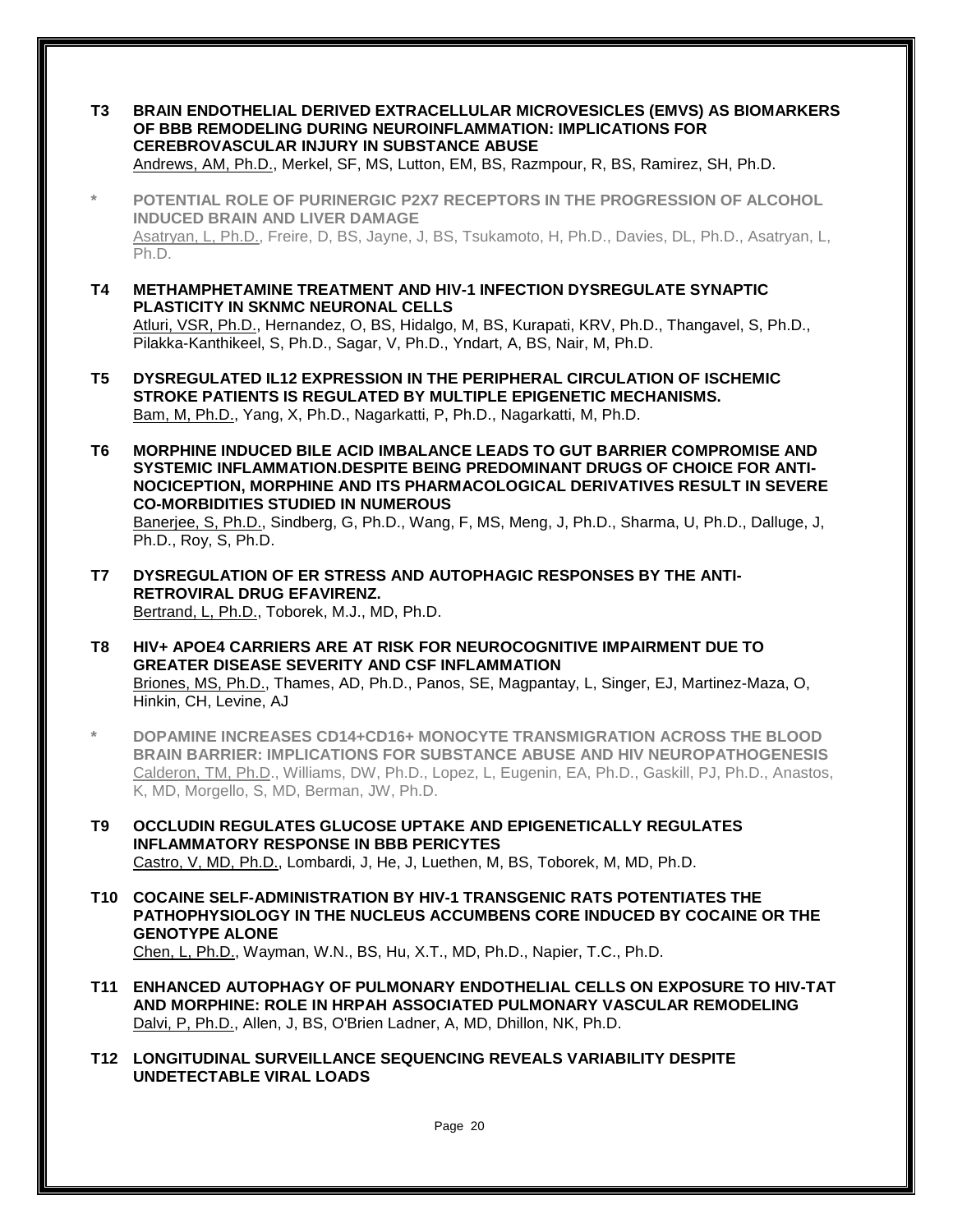Dampier, W, Ph.D., Nonnemacher, MR, Ph.D., Pirrone, V, Ph.D., Aiamkitsumrit, B, Ph.D., Parikh, N, Ph.D., Zhong, W, BS, Kercher, K, MS, Passic, S, MS, Williams, JW, BS, Jacobson, JM, MD, Wigdahl, B, Ph.D.

**T13 METHAMPHETAMINE DECREASES VOLTAGE-GATED POTASSIUM CURRENTS IN PRIMARY HUMAN FETAL ASTROCYTES**

Dave, S, Ph.D., Yu, C, Ph.D., Seaton, M, BS, Chen, L, Ph.D., Khodr, C, Ph.D., Al-Harthi, L, Ph.D., Hu, XT, MD, Ph.D.

**T14 PCB153-INDUCED LOSS OF OCCLUDIN AND DISRUPTION OF ENDOTHELIAL BARRIER THROUGH LIPID RAFT-MEDIATED PP2A AND MMP-2**

Eum, SY, Ph.D., Jaraki, D, BS, Andras, IE, Ph.D., Toborek, M, MD, Ph.D.

- **T15 C/EBPβ EXPRESSION IN THE BRAIN DURING HIV INFECTION: IMPLICATIONS FOR NEURONAL GENE EXPRESSION** Fields, JA, Ph.D., Masliah, E, MD, Adame, A, BS, Spencer, B, Ph.D.
- **T16 ACTIVATION OF DOPAMINE RECEPTORS INCREASES HIV ENTRY INTO MACROPHAGES BY ALTERING CALCIUM RELEASE** Gaskill, PJ, Ph.D., Berman, JW, Ph.D.
- **T17 MECHANISMS OF ANGIOTENSIN II-INDUCED OXIDATIVE STRESS IN HUMAN NEURONAL CELLS** Gerena, Y, Ph.D., Sierra, J, BS, Delgado, A, BS, Mendez, J, BS, Wojna, V, MD
- **\* HSV VECTOR-MEDIATED GAD67 SUPPRESSES NEUROPATHIC PAIN INDUCED BY HIV GP120 COMBINED WITH DDC THROUGH REDUCING ROS IN RATS** Hao, S, Ph.D., Kanda, H, MD, Kanao, M, MD, Liu, S, BS, Wan , H, MD, Ph.D., Yi, H, BS, Levitt, RC, MD, Candiotti, KA, MD, Lubarsky, DA, MD
- **T18 ACIDIC STORE-OPERATED CALCIUM ENTRY---INVOLVEMENT OF LYSOSOME CALCIUM AND LYSOSOME EXOCYTOSIS** Hui, L, Ph.D., Chen, X, MD, Ph.D., Singh, B, Ph.D., Geiger, JD, Ph.D.
- **T19 CPEB PLAYS AN IMPORTANT ROLE IN THE HIV NEUROPATHIC PAIN STATE THROUGH SPINAL ROS AND WNT SIGNALING** IIDA, T, MD, Liu , S, BS, Levitt, RC, MD, Candiotti, KA, MD, Lubarsky, DA, MD, Hao, S, Ph.D.
- **T20 THE EFFECT OF ANTIRETROVIRAL MEDICATIONS ON NEUROGENESIS** Izzo, J, Jin, J, Ph.D., Brown, LAM, MS, Hudson, C, Ph.D., Sanberg, PR, Ph.D., Adam , AJ, Ph.D., Tan, J, MD, Ph.D., Bickford, PC, Ph.D., Giunta, B, MD, Ph.D.
- **T21 DOPAMINE TRANSPORTER ACTIVITY IN THE STRIATUM OF HIV-1 TRANSGENIC FEMALE RATS** Javadi Paydar, M, Ph.D., Roscoe Jr., RF, MS, Mactutus, CF, Ph.D., Booze , RM, Ph.D.
- **T22 CCR5 ANTAGONISTS PRESERVE THE BRAIN VASCULAR ENDOTHELIUM IN HIV/AIDS ANIMAL MODELS** Kanmogne, GD, Ph.D., Li, H, BS, Woollard, SM, MS
- **T23 CCR5 ANTAGONISTS PRESERVED BLOOD CELLS AND DIMINISHED BLOOD AND CNS VIREMIA IN VIVO**

Kanmogne, GD, Ph.D., Li, H, BS, Woollard, SM, MS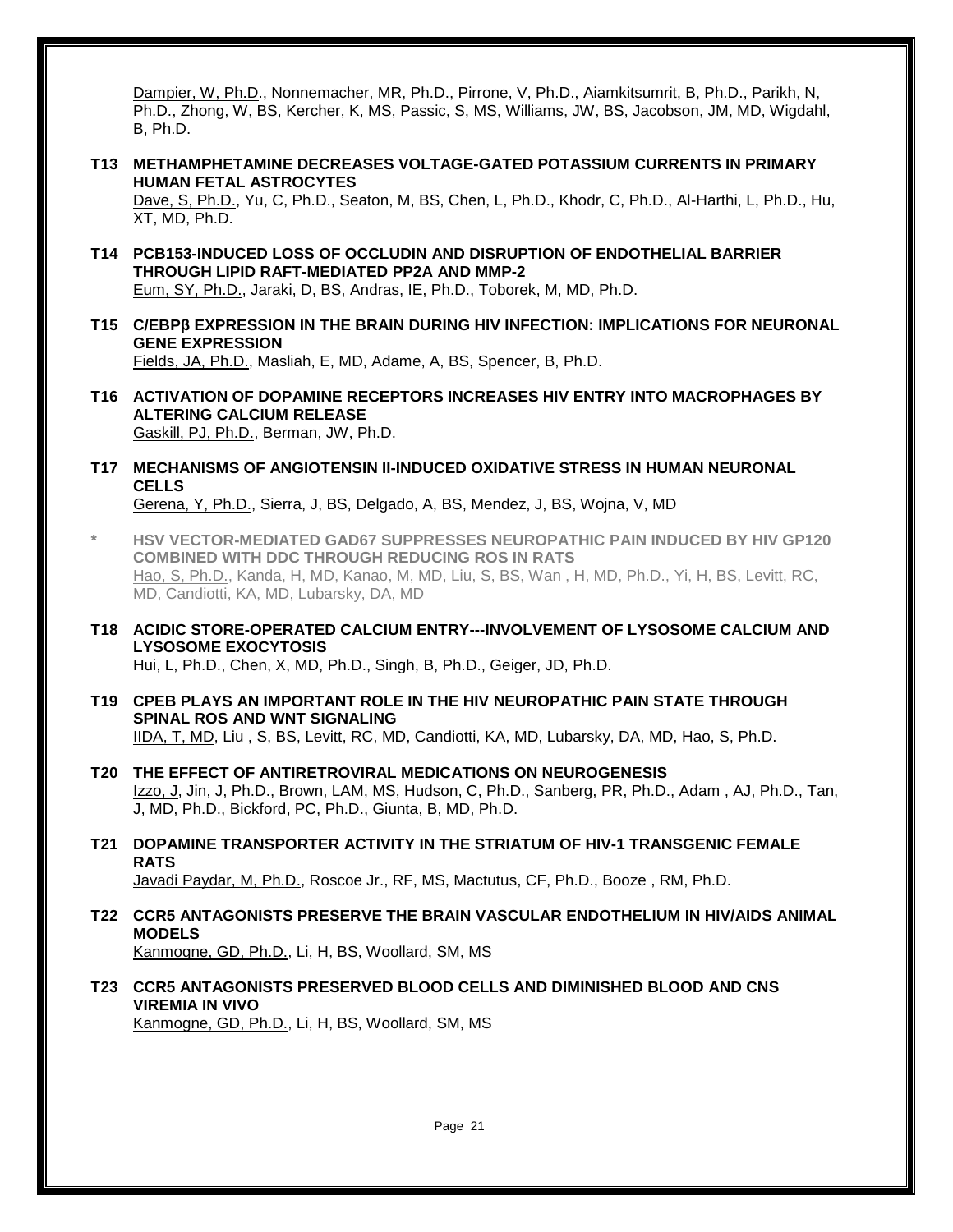- **T24 IN VITRO & IN-VIVO CYTOTOXIC EVALUATION OF MAGNETO-ELECTRIC NANOPARTICLES FOR THE CNS DELIVERY** Kauhsik, A, Ph.D., Jayant , RD, Ph.D., Roy, U, Ph.D., Huang, Z, Ph.D., Ruiz, A, BS, Yndart, A, MS, Sagar, V, Ph.D., Atluri, V, MS, Nikkhah, R, MS, Bharadwaj, V, MS, Nair, M, Ph.D.
- **T25 ACUTE PHASE PROTEIN LIPOCALIN 2 AND CCR5 CONTROL MICROGLIAL ACTIVATION AND NEURONAL INJURY IN AN IN VIVO MODEL OF HIV-INDUCED BRAIN INJURY.** Kaul, M, Ph.D., Maung, R, BS, Hoefer, MH, Ph.D., Sanchez, AB, Ph.D., de Rozieres, CM, BS, Williams, Roy, Ph.D., Roberts, AJ, Ph.D.
- **T26 HIV-TAT 101 PROTEIN REGULATION OF ELECTROPHYSIOLOGICAL PROPERTIES OF MIDBRAIN DOPAMINERGIC NEURONS** Khoshbouei, HK, Saha, KS, Ph.D., Steger, RS, Ph.D.
- **T27 Β -AMYLOID, HIV-1 INFECTION AND DRUGS OF ABUSE INDUCED NEURODEGENERATION AND PROTECTIVE EFFECTS OF ASHWAGANDHA** KURAPATI, VKR, Ph.D., SAMIKKANNU, T, Ph.D., ATLURI, VSR, Ph.D., YNDART, A, MS, NAIR, MPN, Ph.D.
- **T28 COMPARATIVE ANALYSIS OF LYMPHOCYTE AND CYTOKINE PROFILES IN PERIPHERAL AND ENTERIC LYMPH NODES OF SIV-INFECTED CHINESE RHESUS MACAQUES** Li, J, Ph.D., Liu, J, MS, Xiao, Q, MS, Sun, L, MS, Ma, T, MS, Zhuang, K, Ph.D., Zhou, L, Ph.D., Wang, X, Ph.D., Ho, W-Z, MD, Ph.D.
- **T29 PROLONGED INTRATHECAL EXPOSURE TO GP120 INDUCES HIV-RELATED NEUROPATHIC PAIN AND SPINAL PHARMACOLOGICAL CHARACTERISTICS** Liu, CH, Ph.D., Godai, K, MD, Liu, S, BS, Levitt, RC, MD, Candiotti, KA, MD, Lubarsky, DA, MD, Hao, S, MD, Ph.D.
- **T30 MORPHINE POTENTIATES LPS-INDUCED AUTOPHAGY INITIATION BUT INHIBITS AUTOPHAGOSOMAL MATURATION IN MURINE MACROPHAGES THROUGH TLR4 DEPENDENT AND INDEPENDENT SIGNALING** Ma, J, Ph.D., Wan, J, MD, Ph.D., Anand, V, MD, Ramakrishnan, S, Ph.D., Roy, S, Ph.D.

- **T31 SIRT-1 REGULATES INFLAMMATION AND SENESCENCE IN MICROGLIA FOLLOWING SIV INFECTION** Marcondes, MC, Ph.D., Bortell, N, Najera, J, Ph.D., Ravasi, T, Ph.D., Galasko, DR, MD, Ph.D., Fox, HS, MD, Ph.D., Marcondes, MC, Ph.D.
- **T32 CO-MORBID HIV-TAT AND MORPHINE ATTENUATE HUMAN NEURAL STEM CELL NEUROGENESIS AND ALTER PROTEINS REGULATING NEURAL FUNCTIONS** Malik, S, Ph.D., Seth, P, Ph.D.
- **T33 CNS EXPOSURE TO HIV-1 TAT PROTEIN MODULATES FOREBRAIN GLUTAMATE LEVELS AND INCREASES DEPRESSION-LIKE BEHAVIOR** McLaughlin, JP, Ph.D., Ganno, ML, BS, Eans, SO, MS, Medina, JM, BS, Stacy, H, Gillis, T, BS, Rock, A, BS, Mintzopoulos, D, Ph.D., Paris, JJ, Ph.D., Kaufman, MJ, Ph.D.
- **T34 OPIOID EXACERBATION OF GRAM-POSITIVE SEPSIS, INDUCED BY GUT MICROBIAL MODULATION, IS RESCUED BY IL-17A NEUTRALIZATION** Meng, J, Ph.D., Banerjee, J, Ph.D., Li, D, MD, Ph.D., Sindberg, G, Ph.D., Wang, F, MS, Ma, J, Ph.D., Roy, S, Ph.D.
- **T35 CIGARETTE SMOKE CONDENSATE (CSC) DIFFERENTIALLY REGULATES PRDX6 AND CATALASE EXPRESSION IN EXOSOMES SECRETED FROM MONOCYTES-DERIVED MACROPHAGES**

Midde, NM, Ph.D., Sinha, N, MS, Rao, PSS, Ph.D., Kashanchi, F, Ph.D., Kumar, S, Ph.D.

Page 22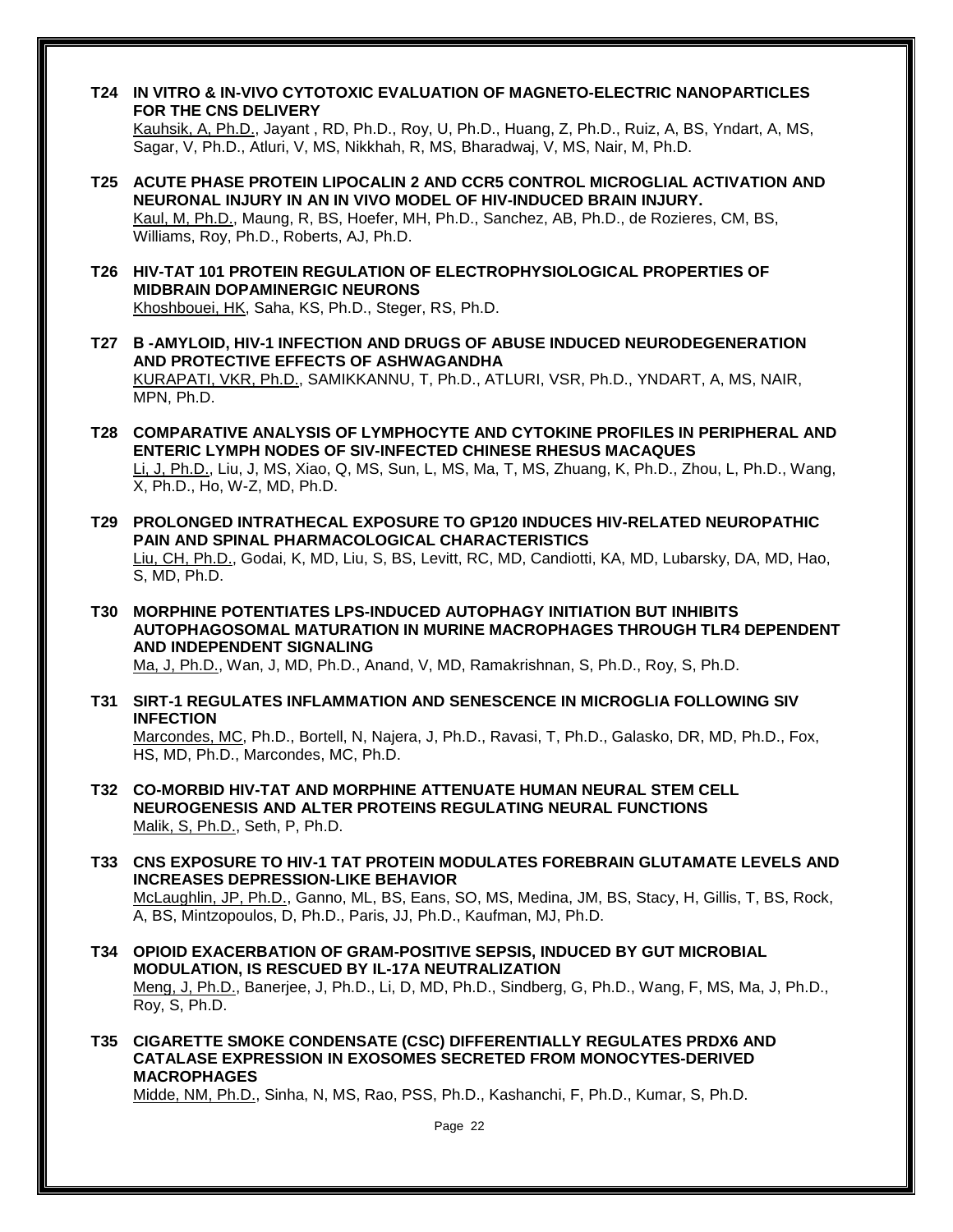- **T36 EFFECT OF ALCOHOL ON THE METABOLISM OF ANTIRETROVIRAL DRUGS DARUNAVIR, DARUNAVIR/RITONAVIR, AND ELVITEGRAVIR: AN ANALYSIS USING LIQUID CHROMATOGRAPHY–TANDEM MASS SPECTROMETRY** Midde, NM, Ph.D., Rathi, C, MS, Meibohm, B, Ph.D., Kumar, S, Ph.D.
- **\* CYTOKINES AND ALCOHOL USE AS POSSIBLE UNDERLYING BIOLOGICAL MECHANISMS ASSOCIATED WITH RACIAL DISPARITIES IN COGNITIVE STATUS AMONG HIV INFECTED INDIVIDUALS RECEIVING ANTIRETROVIRAL THERAPY** Miguez, MJ, MD, Ph.D.
- **T37 LEARNING AND MEMORY IMPAIRMENT IN HIV-1-TRANSGENIC (TG)26 MICE IS ASSOCIATED WITH REDUCED LEVELS OF BRAIN-DERIVED NEUROTROPHIC FACTOR** Moidunny, S., Ph.D., Benneyworth, M.A., Ph.D., Macheda, T., Ph.D., Metzger, S.K., MS, Sharma, U., Ph.D., Meints, J., MS, Thomas, M.J., Ph.D., Roy, S., Ph.D.
- **T38 THE GUT MICROBIOTA AS A THERAPEUTIC INTERVENTION FOR SUSTAINED ATTENTION DEFICITS IN THE HIV-1 TRANSGENIC RAT** Moran, LM, Ph.D., Booze, RM, Ph.D., Mactutus, CF, Ph.D.
- **T39 IDENTIFICATION OF HIV-1 TAT GENETIC POLYMORPHISMS ASSOCIATED WITH NEUROCOGNITIVE IMPAIRMENT AND CNS COMPARTMENTALIZATION** Nonnemacher, MR, Ph.D., Antell, G, BS, Hershberg, U, Ph.D., Pirrone, V, Ph.D., Dampier, W, Ph.D., Schwartz, G, BS, Aiamkitsumrit, B, Ph.D., Williams, J, BS, Passic, S, MS, Kercher, K, MS, Zhong, W, BS, Jacobson, JM, MD, Wigdahl, B, Ph.D.
- **T40 ALCOHOL REGULATES HIV-1-MEDIATED ASTROCYTE INFLAMMATORY RESPONSES VIA CPLA2 SIGNALING PATHWAY** Pandey, RP, Ph.D., Ghorpade, AG, Ph.D.
- **T41 A NOVEL ROLE OF PROLINE OXIDASE-MEDIATED ROS GENERATION IN HIV-1 ENVELOPE GLYCOPROTEIN GP120 INDUCED NEURONAL AUTOPHAGY** Pandhare, J, Ph.D., Villalta, F, Ph.D., Dash, C, Ph.D.
- **T42 EXERCISE PROTECTS AGAINST METHAMPHETAMINE-INDUCED NEUROTOXICITY IN THE HIPPOCAMPUS**
	- Park, M, Ph.D., Levine, H, Toborek, M
- **T43 AGEING AND NEUROAIDS: DECODING THE SYNAPSE** Pendyala, G, Ph.D., Callen, S, MS, Liao, K, MS, Lisco, S.J., MD, Buch, S.J., Ph.D.
- **T44 COCAINE INDUCES ENDOPLASMIC RETICULUM STRESS-MEDIATED ACTIVATION OF AUTOPHAGY IN ASTROCYTES: IMPLICATIONS FOR ASTROGLIOSIS** Periyasamy, P, Ph.D., Guo, M.L, Ph.D., Buch, S, Ph.D.
- **T45 THE EFFECT OF METHAMPHETAMINE SELF-ADMINISTRATION ON GUT-MUCOSAL BARRIER INTEGRITY IN ADULT HIV-1 TRANSGENIC RATS** Persons, AL, Ph.D., Forsyth, CB, Ph.D., Keshavarzian, A, MD, Shaikh, M, MS, Raeisi, S, MS, Napier, TC, Ph.D.
- **T46 MICRORNA-155 REGULATES SAMHD1 FACILITATED HIV RESTRICTION IN ASTROCYTES** Pilakka-Kanthikeel, S, Ph.D., Raymond, A, Ph.D., Atluri, VSR, Ph.D., Sagar, V, Ph.D., Nair, M, Ph.D.
- **T47 EFFECTS OF CIGARETTE SMOKE CONDENSATE ON HIV PATHOGENESIS** Rao, PSS, Ph.D., Ande, A, BS, Midde, N, Ph.D., Kumar, S, Ph.D.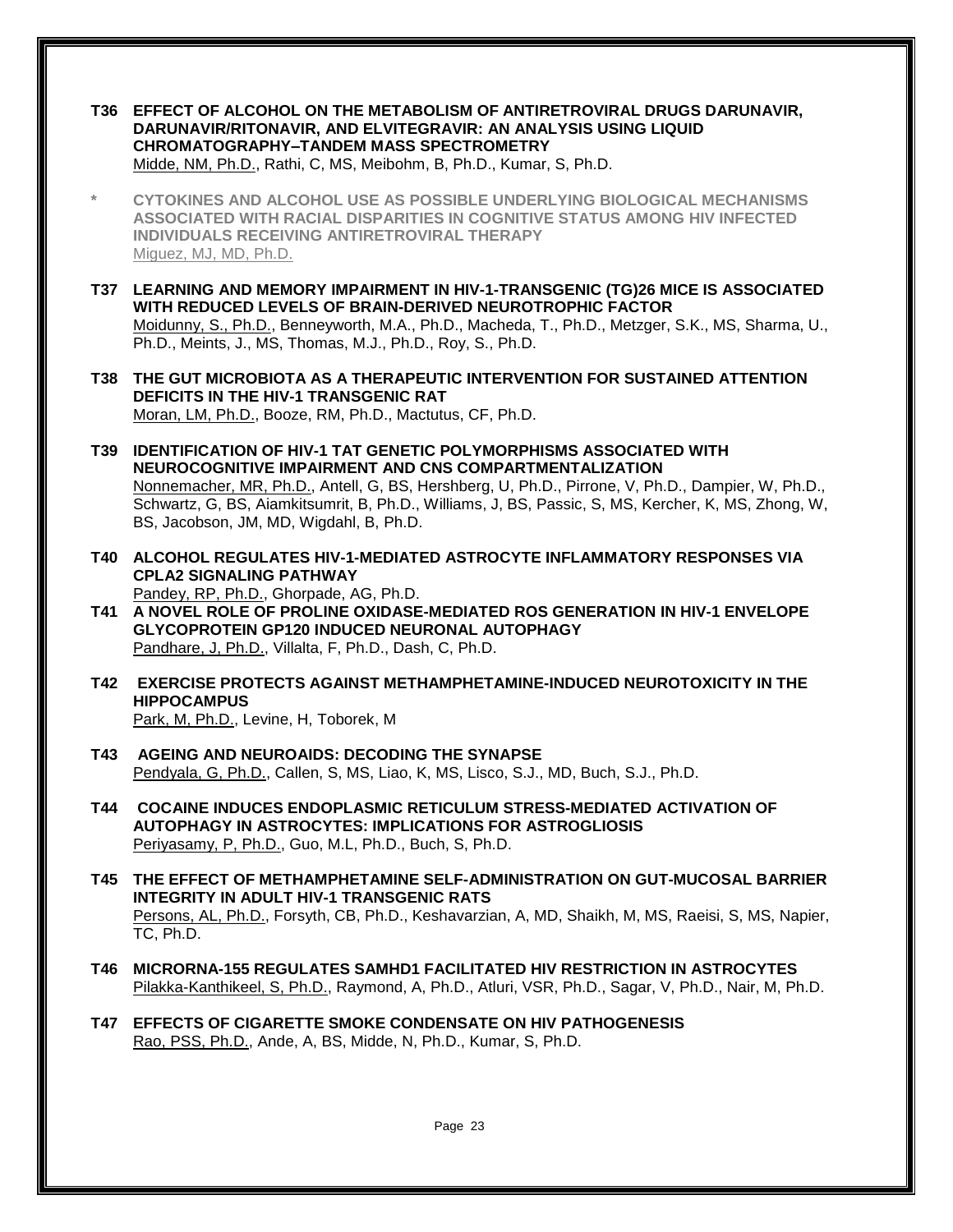**T48 CHRONIC EFFECTS OF ALCOHOL AND/OR ANTIRETROVIRAL DRUGS ON MONOCYTES/MACROPHAGES: ROLE OF CYTOCHROME P450, EFFLUX TRANSPORTER, AND ANTIOXIDANT ENZYMES**

Rao, PSS, Ph.D., Kumar, S, Ph.D.

**T49 POLYDRUG NANOCARRIERS TO TREAT OPIATE ADDICTION AND REDUCE EXNEF-ASSOCIATED HIV NEUROPATHOGENESIS.**

Raymond, Andrea, Ph.D., Diaz, P, Chevelon,, S, Yndart-Arias, A, Kaushik, A, Ph.D., Dev Jayant, R, Ph.D., Roy, U, Ph.D., Pilakka-Kanthikeel, S, Ph.D., Nair, M, Ph.D.

**T50 POLYDRUG NANOCARRIERS TO TREAT OPIATE ADDICTION AND REDUCE HIV EXNEF-ASSOCIATED NEUROPATHOGENESIS.**

Raymond, Andrea, Ph.D., Diaz, P, Chevelon, S, Yndart-Arias, A, Agudelo, M, Ph.D., Kaushik, A, Ph.D., Dev Jayant, R, Ph.D., Roy, U, Ph.D., Pilakka-Kanthikeel, S, Ph.D., Nair, M, Ph.D.

- **T51 A SUBSET OF CD8+ T CELLS (CD4DIMCD8BRIGHT CELLS) CONTROL HIV INFECTION IN THE BRAIN** Richards, MH, Ph.D., Seaton, MS, BS, Al-Harthi, L, Ph.D.
- **T52 DIFFERING ROLES OF AUTOPHAGY IN HIV-ASSOCIATED NEUROCOGNITIVE IMPAIRMENT AND ENCEPHALITIS WITH IMPLICATIONS FOR MORPHINE CO-EXPOSURE** Rodriguez, M, Ph.D., Dever, S, Ph.D., Costin, B, Ph.D., El-Hage, N, Ph.D.
- **T53 CHARACTERIZATION OF ON DEMAND DELIVERY OF FLUORESCENT MAGNETIC NANOPARTICLE (MNP) TARGETED TOWARDS THE BRAIN** Roy, U, Ph.D., DIng, H, Ph.D., Huang, Z, Ph.D., Kaushik, A, Ph.D., Jayant, R, Ph.D., Kanthikeel, S,

Ph.D., Raymond, A, Ph.D., Sagar, V, Ph.D., Yndart-Arias , A, Ph.D., Atluri, V, Ph.D., Nair, M.P, Ph.D.

**T54 EFFECT OF MAGNETO-ELECTRIC NANOPARTICLE ON DEEP BRAIN MOTOR COORDINATION ACTIVITY**

Sagar, Vidya, Ph.D., Huang, Z., Ph.D., Kaushik, A., Ph.D., Roy, U., Ph.D., Jayant, , R.D., Ph.D., Atluri, V.S.R., Ph.D., Pilakka-Kanthikeel, S., Ph.D., El-Hage , N., Ph.D., Nair, M. , Ph.D.

**T55 METHAMPHETAMINE ALTERS THE NORMAL PROGRESSION BY INDUCING CELL CYCLE ARREST IN ASTROCYTES**

Shah, A, Ph.D., Jackson, A, Ph.D., Kumar, A, Ph.D.

- **T56 EFFECT OF HYDROMORPHONE ON GUT BARRIER FUNCTION AND IMMUNOMODULATION IN THE CONTEXT OF DSS INDUCED COLITIS** Sharma, U, Ph.D., Khatri, R, MD, Meng, J, Ph.D., Banerjee, S, Ph.D., Roy, S, Ph.D.
- **\* SONIC HEDGEHOG SIGNALING CONFERS NEUROPROTECTION IN HIV-1 INFECTED HUMANIZED MICE.** Singh, V B, Ph.D., Singh, M V, Ph.D., Jones, LD, MS, Shanthi, G, Ph.D., Poluektova, LY, Ph.D., Maggirwar, SB, Ph.D.
- **T57 METHAMPHETAMINE ENHANCES HIV-1 INFECTION OF NEURAL STEM CELLS** Skowronska, M, Ph.D., Park, M, Ph.D., Toborek, M, MD, Ph.D.
- **T58 THE NEUROPROTECTIVE ROLE OF CAFFEINE IN LDL-TREATED HUMAN NEUROBLASTOMA CELL LINE** Soliman, ML, MD, Ph.D., Geiger, JD, Ph.D., Chen, X, Ph.D.
- **T59 MUTATION OF TYROSINE 470 OF HUMAN DOPAMINE TRANSPORTER IS CRITICAL FOR TAT-MEDIATED ALLOSTERIC MODULATION ON HUMAN DOPAMINE TRANSPORTER** Sun, W.L., Ph.D., Ananthan, S., Ph.D., Quizon, P.M., BS, Huang, X., Ph.D., Zhan, C.G., Ph.D., Zhu, J., MD, Ph.D.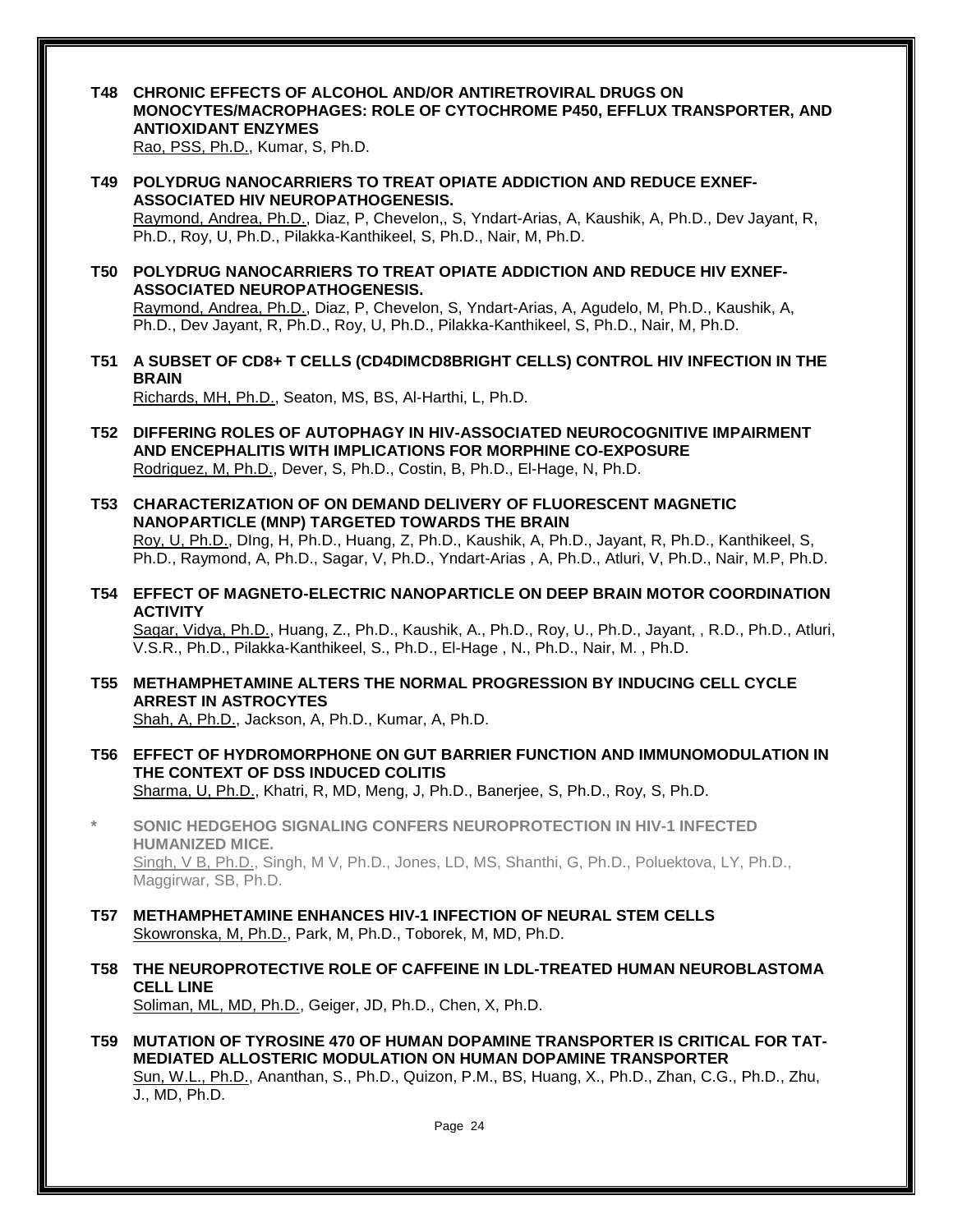- **T60 HIV AND MORPHINE: OXIDATIVE STRESS IMPACT CELL CYCLE REGULATION AND NEURODEGENERATION** Thangavel, S, Ph.D., Rao, KVK, Ph.D., Agudelo, M, Ph.D., Atluri, VSR , Ph.D., Mulet, C , BS, Nair , MP, Ph.D.
- **T61 DEVELOPMENT OF BRAIN TARGETED THERANOSTIC AGENT FOR MULTIMODAL IMAGING AND ANTI-HIV DRUG DELIVERY** Tomitaka, A, Ph.D., Kaushik, A, Ph.D., Nair, M, Ph.D.
- **T62 TRACHEO-BRONCHIAL MUCOCILIARY DYSFUNCTION IN HIV PATIENTS** Unwalla, H, Ph.D., Morris, A, MD, Ph.D., Ivonnet, P
- **T63 IFN-LAMBDA INHIBITS DRUG-RESISTANT HIV-1 INFECTION OF MACROPHAGES** Wang, X, Ph.D., Liu, M-Q, MD, Peng, J-S, Ph.D., Li, J-L, Ph.D., Wang, Y-Z, Ph.D., Zhou, Y, Ph.D., Zhou, W, MD, Ho, W-Z, MD
- **T64 EXERCISE MAINTAINS BLOOD-BRAIN BARRIER INTEGRITY DURING EARLY STAGES OF BRAIN METASTASIS FORMATION** Wolff, G, Ph.D., Davidson, SJ, Wrobel, JK, MS, Balke, JE, BS, Toborek, M, MD, Ph.D.
- **T65 DELTA -9-TETRAHYDROCANNABINOL-MEDIATES ALTERATIONS IN GENE EXPRESSION IN LYMPHOCYTES** Yang, X, Ph.D., Bam, M, Ph.D., Nagarkatti, P.S., Ph.D., Nagarkatti, M, Ph.D.
- **T66 MIR-21 IN EXTRACELLULAR VESICLES LEADS TO NEUROTOXICITY VIA TLR7 SIGNALING IN SIV NEUROLOGICAL DISEASE** Yelamanchili, SY, Ph.D.
- **T67 METHANANDAMIDE BOUND TO MAGNETIC ELECTRIC NANOPARTICLE DID NOT COMPROMISE RESISTANCE AND PERMEABILITY OF THE BLOOD BRAIN BARRIER** Yndart, A, BS, Kaushik, A, Ph.D., Agudelo, A, Ph.D., El-Hage , N, Ph.D., Rodriguez, M, Ph.D., Nair, M, Ph.D.
- **T68 NEURAL CORRELATES OF COGNITIVE DEFICITS IN HIV INFECTION** Zahr, NM, Ph.D., Fama, R, Ph.D., Rohlfing, T, Ph.D., Sullivan, EV, Ph.D., Pfefferbaum, A, MD
- **T69 EXOSOMES MEDIATE CELL-TO-CELL TRANSMISSION OF TLR3-INDUCED ANTIVIRAL ACTIVITY AND THE INVOLVEMENT OF MICRORNAS** Zhou, Yu, Wang, X, Sun, L, Li, JL, Zhou, L, Ma, TC, Song, L, Ho, WZ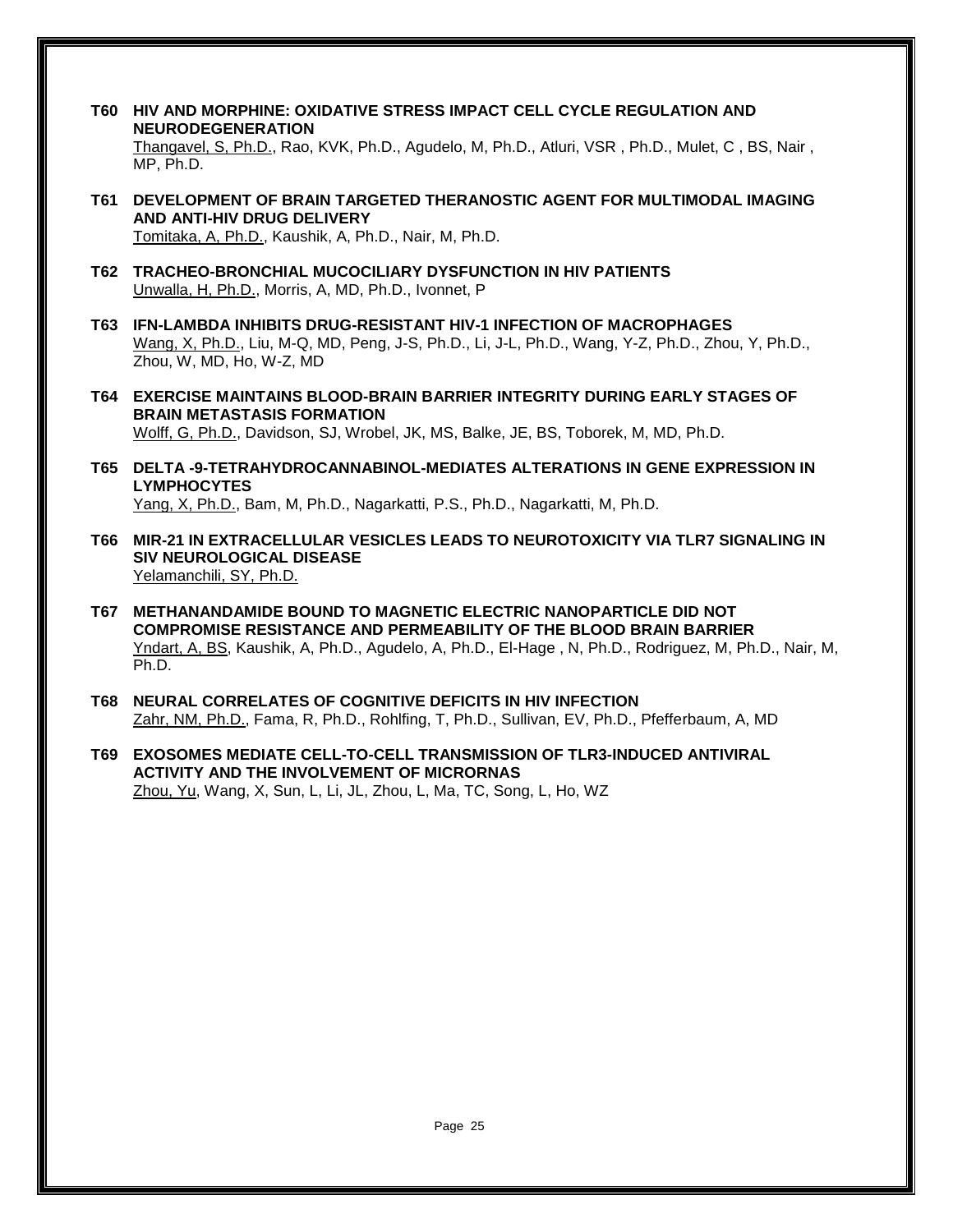#### **Registered Participant List**

Achim, Cristian L UC San Diego 9500 Gilman Drive, BSB#3002, BSB#2041, Psychiatry San Diego, CA 92093-0603 858-822-1879 cachim@ucsd.edu

Addai, Amma Meharry Medical College 1005 Dr. D.B. Todd Jr. Blvd Nashville, TN 37208 517-303-3067 aaddai09@email.mmc.edu

Adler, Martin W. Temple University School of Medicine 3500 N. Broad ST Philadelphia, PA 19140 215-707-3298 baldeagl@temple.edu

Agudelo, Marisela Florida International University 11200 SW 8th St, AHC1 417B Miami, FL 33199 305-348-6503 magudelo@fiu.edu

Alves, Janaina Universidad Central del Caribe Microbiology and Immunology Ave. Laurel-Santa Juanita Bayamon, PR 00956 787-798-3001 Janaina.alves@uccaribe.edu

Ande, Anusha University of Missouri-Kansas City 2464 Charlotte St, HSB 3219 Kansas City, MO 64108 216-233-7978 aakhd@mail.umkc.edu

Andras, Ibolya-Edit University of Miami Gautier Bldg 528B, 1011 NW 15th St Miami,FL 33136 305-243-0261 IAndras@med.miami.edu

Andrews, Allison M. Temple University 3500 N Broad St. Philadelphia, PA 19140 215-707-7622 allison.andrews@gmail.com

Antoniou, Demetri Mercy Hospital 15 Sewall St. Portland, ME 04102 207-774-1775 Drantoniou1@gmail.com Asatryan, Liana University of Southern California 1985 Zonal Ave, PSC 508 Los Angeles, CA 90033 323-442-1495 asatryan@usc.edu

Atluri, Venkata Florida International University 11200 SW 8th St, AHC1 320A Miami, FL 33199 305-348-6020 vatluri@fiu.edu

Baer, Gregory Steven Springer Science Business Media 233 Spring Street New York, NY 10013 212-620-8420 gregory.baer@springer.com

Bam, Marpe University of South Carolina-School of Medicine 6439 Garners Ferry Road Building 1, Room C3 Columbia, SC 29209 803-216-3444 marpe.bam@uscmed.sc.edu

Banerjee, Santanu University of Minnesota 515 Delaware St SE, Moos 11-196 Minneapolis, MN 55455 612-309-6479 banerjes@umn.edu

Bautista, Abraham P. NIAAA/NIH/DHHS 5635 Fishers Lane,Suite 2015 Rockville, MD 20852 301-443-9737 bautista@mail.nih.gov

Bertrand, Luc University of Miami 1011, NW 15th Street, Room 528 Miami, FL 33136 305-243-7617 l.bertrand@med.miami.edu

Bertrand, Sarah J. University of South Carolina Psychology Department 915 Greene Street Columbia, SC 29208 570-582-9009 sbertrand114@gmail.com

Page 26 Blomberg, Bonnie University of Miami-Miller School of Medicine 1600 NW 10th Ave, RMSB 3146A Miami, FL 33136 305-243-6040 bblomber@med.miami.edu

Booze, Rosemarie .M University of South Carolina 1512 Pendleton Street Barnwell Coll Bldg Columbia, SC29208 803-777-7570 booze@mailbox.sc.edu

Boukli Nawal Universidad Central del Caribe Laurel Avenue Santa Juanita Bayamón, PR 00956 787-798-3001 nawal.boukli@uccaribe.edu

Briones Marisa UCLA 10880 Wilshire Blvd, Suite 1800 Los Angeles, CA 90024 310-794-0619 x 227 mbriones@mednet.ucla.edu

Cabral, Guy A. Virginia Commonwealth University 1101 E. Marshall St. PO Box 980678 Richmond, VA 23298 804-828-2306 gacabral@vcu.edu

Cai, Yu University of Nebraska Medical Center 985880 Nebraska Medical Center Omaha, NE 68198 402-559-3166 yu.cai@unmc.edu

Calderon, Tina M. Albert Einstein College of Medicine 1300 Morris Park Ave. Bronx, NY 10461 718-430-3194 tina.calderon@einstein.yu.edu

Cantres-Rosario, Yisel M. University of Puerto Rico – Medical Sciences Campus Centro Comprensivo de Cáncer 301 San Juan, PR 00935 787-758-6395 yisel.m.cantres@upr.edu

Cao, Lu University of Missouri-Kansas City – School of Pharmacy, 2464 Charlotte Street Kansas City, MO 64108 816-235-5901 lc7x5@mail.umkc.edu

Chen, Lihua Rush University Medical Center 1735 W. Harrison St Chicago, IL 60612 312-563-4887 Lihua\_chen@rush.edu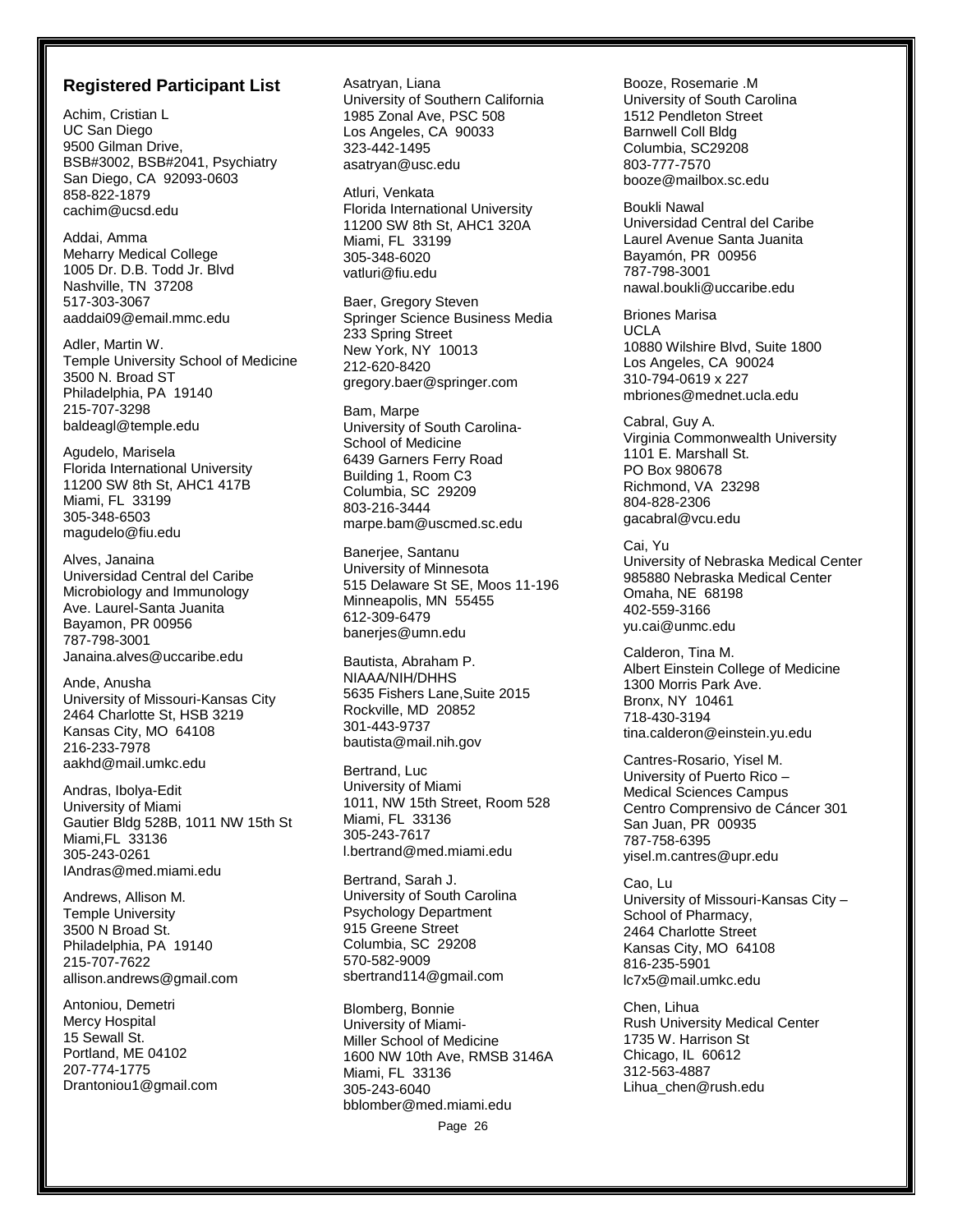Chen, Xuesong University of North Dakota 504 Hamline ST Grand Forks, ND 58203 701-777-0919 xuesong.chen@med.und.edu

Chun, Tae-Wook National Institutes of Health 9000 Rockville Pike Building 10, Room 6A32 Bethesda, MD 20892 301-496-0890 twchun@nih.gov

Cisneros, Irma Elisa University of North Texas - Health Science Center 3778 W. 7th St Fort Worth, TX 76107 817-735-2102 icisnero@live.unthsc.edu

Colón, Krystal University of Puerto Rico - Medical Sciences Campus Comprehensive Cancer Center Room 301 San Juan, PR 00935 787-758-6395 krystal.colon@upr.edu

Cox, Andrea Johns Hopkins School of Medicine 855 N. Wolfe Street Rangos 536 Baltimore, MD 21205 410-502-2715 acox@jhmi.edu

Cranston, Michael N. University of South Carolina 1512 Pendelton St. #123 Columbia, SC 29208 406-209-3382 cranstom@email.sc.edu

Cruz, Myrella L. Ponce Health Sciences University - Ponce Research Institute 395 Industrial Reparada Zona 2 Ponce, PR 00716 787-840-2575 mlcruz@psm.edu

Dalvi, Pranjali Nandkishor University of Kansas Medical Center 3901 Rainbow Blvd Kansas City, KS 66160 913-588-7406 pdalvi@kumc.edu

Dampier, William Drexel University College of Medicine 245 N. 15th Street Philadelphia, PA 19102 215-762-7340 wnd22@drexel.edu

Dave, Sonya Rush University Medical Center 1229 W. Flournoy St # 1F Chicago, IL 60607 312-942-8032 sonya\_dave@rush.edu

Dhillon, Navneet K. University of Kansas Medical Center 3901 Rainbow Blvd. MS 3007 Kansas City, KS 66061 913-945-6018 ndhillon@kumc.edu

Egan, Kevin Drexel University College of Medicine 245 N. 15th Street Philadelphia, PA 19102 215-762-7598 kpe23@drexel.edu

Eisenstein, Toby K. Temple University School of Medicine 3500 North Broad Street Philadelphia, PA 19140 215-707-3585 tke@temple.edu

Elliott, David Michael University of South Carolina - School of Medicine 6439 Garners Ferry Road Bldg. 1 Room C13 Columbia, SC 29209 803-216-3435 david.elliott@uscmed.sc.edu

Estes, Jake D Frederick National Laboratory 1050 Boyles Street, Building 535, Room 411 Frederick, MD 21702 301-846-7641, 301-846-5588 estesj@mail.nih.gov

Eum, Sung Yong University of Miami School of Medicine 1011 NW 15th street 528C Gautier BLDG Miami, FL 33136 305-243-0271 seum@med.miami.edu

Felger, Jennifer C. Emory University School of Medicine 1365 Clifton Rd NE, Clinic B, Room 5103 Atlanta, GA 30306 404-727-3987 jfelger@emory.edu

Page 27 Fernandes, Nicole Carmel Temple University School of Medicine 3500 N. Broad Street, MERB 880A Philadelphia, PA 19140 215-707-4574 nicole.fernandes@temple.edu

Festa, Lindsay Drexel University College of Medicine 245 N. 15th St., NCB Rm 8208 Philadelphia, PA 19102 631-495-6159 lkf43@drexel.edu

Fields, Jerel Adam University of California - San Diego 9500 Gilman Dr MC0624 La Jolla, CA 92093 903-390-1910 jafields@ucsd.edu

Fox, Howard S. University of Nebraska Medical Center 985800 Nebraska Medical Center Omaha, NE 68198 402-559-4821 hfox@unmc.edu

Ganesan, Priya Duquesne University 7040 Penn Ave Apt 1 Pittsburgh, PA 15208 732-788-7153 priya543@gmail.com

Gangwani, Mohitkumar University of Missouri - Kansas City 2516 Holmes Street, 1S Kansas City, MO 64108 816-585-3130 mrgdrc@mail.umkc.edu

Gaskill, Peter Jesse Albert Einstein College of Medicine 1300 Morris Park Avenue Bronx, NY 10461 718-430-3194 peter.gaskill@einstein.yu.edu

Geiger, Jonathan David University of North Dakota - School of Medicine 504 Hamline Street Grand Forks, ND 58202 701-777-2183 jonathan.geiger@med.und.edu

Gendosz, Daria Irena Medical University of Silesia Medyczny 18 Katowice, Silesia 40-752 (Poland) 485-013-66485 dariagendosz@gmail.com

Gerena, Yamil University of Puerto Rico-Medical Sciences Campus P.O. Box 365067 San Juan, PR 00936-5067 787-758-2525 Ext. 1249 yamil.gerena@upr.edu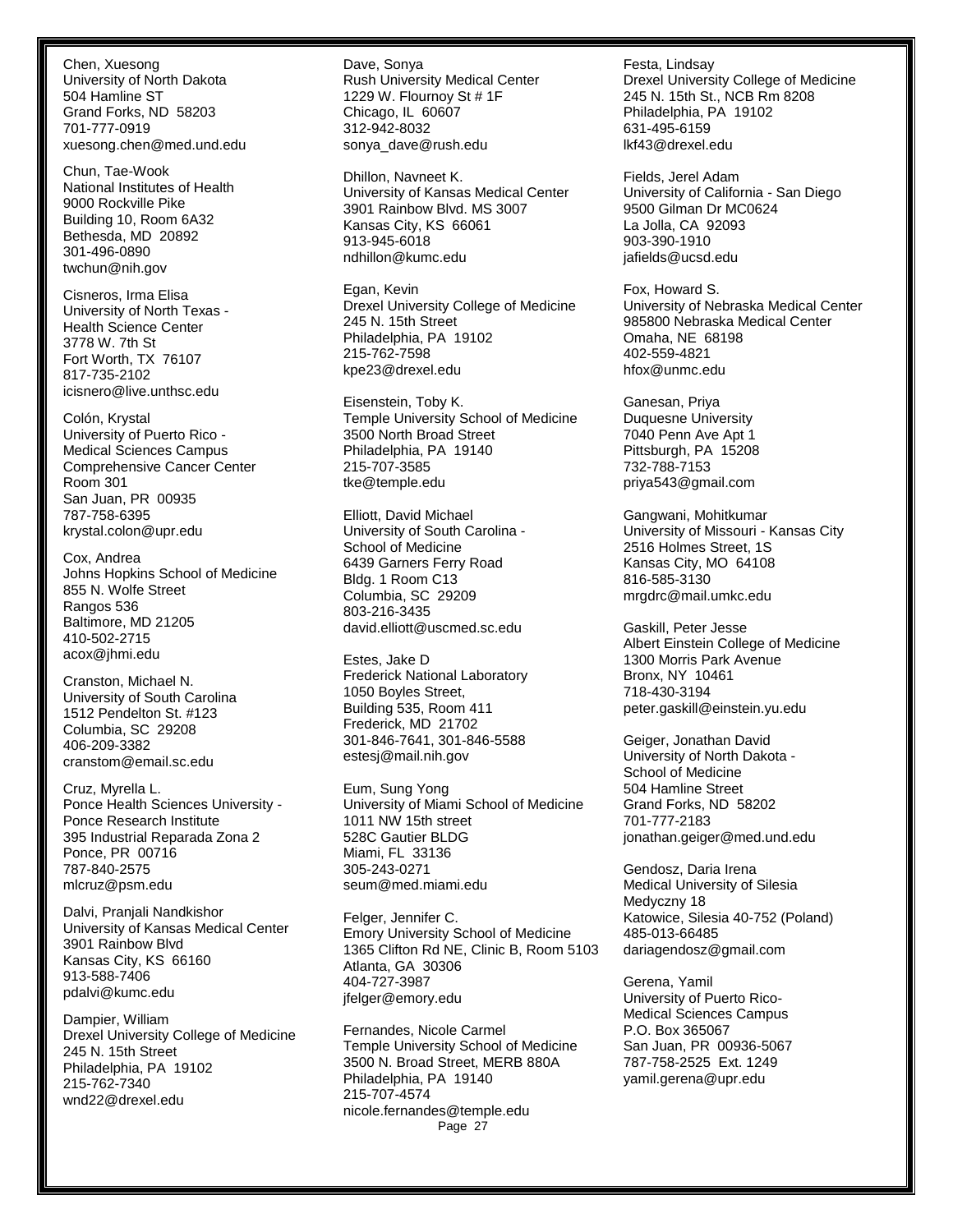Ghopade Anuja University of North Texas - Health Science Center 3500 Camp Bowie Blvd, RES 202 Fort Worth, TX 76107 817-735-2048 Anuja.Ghorpade@unthsc.edu

Ginwala Rashida Drexel University 3805 Old Easton Road, Room 214 Doylestown, PA 18902 215-489-4915 rag78@drexel.edu

Harrison, Emily B. University of Nebraska Medical Center 668 S 41st St DRC 1 3020 Omaha, NE 68105 402-559-5322 emily.harrison@unmc.edu

He, Johnny J. University of North Texas - Health Science Center 3500 Cam Bowie Blvd Fort Worth, TX 76107 817-735-2642 johnny.he@unthsc.edu

Hill, Jeremy David Temple University School of Medicine 3500 N Broad St, MERB 880A Philadelphia, PA 19140 215-707-2543 tue64030@temple.edu

Ho, Wenzhe Temple University 3500 N Borad St, MERB Room 843 Philadelphia, PA 19140 215-707-8858 wenzheho@temple.edu

Hope, Thomas J. Northwestern University – Feinberg School of Medicine 303 E. Superior, 9th Floor Chicago, IL 60611 312-503-1360 thope@northwestern.edu

Hu, Calvin J. University of South Carolina 915 Greene Street Columbia, SC 29208 803-727-3972 cman29212@gmail.com

HU, XIU-TI Rush University Medical Center 1735 W. Harrison Street Cohn Res. Buld, Rm.414 Chicago, IL 60612 312-563-4560 xiu-ti\_hu@rush.edu

Huang, Zaohua Florida International University 11200 SW 8th Street, AHC1-320A Miami, FL 33199 305-348-1490 zahuan@fiu.edu

Hui, Liang University of North Dakota 504 Hamline Street Neuroscience Building RM112 Grand Forks, ND 58203 701-777-0919 liang.hui@med.und.edu

Jackson, Joseph William University of Rochester Medical Center 601 Elmwood Avenue Rochester, NY 14642 585-276-3226 joseph\_jackson@urmc.rochester.edu

Jackson, Shante N University of Missouri Kansas City 2464 Charlotte St Kansas City, MO 64108 816-235-5901 sj2k7@mail.umkc.edu

Jain, Pooja Drexel University 3805 Old Easton Road, Room 214 Doylestown, PA 18902 215-589-6441 pooja.jain@drexelmed.edu

Jaureguiberry, Matias B Albert Einstein College of Medicine 1300 Morris Park Avenue New York, NY 10461 718-430-3194 matias.jaureguiberry@phd.einstein.yu.edu

Javadi Paydar, Mehrak University of South Carolina 915 Greene Street (Discovery I) Columbia, SC 29208 803-777-3568 javadipa@mailbox.sc.edu

Jayant, Rahul Dev Florida International University 11200 SW 8th Street AHC-1, Room no-306 MIAMI, FL 33199 305-348-1490 rjayant@fiu.edu

Jones, Meghan E. University of North Carolina - Chapel Hill 235 E Cameron Ave, CB 3270 Chapel Hill, NC 27599 919-962-4149 meghanje@live.unc.edu

Jordan-Sciutto, Kelly University of Pennsylvania 240 S. 40th St, Rm 312 Levy Philadelphia, PA 19104 215-898-4196 jordank@upenn.edu

Joshi, Chaitanya R. University of North Texas Health Science Center 3500 Camp Bovie Blvd Fort Worth, TX 76107 817-735-0207 Chaitanya.Joshi@live.unthsc.edu

Kadri, Ferdous LSU Health New Orleans 1700 Tulane Ave Floor 741B New Orleans, LA 70112 985-707-7376 fkadri@lsuhsc.edu

Kanmogne, Georgette University of Nebraska Medical Center 985800 Nebraska Medical Center Omaha, NE 68198 402-559-4084 gkanmogne@unmc.edu

Kashanchi, Fatah George Mason University 10900 University BLVD Manassas, VA 20110 703-993-9160 fkashanc@gmu.edu

Kaul, Marcus Sanford Burnham - Medical Research Institute 10901 North Torrey Pines Road La Jolla, CA 92037 858-795-5215 mkaul@sbmri.org

Kaushik, Ajeet Florida International University 11200 SW 8th St, AHC1 306 Miami, FL 33199 305-348-6040 akaushik@fiu.edu

Khan, Zafar K. Drexel University 3805 Old Easton Road, Room 214 Doylestown, PA 18902 215-589-6431 zafar.Khan@DrexelMed.edu

Khoshbouei, Habibeh University of Florida - McKnight Brain Institute 1149 South Newell Drive, Gainesville, FL 32611 352-273-8115 habibeh@ufl.edu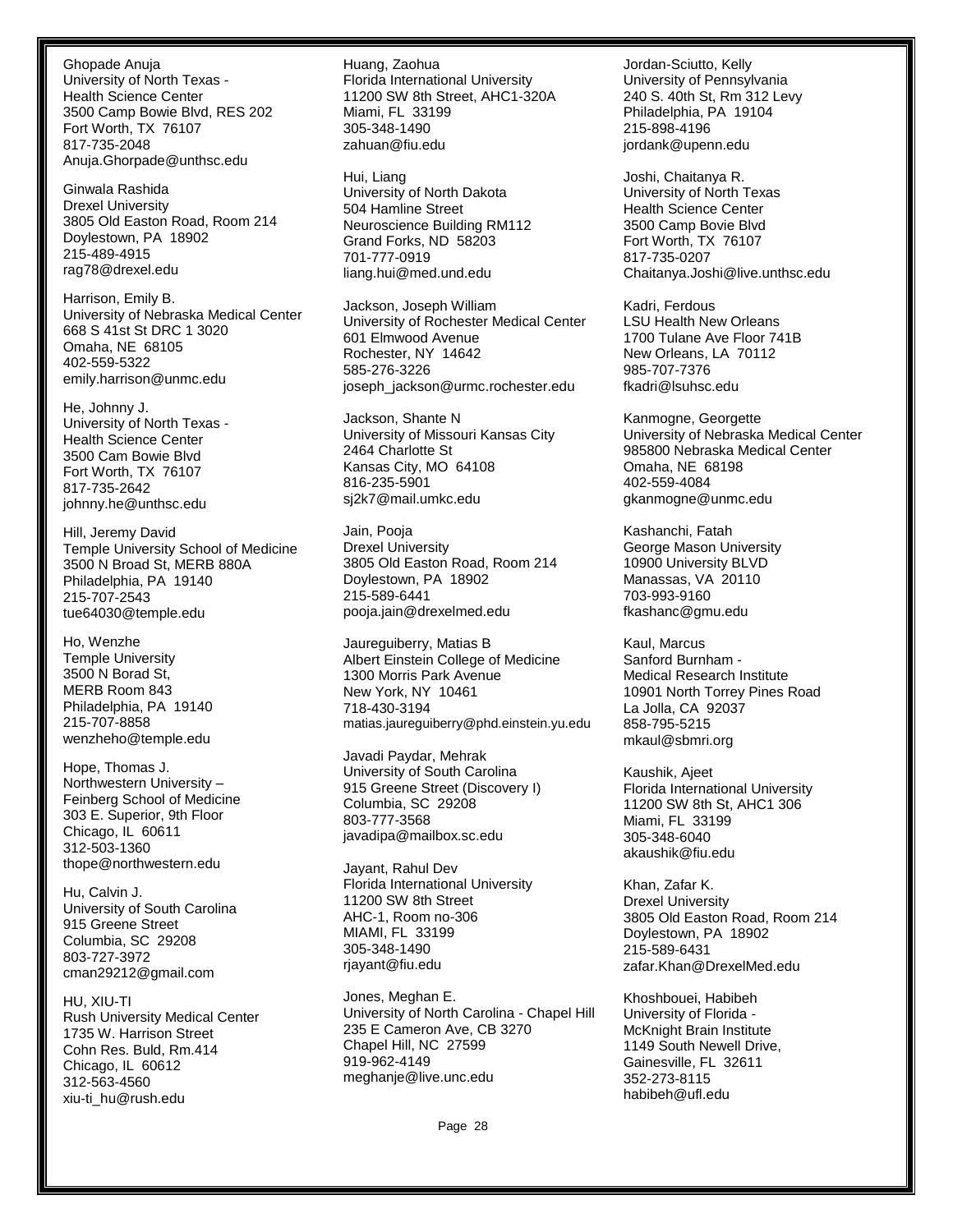Kodakandla, Goutham University of Missouri - Kansas City 2464 Charlotte St, Room 3201 Kansas City, MO 64108 816-235-5901 gkmtf@mail.umkc.edu

Kumar, Anil University of Missouri Kansas City 2464 Charlotte Kansas City, MO 64108 816-235-2415 kumaran@umkc.edu

Kumar, Santhosh University of Tennessee – Health Science Center 881 Madison Ave, Rm 464 Memphis, TN 38163 901-448-7157 ksantosh@uthsc.edu

Lebonville, Christina Litten University of North Carolina - Chapel Hill Davie Hall Rm. 123, CB 3270 Chapel Hill, NC 27599 919-962-4149 littencm@email.unc.edu

Li, Jieliang Temple University 3500 N Broad St, MERB 881A Philadelphia, PA 19140 215-707-2370 jieliang.li@temple.edu

López, Sheila Universidad Central Del Caribe Laurel Avenue, Santa Juanita Bayamón, PR 00956 787-798-3001 sheila\_natalie@yahoo.com

Ma, Tong-Cui Temple University School of Medicine MERB 881A, 3500 N. Broad Street Philadelphia, PA 19140 215-707-2370 matongcui@126.com

Malik, Shaily National Brain Research Centre NH-8, Nainwal Mode Manesar, Gurgaon Haryana, India 122051 (India) -9899280373 shailymalik25@gmail.com

Marcondes, María Cecilia The Scripps Research Institute 10550 NOrth Torrey Pines Rd (SR307) La Jolla, CA 92037 858-784-7447 cmarcond@scripps.edu

Martínez-Orengo, Neysha Ponce Health Sciences University - Ponce Research Institute 388 Zona Industrial Reparada 2 Ponce, PR 00716 787-840-2575 ney2sonara@yahoo.com

Maubert, Monique Drexel University College of Medicine 245 N. 15th Street Philadelphia, PA 19102 215-762-7598 mem446@drexel.edu

McLaughlin, Jay Patrick Torrey Pines Institute for Molecular Studies 11350 SW Village Parkway Port St. Lucie, CA 34987 772-345-4715 jmclaughlin@tpims.org

McTish, Emily Drexel University 3805 Old Easton Road, Room 214 Doylestown, PA 18902 215-489-4915 emmctish@gmail.com

Meléndez, Loyda M. University of Puerto Rico – Medical Sciences PO Box 365067 San Juan, PR 00935 787-758-6132 loyda.melendez@upr.edu

Merkel, Steven Franklin Temple University School of Medicine 3500 N. Broad St. Medical Education & Research Building Philadelphia, PA 19140 215-707-7622 Tue39636@temple.edu

Midde Narasimha University of Tennessee - Health Science Center 881 Madison Avenue Memphis, TN 38163 901-448-7146 nmidde@uthsc.edu

Miller Courtney, Anne The Scripps Research Institute - Scripps Florida 130 Scripps Way, 3B3, Jupiter, Fl 33458-5284 561-228-2958, 561-228-3059 cmiller@scripps.edu

Mocchetti, Italo Georgetown University 3970 Reservoir Rd, EP09 NRB Washington, DC 20057 202-687-1197 moccheti@georgetown.edu

Page 29

Mock, David J. University of Rochester 605 Elmwood Ave. Rochester, NY 14624 585-490-2512, 585-273-1450 david\_mock@urmc.rochester.edu

Moidunny, Shamsudheen University of Minnesota 1400 south second street, Apt #B621 Minneapolis, MN 55454 612-876-6258 smoidunn@umn.edu

Moran, Landhing M. University of South Carolina 1512 Pendleton Street Columbia, SC 29208 803-777-4137 moranl@email.sc.edu

Nagarkatti, Mitzi University of South Carolina - School of Medicine 6439 Garners Ferry Road Building 1, Room C-26 Columbia, SC 29208 803-216-3402 mitzi.nagarkatti@uscmed.sc.edu

Nagarkatti, Prakash University of South Carolina 915 Bull Street Osborne Administration 202 Columbia, SC 29208 803-777-5458 prakash@mailbox.sc.edu

Nair, Madhavan Florida International University 11200 SW 8th St, AHC1 418A Miami, FL 33199 305-348-1493 nairm@fiu.edu

Napier, T. Celeste Rush University Medical Center 1735 W Harrison Street, Cohn 424 Chicago, IL 60612 312-563-2428 celese\_napier@rush.edu

Nash, Bradley Scott Drexel University – College of Medicine 245 N. 15th St, NCB Rm. 8208 Philadelphia, PA 19102 330-391-0221 bsn25@drexel.edu

Neigh, Gretchen Emory University 615 Michael Street, Suite 600 Atlanta, GA 30322 404-727-9022 gmccand@emory.edu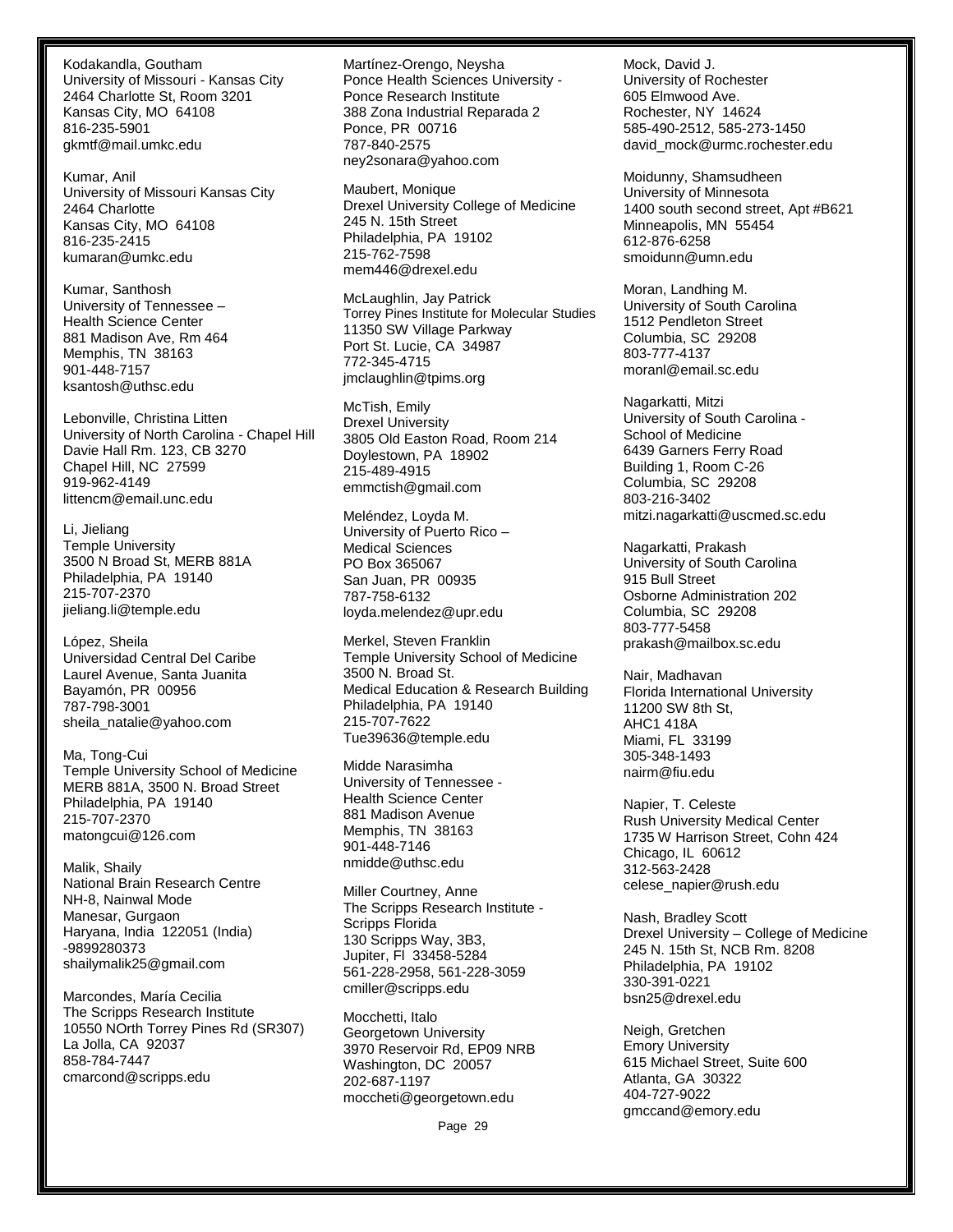Noel Jr, Richard J. Ponce Health Sciences University - Ponce Research Institute 395 Industrial Reparada, Zona 2 Ponce, PR 00716 787-840-2575 x 2202 rnoel@psm.edu

Nonnemacher, Michael R. Drexel University College of Medicine 245 N. 15th Street Philadelphia, PA 19102 215-762-4154 michael.nonnemacher@drexelmed.edu

Nookala, Anantha Ram University of Missouri Kansas City - School of Pharmacy HSB 3255 2464 Charlotte St Kansas City, MO 64108 816-235-1797 anfh3@mail.umkc.edu

Pahwa, Savita University of Miami – Miller School of Medicine 1580 NW 10th Ave, BCRI 712 Miami, FL 33136 305-243-7732 spahwa@med.miami.edu

Pandey, Richa University of North Texas – Health Science Center 3500 Camp Bowie Blvd, Res 214 FORT WORTH, TX 76107 817-735-0207 Richa.Pandey@unthsc.edu

Pandhare,Jui Meharry Medical College 1005 Dr. DB Todd Jr. Blvd. Old Hospital Bldg., Rm. No.5023 Nashville, TN 37208 615-327-6940 jpandhare@mmc.edu

Park,Minseon University of Miami – Miller School of Medicine 1011 NW 15th St., R. Bunn Gautier Bldg #528B Miami, FL 33136 305-243-0261 mspark@med.miami.edu

Pendyala, Gurudutt University of Nebraska Medical Center 985880 Nebraska Medical Center Omaha, NE 68198 402-559-8690 gpendyala@unmc.edu

Periyasamy, Palsamy University of Nebraska Medical Center Room: 8024, DRC-1 Omaha, NE 68198 palsamy.periyasamy@unmc.edu

Persidsky, Yuri Temple University School of Medicine 3401 N. Broad St, Rm. 243C/OPB Philadelphia, PA 19140 215-707-4353 yuri.persidsky@temple.edu

Persons, Amanda L. Rush University Medical Center 1735 W Harrison Street, Cohn 422 Chicago, IL 60612 312-563-2416 amanda\_l\_persons@rush.edu

Pfefferbaum, Adolf Stanford University 401 Quarry Rd Stanford, CA 94305 650-859-2927 dolf@synapse.sri.com

Pfefferbaum, Adolf SRI International 333 Ravenswood Ave. Menlo Park, CA 94025 650-859-2927 dolf@synapse.sri.com

Pilakka, Sudheesh Florida International University 11200 SW 8th St, AHC1 417A Miami, FL 33199 305-348-0539 spilakka@fiu.edu

Potula, Raghava Temple University School of Medicine 3500 N Broad Street Philadelphia, PA 19140 215-707-2368 raghava.potula@tuhs.temple.edu

Quizo, Pamela University of South Carolina 715 Sumter St, CLS613A Columbia, SC 29208 803-777-4251 pquizon@sccp.sc.edu

Rahman, Mohammad A. The University of Tennessee – Health Science Center 881 Madison Ave., Suite 405 Memphis, TN 38163 901-448-7146 mrahma18@uthsc.edu

Ramirez, Servio Heybert Temple University School of Medicine 3500 N Broad St. Philadelphia, PA 19140 215-707-2741 Servio@temple.edu

Ramkumar, Vickram SIU School of Medicine PO Box 19629 Springfield, IL 62794 217-545-2171 217-545-0145 vramkumar@siumed.edu

Ranjit, sabina University of Tennessee – Health Science Center 750 Adams Place, Apartment 408 Memphis, TN 38105 713-584-7509 sranjit@uthsc.edu

Rao, Kesava Florida International University 11200 SW 8th St, AHC1 417B Miami, FL 33199 305-348-6431 krao@fiu.edu

Rao, Paluri Sai Shantanu University of Tennessee – Health Science Center-Memphis 881 Madison Ave, Rm 404 College of Pharmacy Memphis, TN 38163 901-448-7146 prao3@uthsc.edu

Raymond, Andrea Florida International University 11200 SW 8th St, AHC1 417B Miami, FL 33199 305-348-6430 adraymon@fiu.edu

Richards, Maureen H. Rush University Medical Center 1631 Garland Ln Hanover Park, IL 60133 312-563-2859 maureen\_richards@rush.edu

Rivera, Jocelyn Ponce Health Sciences University – Ponce Research Institute 395 Industrial Reparada Zona 2 Ponce, PR 00716 787-840-2575 jocelynpr@yahoo.com

Rivera-Rivera, Yainyrette Ponce Health Sciences University – Ponce Research Institute 395 Zona Industrial Reparada 2 Ponce, PR 00716 787-423-2575 yainyrr@yahoo.com

Rivera-Amill, Vanessa Ponce Health Sciences University – Ponce Research Institute 395 Industrial Reparada, Zona 2 Ponce, PR 00716 787-840-2575 vrivera@psm.edu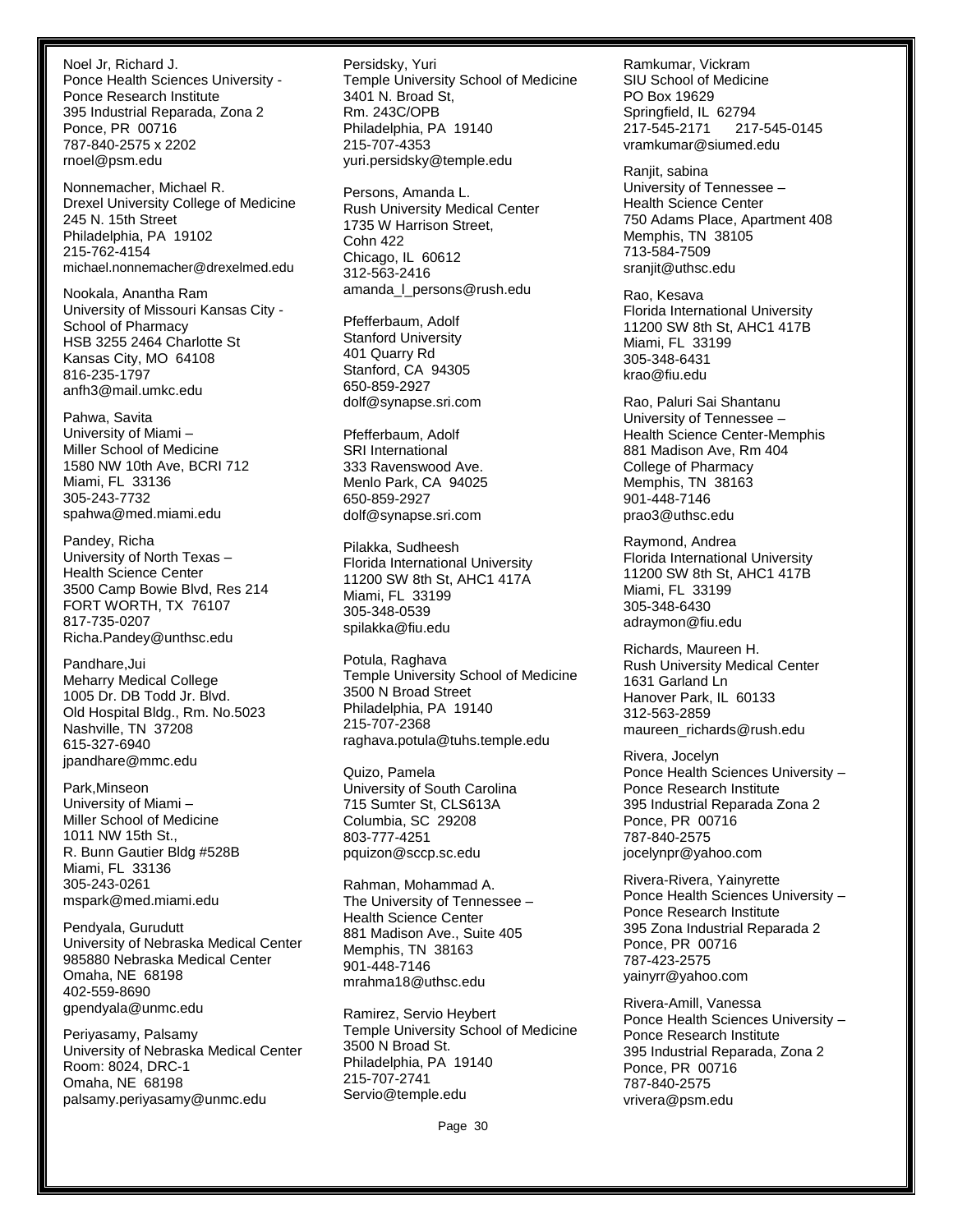Rodriguez, Madeline Universidad Central Del Caribe Ext El Comandante, 516 Calle San Damian 2464 Charlotte St Carolina, PR 00982 787-380-7371 411mrodriguez@uccaribe.edu

Rodriguez-Martinez, Myosotys Florida International University 11200 SW 8th St, AHC1 307 Miami, FL 33199 305-348-1490 myosotysrodriguez@gmail.com

Rodriguez-Rabassa, Mary S. Ponce Health Sciences University – Ponce Research Institute PO BOX 7004 Ponce, PR 00732 787-599-5032, 787-290-0030 marodriguez@psm.edu

Roy, Sabita University of Minnesota 415 Delaware St Minneapolis, MN 55455 612-624-4615 royxx002@umn.edu

Roy, Upal Florida International University 11200 SW 8th St, AHC1 320A Miami, FL 33199 305-348-7656 uroy@fiu.edu

Rozzi, Summer J Georgetown University 3970 Reservoir Road NW New Research Building, Rm EG01 Washington, DC 20001 608-352-0828 sjr65@georgetown.edu

Rubin, Leah H. University of Illinois at Chicago 912 S. Wood St, MC913 Chicago, IL 60612 312-355-5017 lrubin2@uic.edu

Sacktor, Ned Johns Hopkins University - Johns Hopkins Bayview Medical Center, 301 Bldg, Suite 2100, 4940 Eastern Ave Baltimore, MD 21224 410-550-1045 sacktor@jhmi.edu

Sagar, Divya Drexel University 3805 Old Easton Road, Room 214 Doylestown, PA 18902 215-489-4915 ds648@drexel.edu

Shah, Ankit University Of Missouri – Kansas City Kansas City, MO 64108 816-235-5494 shahank@umkc.edu

Sharma, Umakant University of Minnesota 11-196 Moos tower, 420 Delaware Street SE Minneapolis, MN 55455 612-770-6074 usharma@umn.edu

Sido, Jessica Margaret University of South Carolina – School of Medicine 6439 Garners Ferry Rd Bldg 1 Room C17 Columbia, SC 29209 803-216-3411 Jessica.Sido@uscmed.sc.edu

Singh, VirBahadur University of Rochester Medical Center - School of Medicine and Dentistry 601 Elmwood Avenue Rochester, NY 14642 585-276-5927 vir\_singh@urmc.rochester.edu

Singhal, Pravin C. Hofstra North Shore LIJ Medical School 100 Community Drive Great Neck, NY 11021 516-465-3010 singhal@lij.edu

Skowronska, Marta University of Miami – Miller School of Medicine 1011 NW 15th Street Miami, FL 33136 305-243-7617 m.skowronska@med.miami.edu

Soliman, Mahmoud L University of North Dakota – School of Medicine & Health Sciences, Department of Basic Biomedical Sciences, Neuroscience Research Facility 504 Hamline St Grand Forks, ND 58203 701-777-0919 mahmoud.soliman@med.und.edu

Sopori, Mohan Lovelace Respiratory Research Institute 2425 Ridgecrest Dr., SE Albuquerque, NM 87108 505-348-9440 msopori@lrri.org

Srinivas, Ranga V. NIAAA/NIH/DHHS 5635 Fishers lane Rockville, MD 20852 301-451-2067 srinivar@mail.nih.gov

Stevenson, Mario University of Miami – Miller School of Medicine 1951 N.W. 7th Avenue Miami, FL 33136 305-243-2689 mstevenson@med.miami.edu

Streit, Wolfgang Jake University of Florida 100 S Newell Drive, Building 59 Gainesville, FL 32611 352-392-3910 pschorr@ufl.edu

Sullivan, Neil Drexel University College of Medicine 245 N. 15th Street Philadelphia, PA 19102 215-762-7598 nts42@drexel.edu

Sun, Wei-Lun University of South Carolina – SC College of Pharmacy Department of Drug Discovery 715 Sumter Street Columbia, SC 29208 803-777-4251 sun62@sccp.sc.edu

Tatro, Erick Thomas University of California San Diego 9500 Gilman Drive, Mailcode 0603 La Jolla, CA 92093 858-246-0653 etatro@ucsd.edu

Thames, April Denise University of California Los Angeles 740 Westwood Plaza C8-746 Los Angeles, CA 90095 310-206-9296 athames@mednet.ucla.edu

Thangavel, Samikkannu Florida International University 11200 SW 8th St, AHC1 417B Miami, FL 33199 305-348-4978 sthangav@fiu.edu

Thete, Mayuri V. University of North Texas – Health Science Center 3500 Camp Bowie Blvd, RES 214 Fort Worth, TX 76107 817-735-2102 mvt0022@live.unthsc.edu